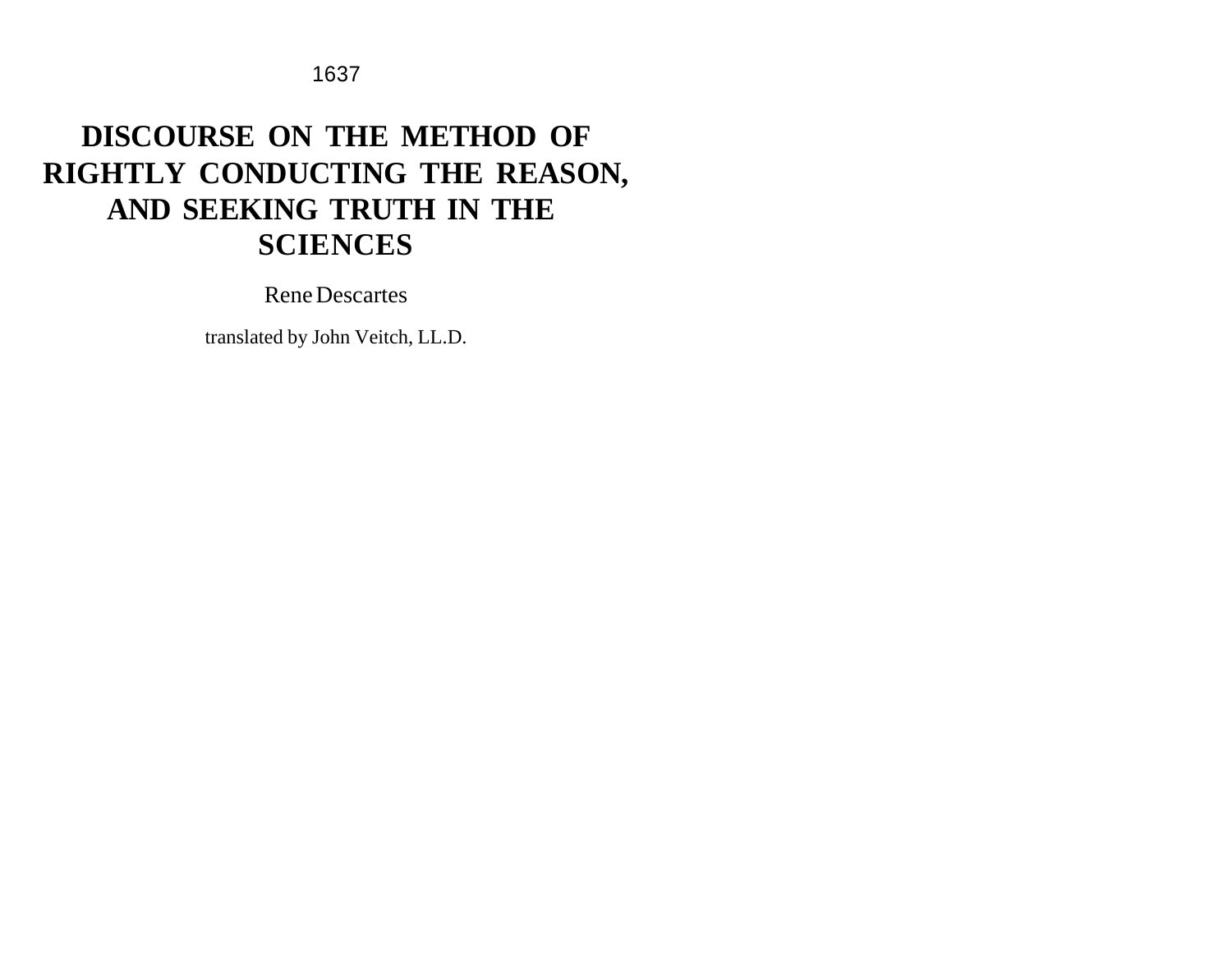**Descartes, Rene** (1596-1650) - French philosopher and scientist regarded as the father of modern rationalism. Also noted as a mathematician, he is said to be the originator of modern scientific method and analytic geometry. Discourse on the Method (1637) - A six-part study on various scientific matters leading to the expression of Descartes' primary philosophical principle, "I think, therefore I am."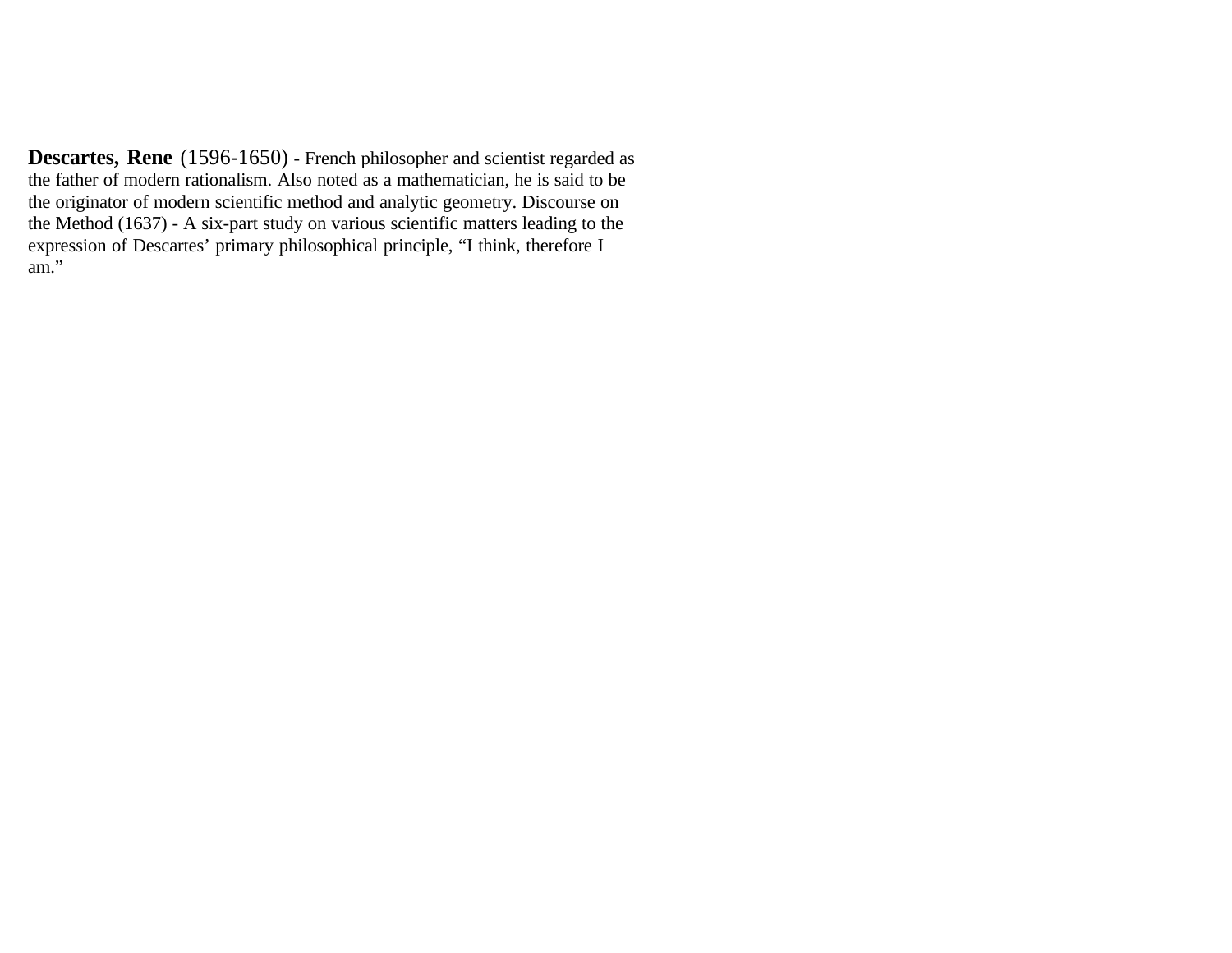# **Table Of Contents**

| DISCOURSE ON THE METHOD OF RIGHTLY CONDUCTING THE<br>REASON, AND SEEKING TRUTH IN THE SCIENCES 4 |  |  |  |   |  |  |  |  |  |  |  |  |    |  |  |  |     |
|--------------------------------------------------------------------------------------------------|--|--|--|---|--|--|--|--|--|--|--|--|----|--|--|--|-----|
| PREFATORY NOTE BY THE AUTHOR 4                                                                   |  |  |  |   |  |  |  |  |  |  |  |  |    |  |  |  |     |
| <b>CHAPTER I</b>                                                                                 |  |  |  |   |  |  |  |  |  |  |  |  |    |  |  |  | . 5 |
| <b>CHAPTER II</b>                                                                                |  |  |  |   |  |  |  |  |  |  |  |  |    |  |  |  |     |
| <b>CHAPTER III</b>                                                                               |  |  |  |   |  |  |  |  |  |  |  |  |    |  |  |  | 26  |
| <b>CHAPTER IV</b>                                                                                |  |  |  |   |  |  |  |  |  |  |  |  |    |  |  |  | 35  |
| <b>CHAPTER V</b>                                                                                 |  |  |  |   |  |  |  |  |  |  |  |  |    |  |  |  |     |
| <b>CHAPTER VI</b>                                                                                |  |  |  | . |  |  |  |  |  |  |  |  |    |  |  |  | 62  |
| THE END OF DISCOURSE ON THE METHOD                                                               |  |  |  |   |  |  |  |  |  |  |  |  | 79 |  |  |  |     |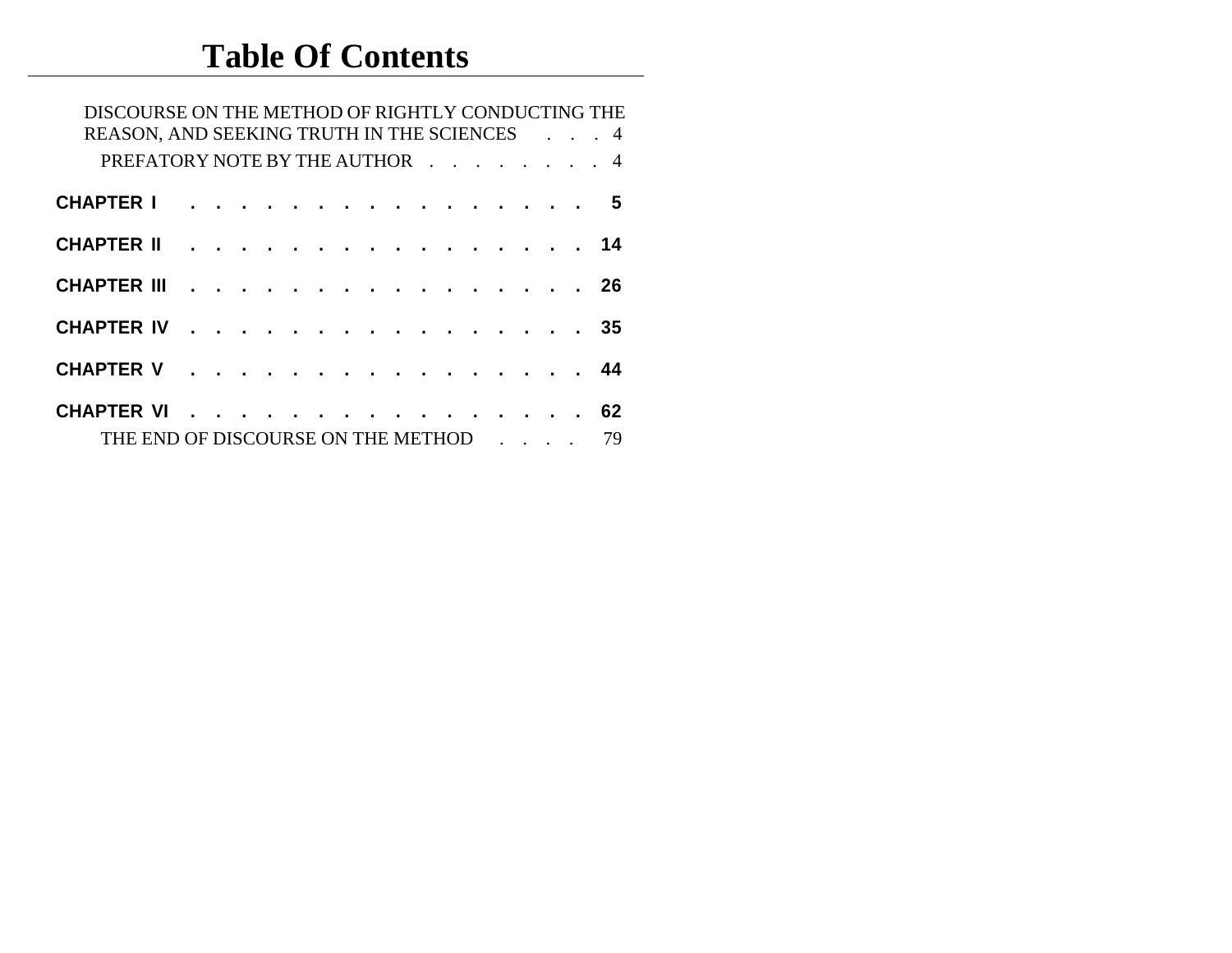#### **DISCOURSE ON THE METHOD OF RIGHTLY CONDUCTING THE REASON, AND SEEKING TRUTH IN THE SCIENCES**

#### **PREFATORY NOTE BY THE AUTHOR**

IF this Discourse appear too long to be read at once, it may be divided into six parts: and, in the first, will be found various considerations touching the Sciences; in the second, the principal rules of the Method which the Author has discovered; in the third, certain of the rules of Morals which he has deduced from this Method; in the fourth, the reasonings by which he establishes the existence of God and of the Human Soul, which are the foundations of his Metaphysic; in the fifth, the order of the Physical questions which he has investigated, and, in particular, the explication of the motion of the heart and of some other difficulties pertaining to Medicine, as also the difference between the soul of man and that of the brutes; and, in the last, what the Author believes to be required in order to greater advancement in the investigation of Nature than has yet been made, with the reasons that have induced him to write.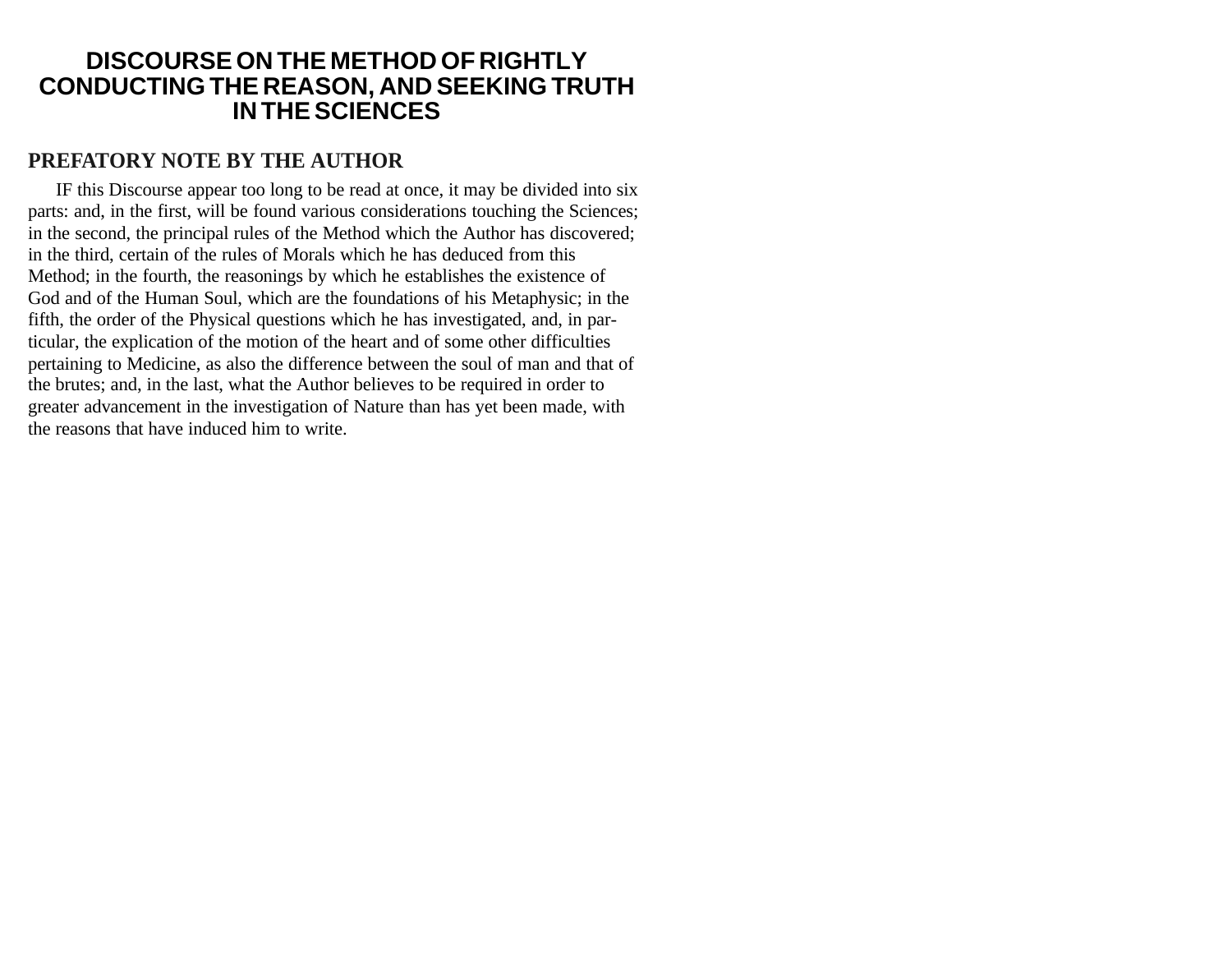## **CHAPTER I**

GOOD sense is, of all things among men, the most equally distributed; for every one thinks himself so abundantly provided with it, that those even who are the most difficult to satisfy in everything else, do not usually desire a larger measure of this quality than they already possess. And in this it is not likely that all are mistaken: the conviction is rather to be held as testifying that the power of judging aright and of distinguishing truth from error, which is properly what is called good sense or reason, is by nature equal in all men; and that the diversity of our opinions, consequently, does not arise from some being endowed with a larger share of reason than others, but solely from this, that we conduct our thoughts along different ways, and do not fix our attention on the same objects. For to be possessed of a vigorous mind is not enough; the prime requisite is rightly to apply it. The greatest minds, as they are capable of the highest excellences, are open likewise to the greatest aberrations; and those who travel very slowly may yet make far greater progress, provided they keep always to the straight road, than those who, while they run, forsake it.

For myself, I have never fancied my mind to be in any respect more perfect than those of the generality; on the contrary, I have often wished that I were equal to some others in promptitude of thought, or in clearness and distinctness of imagination, or in fulness and readiness of memory. And besides these, I know of no other qualities that contribute to the perfection of the mind; for as to the reason or sense, inasmuch as it is that alone which constitutes us men, and distinguishes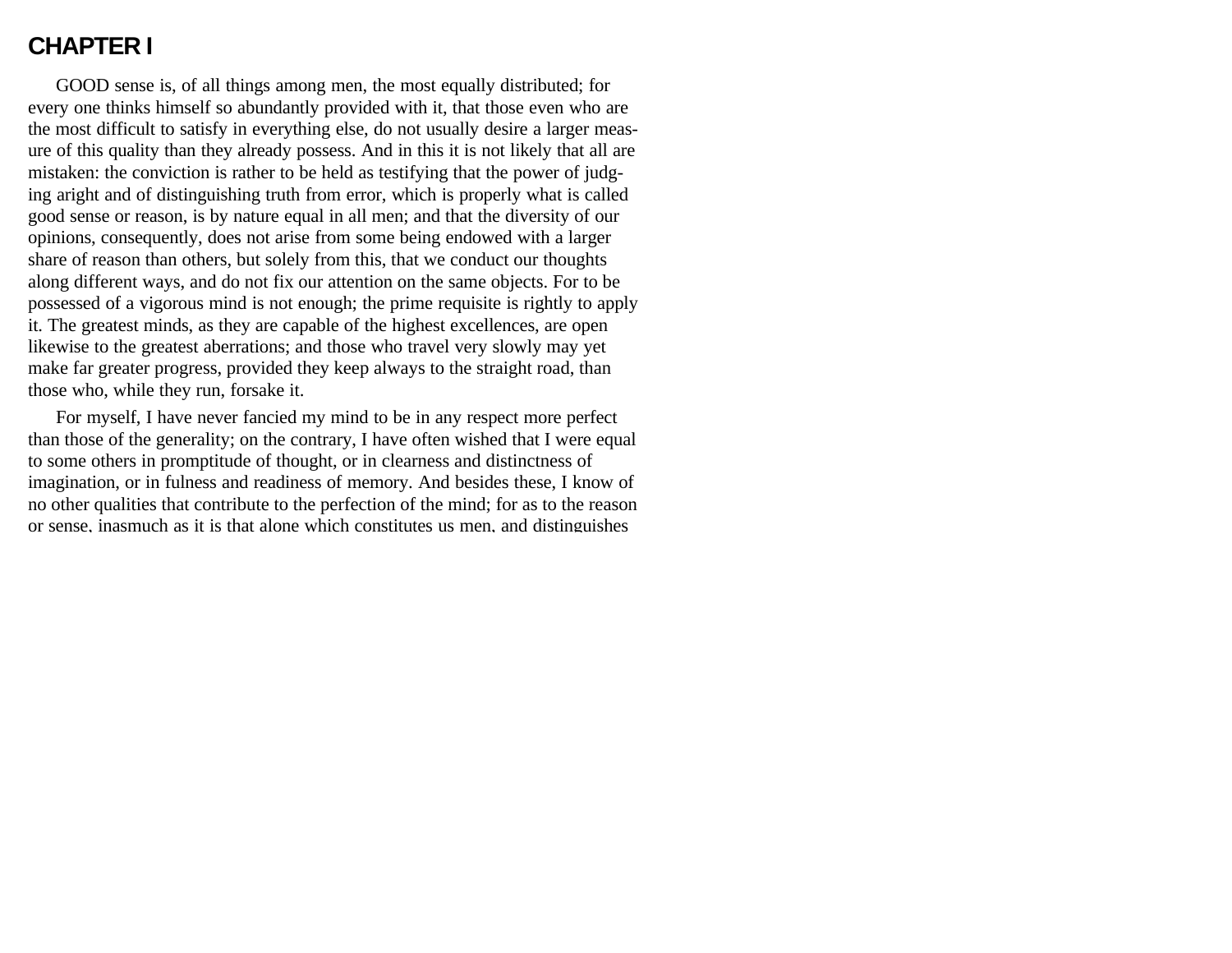us from the brutes, I am disposed to believe that it is to be found complete in each individual; and on this point to adopt the common opinion of philosophers, who say that the difference of greater and less holds only among the accidents, and not among the forms or natures of individuals of the same species.

I will not hesitate, however, to avow my belief that it has been my singular good fortune to have very early in life fallen in with certain tracks which have conducted me to considerations and maxims, of which I have formed a method that gives me the means, as I think, of gradually augmenting my knowledge, and of raising it by little and little to the highest point which the mediocrity of my talents and the brief duration of my life will permit me to reach. For I have already reaped from it such fruits that, although I have been accustomed to think lowly enough of myself, and although when I look with the eye of a philosopher at the varied courses and pursuits of mankind at large, I find scarcely one which does not appear vain and useless, I nevertheless derive the highest satisfaction from the progress I conceive myself to have already made in the search after truth, and cannot help entertaining such expectations of the future as to believe that if, among the occupations of men as men, there is any one really excellent and important, it is that which I have chosen.

After all, it is possible I may be mistaken; and it is but a little copper and glass, perhaps, that I take for gold and diamonds. I know how very liable we are to delusion in what relates to ourselves, and also how much the judgments of our friends are to be suspected when given in our favour. But I shall endeavour in this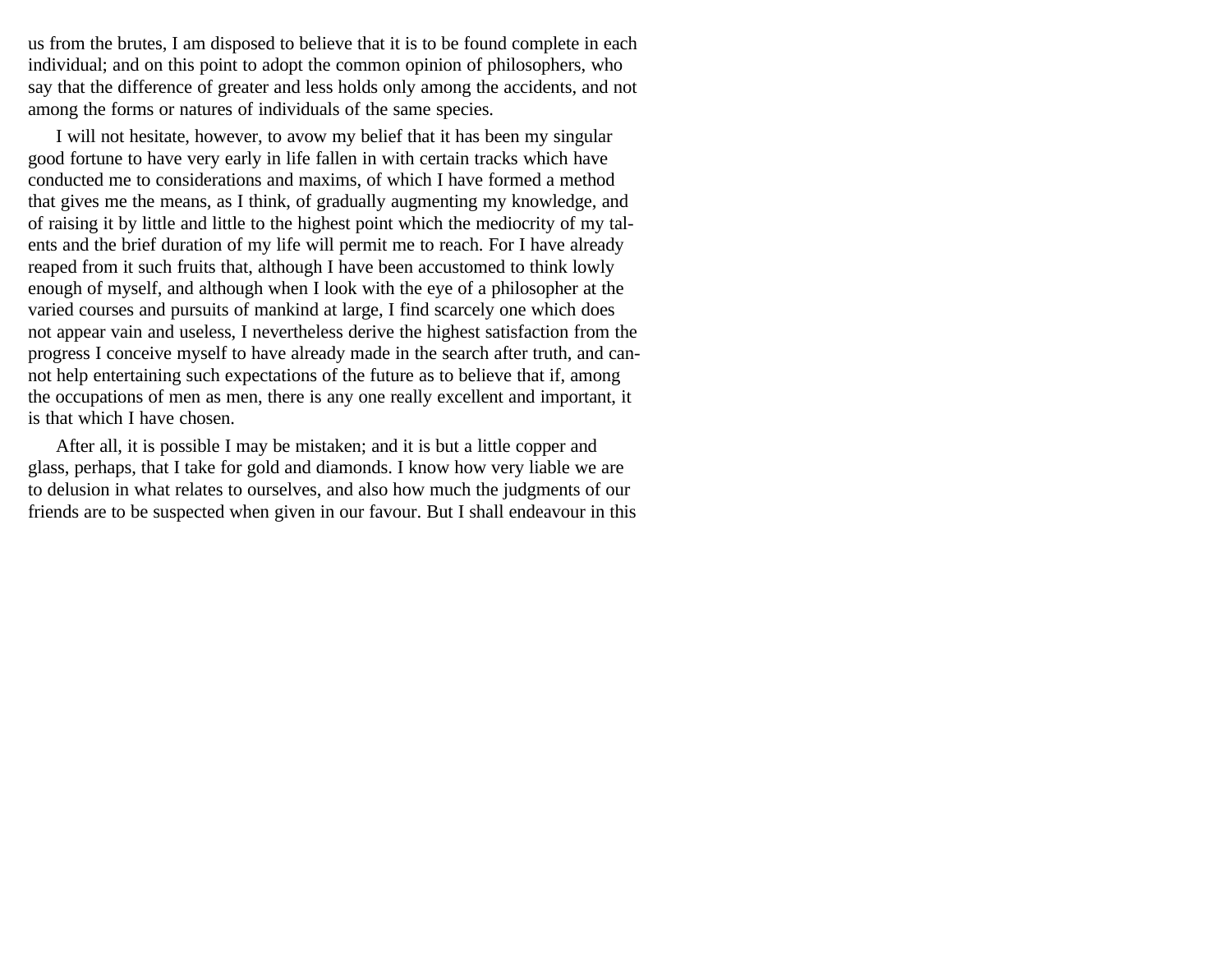discourse to describe the paths I have followed, and to delineate my life as in a picture, in order that each one may be able to judge of them for himself, and that in the general opinion entertained of them, as gathered from current report, I myself may have a new help towards instruction to be added to those I have been in the habit of employing.

My present design, then, is not to teach the method which each ought to follow for the right conduct of his reason, but solely to describe the way in which I have endeavoured to conduct my own. They who set themselves to give precepts must of course regard themselves as possessed of greater skill than those to whom they prescribe; and if they err in the slightest particular, they subject themselves to censure. But as this tract is put forth merely as a history, or, if you will, as a tale, in which, amid some examples worthy of imitation, there will be found, perhaps, as many more which it were advisable not to follow, I hope it will prove useful to some without being hurtful to any, and that my openness will find some favour with all.

From my childhood, I have been familiar with letters; and as I was given to believe that by their help a clear and certain knowledge of all that is useful in life might be acquired, I was ardently desirous of instruction. But as soon as I had finished the entire course of study, at the close of which it is customary to be admitted into the order of the learned, I completely changed my opinion. For I found myself involved in so many doubts and errors, that I was convinced I had advanced no farther in all my attempts at learning, than the discovery at every turn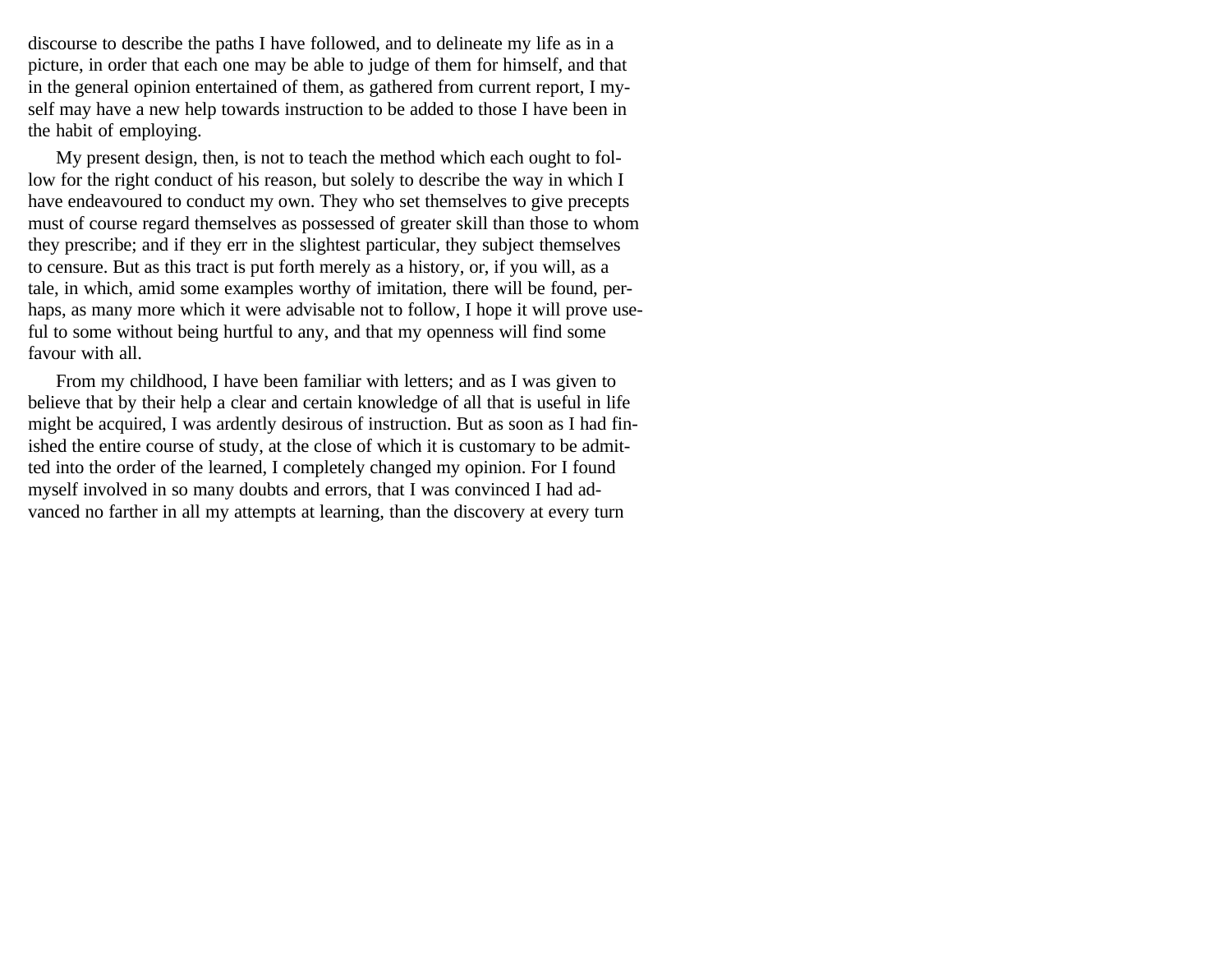of my own ignorance. And yet I was studying in one of the most celebrated schools in Europe, in which I thought there must be learned men, if such were anywhere to be found. I had been taught all that others learned there; and not contented with the sciences actually taught us, I had, in addition, read all the books that had fallen into my hands, treating of such branches as are esteemed the most curious and rare. I knew the judgment which others had formed of me; and I did not find that I was considered inferior to my fellows, although there were among them some who were already marked out to fill the places of our instructors. And, in fine, our age appeared to me as flourishing, and as fertile in powerful minds as any preceding one. I was thus led to take the liberty of judging of all other men by myself, and of concluding that there was no science in existence that was of such a nature as I had previously been given to believe.

I still continued, however, to hold in esteem the studies of the schools. I was aware that the languages taught in them are necessary to the understanding of the writings of the ancients; that the grace of fable stirs the mind; that the memorable deeds of history elevate it; and, if read with discretion, aid in forming the judgment; that the perusal of all excellent books is, as it were, to interview with the noblest men of past ages, who have written them, and even a studied interview, in which are discovered to us only their choicest thoughts; that eloquence has incomparable force and beauty; that poesy has its ravishing graces and delights; that in the mathematics there are many refined discoveries eminently suited to gratify the inquisitive, as well as further all the arts and lessen the labour of man; that numer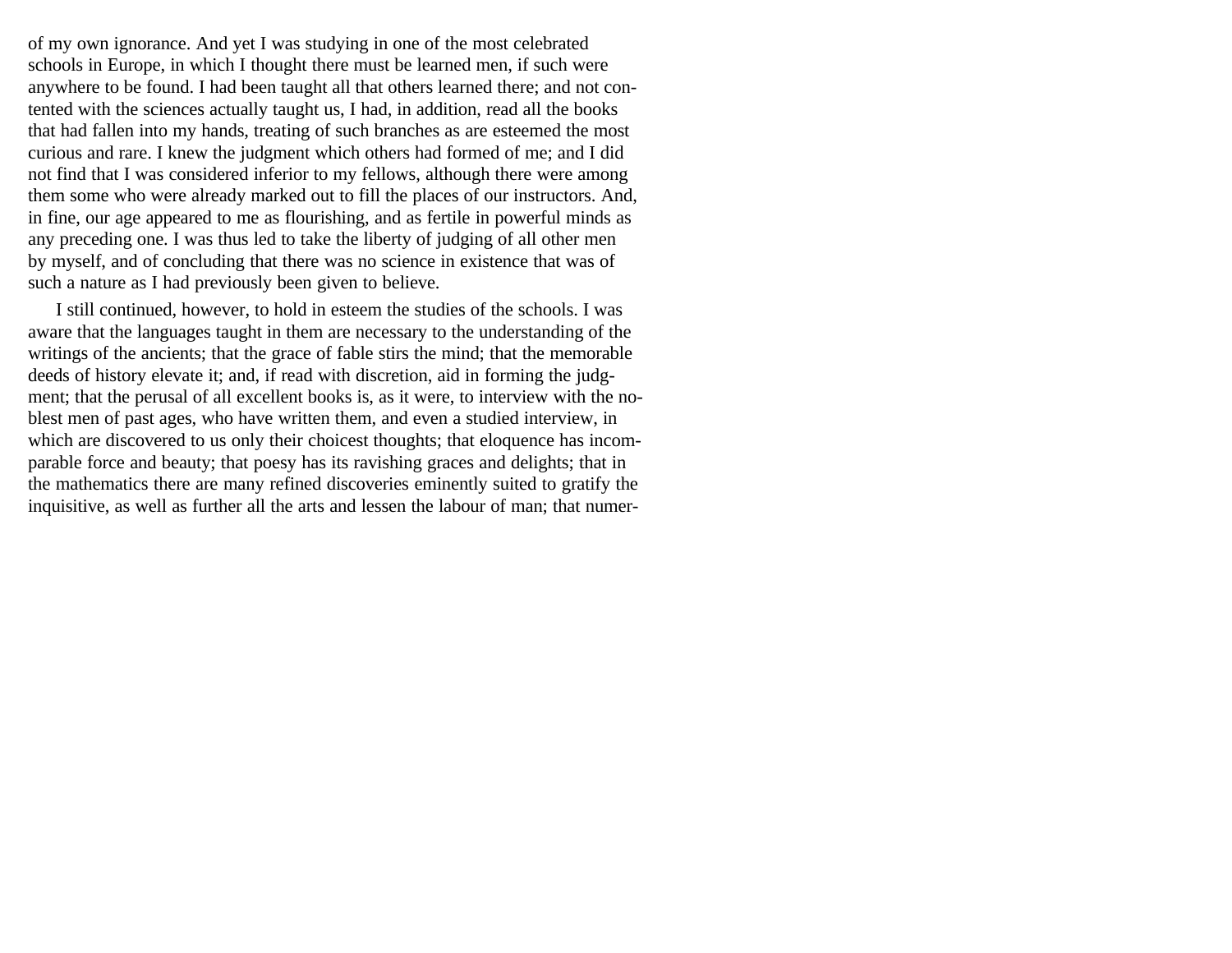ous highly useful precepts and exhortations to virtue are contained in treatises on morals; that theology points out the path to heaven; that philosophy affords the means of discoursing with an appearance of truth on all matters, and commands the admiration of the more simple; that jurisprudence, medicine, and the other sciences, secure for their cultivators honours and riches; and, in fine, that it is useful to bestow some attention upon all, even upon those abounding the most in superstition and error, that we may be in a position to determine their real value, and guard against being deceived.

But I believed that I had already given sufficient time to languages, and likewise to the reading of the writings of the ancients, to their histories and fables. For to hold converse with those of other ages and to travel, are almost the same thing. It is useful to know something of the manners of different nations, that we may be enabled to form a more correct judgment regarding our own, and be prevented from thinking that everything contrary to our customs is ridiculous and irrational,- a conclusion usually come to by those whose experience has been limited to their own country. On the other hand, when too much time is occupied in travelling, we become strangers to our native country; and the over curious in the customs of the past are generally ignorant of those of the present. Besides, fictitious narratives lead us to imagine the possibility of many events that are impossible; and even the most faithful histories, if they do not wholly misrepresent matters, or exaggerate their importance to render the account of them more worthy of perusal, omit, at least, almost always the meanest and least striking of the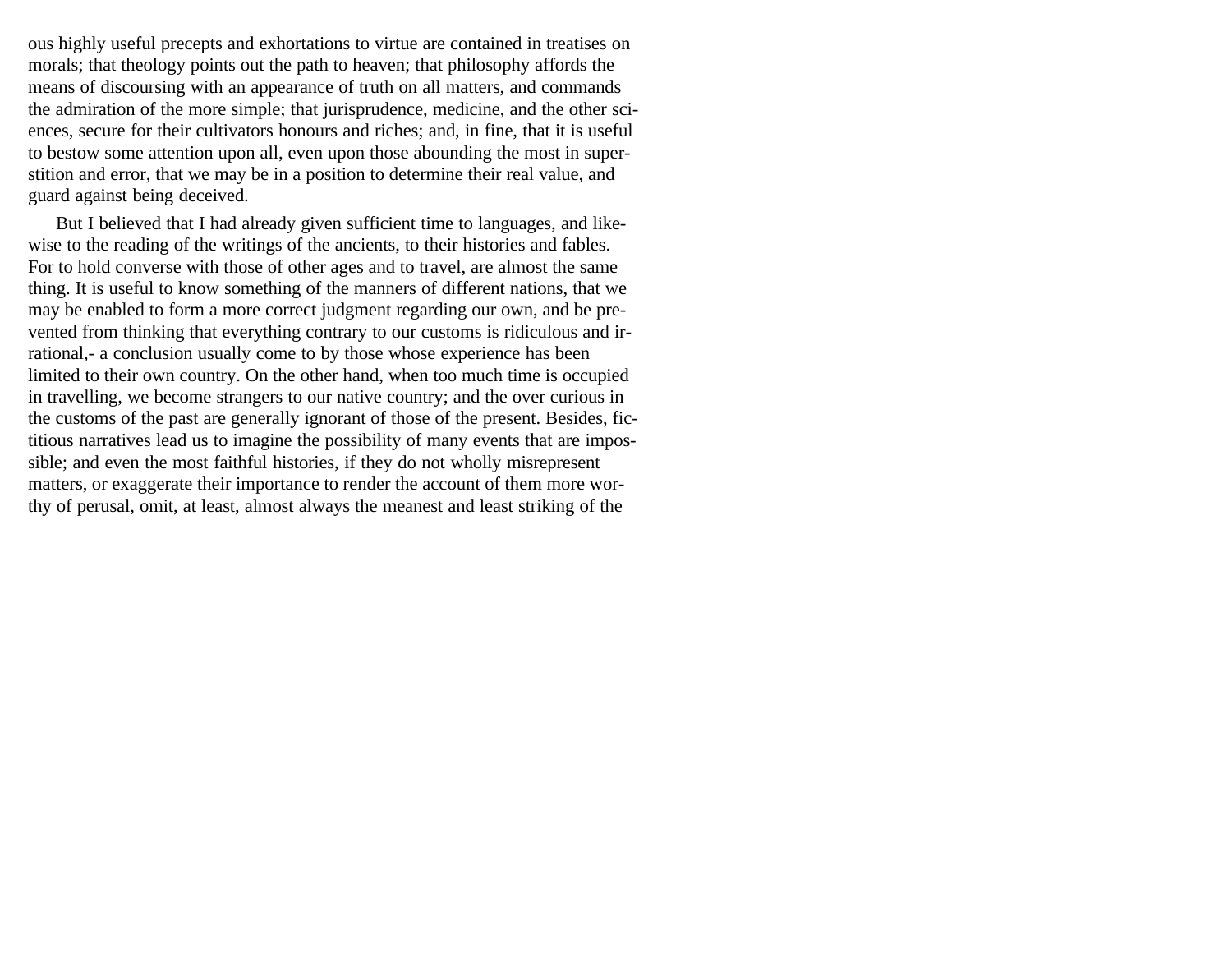attendant circumstances; hence it happens that the remainder does not represent the truth, and that such as regulate their conduct by examples drawn from this source, are apt to fall into the extravagances of the knight-errants of romance, and to entertain projects that exceed their powers.

I esteemed eloquence highly, and was in raptures with poesy; but I thought that both were gifts of nature rather than fruits of study. Those in whom the faculty of reason is predominant, and who most skilfully dispose their thoughts with a view to render them clear and intelligible, are always the best able to persuade others of the truth of what they lay down, though they should speak only in the language of Lower Brittany, and be wholly ignorant of the rules of rhetoric; and those whose minds are stored with the most agreeable fancies, and who can give expression to them with the greatest embellishment and harmony, are still the best poets, though unacquainted with the art of poetry.

I was especially delighted with the mathematics, on account of the certitude and evidence of their reasonings; but I had not as yet a precise knowledge of their true use; and thinking that they but contributed to the advancement of the mechanical arts, I was astonished that foundations, so strong and solid, should have had no loftier superstructure reared on them. On the other hand, I compared the disquisitions of the ancient moralists to very towering and magnificent palaces with no better foundation than sand and mud: they laud the virtues very highly, and exhibit them as estimable far above anything on earth; but they give us no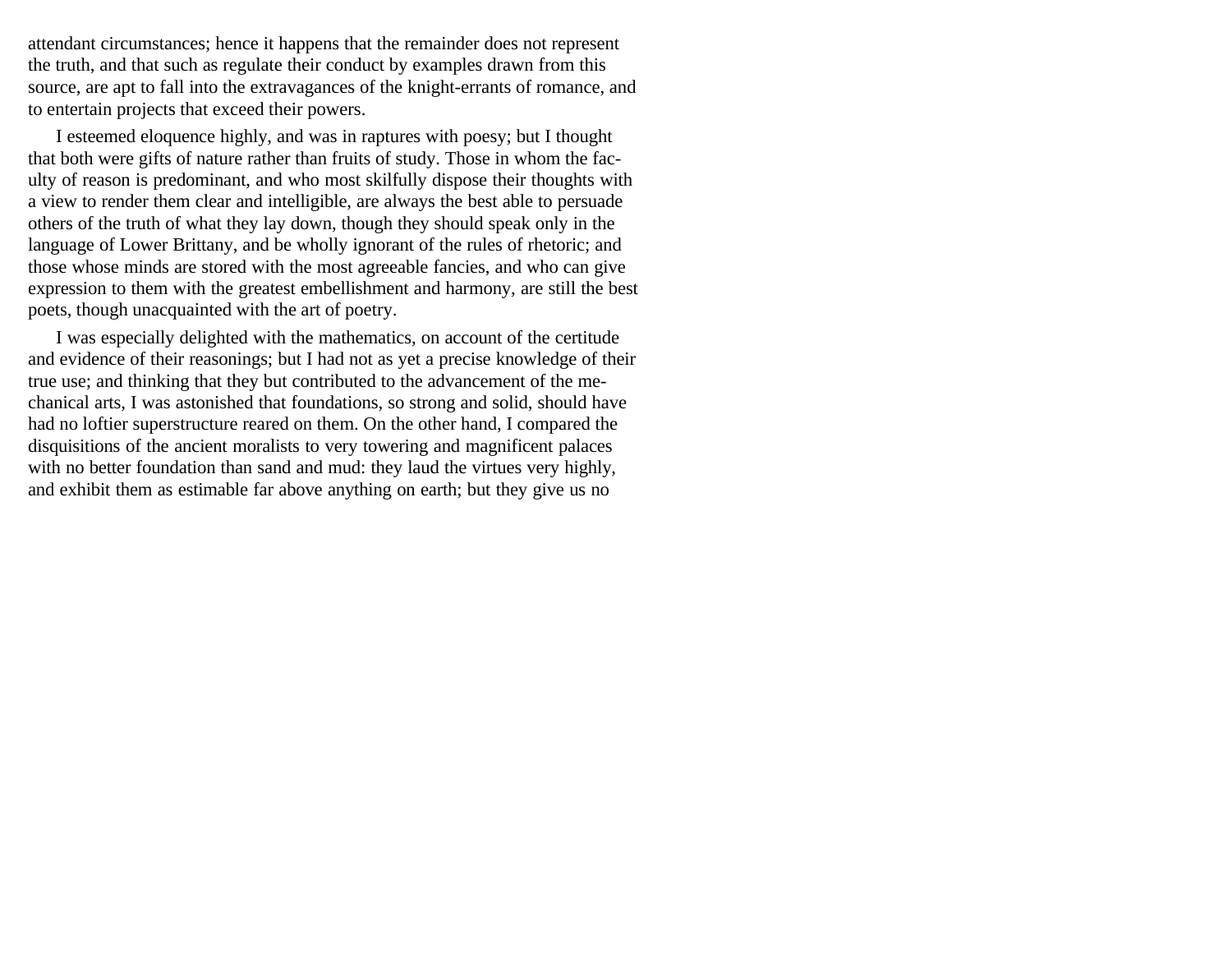adequate criterion of virtue, and frequently that which they designate with so fine a name is but apathy, or pride, or despair, or parricide.

I revered our theology, and aspired as much as any one to reach heaven: but being given assuredly to understand that the way is not less open to the most ignorant than to the most learned, and that the revealed truths which lead to heaven are above our comprehension, I did not presume to subject them to the impotency of my reason; and I thought that in order competently to undertake their examination, there was need of some special help from heaven, and of being more than man.

Of philosophy I will say nothing, except that when I saw that it had been cultivated for many ages by the most distinguished men, and that yet there is not a single matter within its sphere which is not still in dispute, and nothing, therefore, which is above doubt, I did not presume to anticipate that my success would be greater in it than that of others; and further, when I considered the number of conflicting opinions touching a single matter that may be upheld by learned men, while there can be but one true, I reckoned as well-nigh false all that was only probable.

As to the other sciences, inasmuch as these borrow their principles from philosophy, I judged that no solid superstructures could be reared on foundations so infirm; and neither the honour nor the gain held out by them was sufficient to determine me to their cultivation: for I was not, thank Heaven, in a condition which compelled me to make merchandise of science for the bettering of my fortune;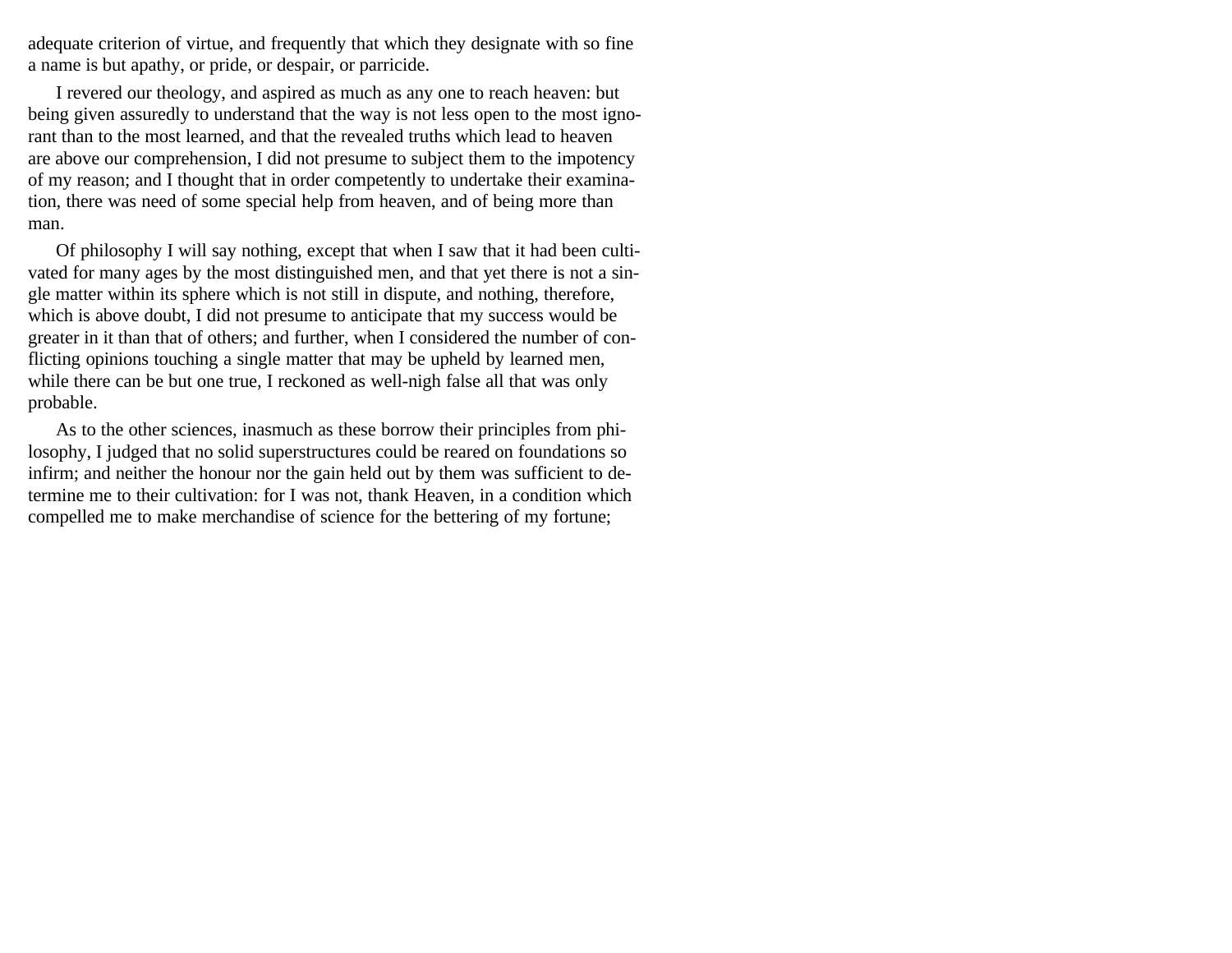and though I might not profess to scorn glory as a cynic, I yet made very slight account of that honour which I hoped to acquire only through fictitious titles. And, in fine, of false sciences I thought I knew the worth sufficiently to escape being deceived by the professions of an alchemist, the predictions of an astrologer, the impostures of a magician, or by the artifices and boasting of any of those who profess to know things of which they are ignorant.

For these reasons, as soon as my age permitted me to pass from under the control of my instructors, I entirely abandoned the study of letters, and resolved no longer to seek any other science than the knowledge of myself, or of the great book of the world. I spent the remainder of my youth in travelling, in visiting courts and armies, in holding intercourse with men of different dispositions and ranks, in collecting varied experience, in proving myself in the different situations into which fortune threw me, and, above all, in making such reflection on the matter of my experience as to secure my improvement. For it occurred to me that I should find much more truth in the reasonings of each individual with reference to the affairs in which he is personally interested, and the issue of which must presently punish him if he has judged amiss, than in those conducted by a man of letters in his study, regarding speculative matters that are of no practical moment, and followed by no consequences to himself, farther, perhaps, than that they foster his vanity the better the more remote they are from common sense; requiring, as they must in this case, the exercise of greater ingenuity and art to render them probable. In addition, I had always a most earnest desire to know how to distin-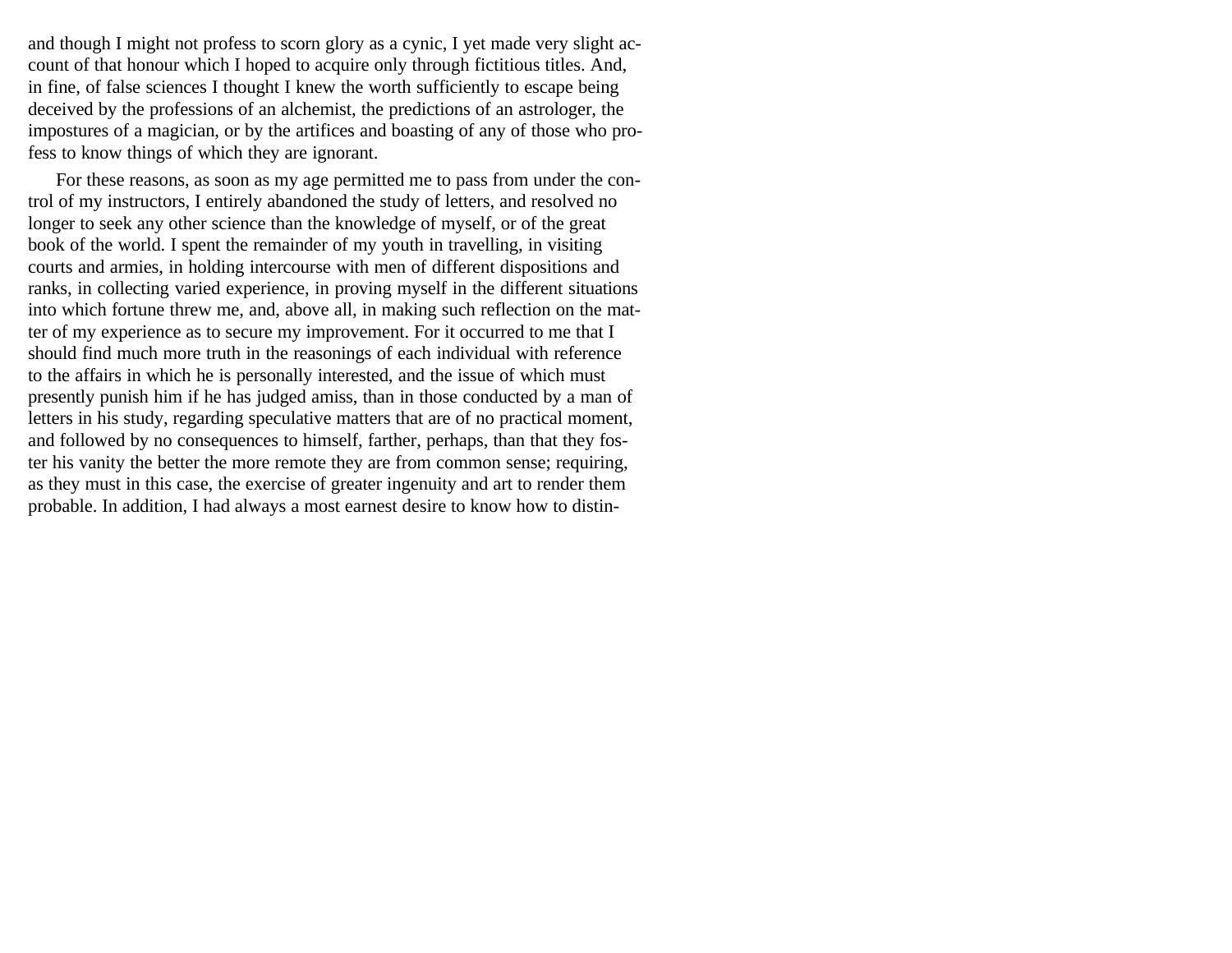guish the true from the false, in order that I might be able clearly to discriminate the right path in life, and proceed in it with confidence.

It is true that, while busied only in considering the manners of other men, I found here, too, scarce any ground for settled conviction, and remarked hardly less contradiction among them than in the opinions of the philosophers. So that the greatest advantage I derived from the study consisted in this, that, observing many things which, however extravagant and ridiculous to our apprehension, are yet by common consent received and approved by other great nations, I learned to entertain too decided a belief in regard to nothing of the truth of which I had been persuaded merely by example and custom; and thus I gradually extricated myself from many errors powerful enough to darken our natural intelligence, and incapacitate us in great measure from listening to reason. But after I had been occupied several years in thus studying the book of the world, and in essaying to gather some experience, I at length resolved to make myself an object of study, and to employ all the powers of my mind in choosing the paths I ought to follow, an undertaking which was accompanied with greater success than it would have been had I never quitted my country or my books.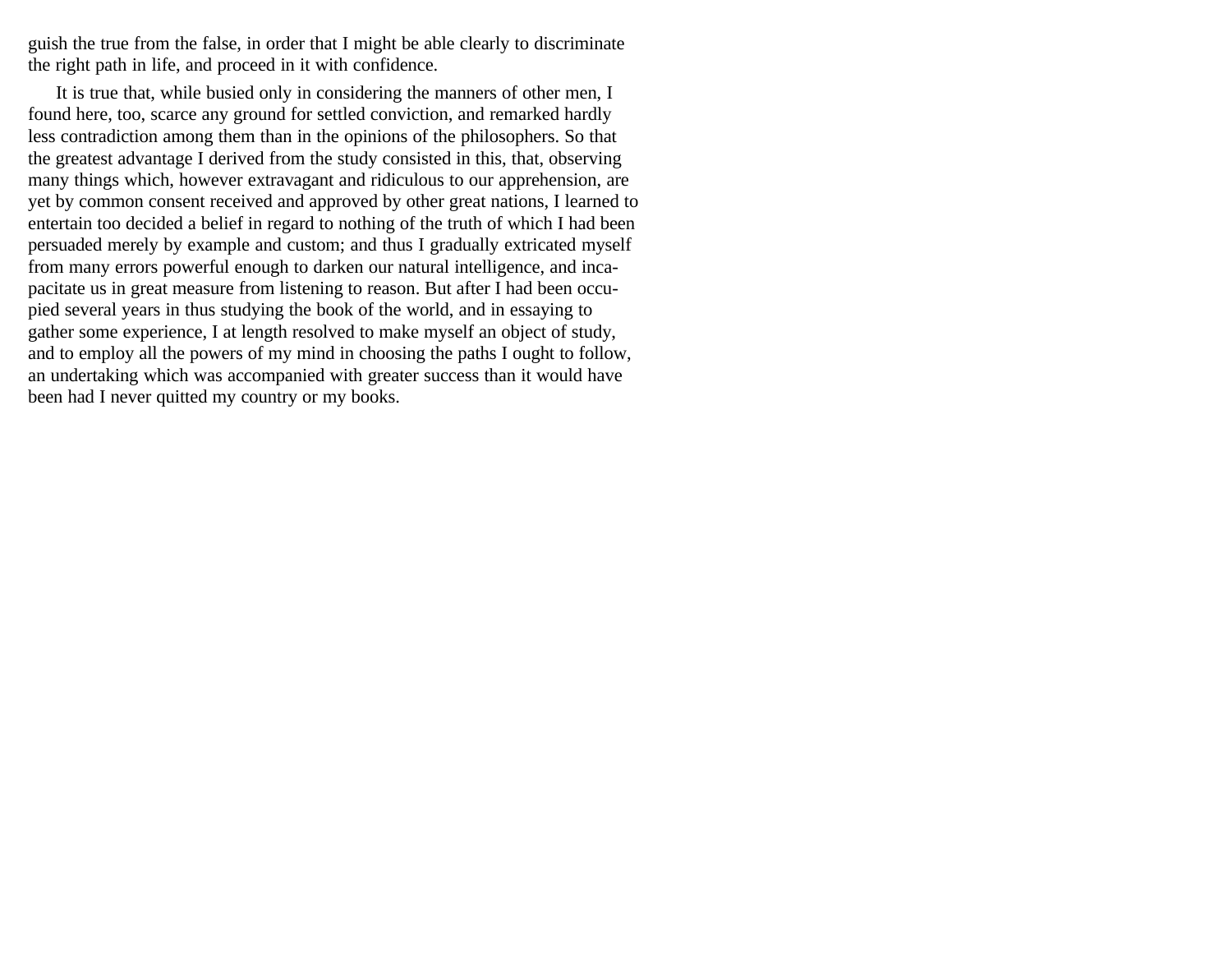### **CHAPTER II**

I WAS then in Germany, attracted thither by the wars in that country, which have not yet been brought to a termination; and as I was returning to the army from the coronation of the emperor, the setting in of winter arrested me in a locality where, as I found no society to interest me, and was besides fortunately undisturbed by any cares or passions, I remained the whole day in seclusion, 1 with full opportunity to occupy my attention with my own thoughts. Of these one of the very first that occurred to me was, that there is seldom so much perfection in works composed of many separate parts, upon which different hands had been employed, as in those completed by a single master. Thus it is observable that the buildings which a single architect has planned and executed, are generally more elegant and commodious than those which several have attempted to improve, by making old walls serve for purposes for which they were not originally built. Thus also, those ancient cities which, from being at first only villages, have become, in course of time, large towns, are usually but ill laid out compared with the regularly constructed towns which a professional architect has freely planned on an open plain; so that although the several buildings of the former may often equal or surpass in beauty those of the latter, yet when one observes their indiscriminate juxtaposition, there a large one and here a small, and the consequent

> 1 Literally, in a room heated by means of a stove.- Tr.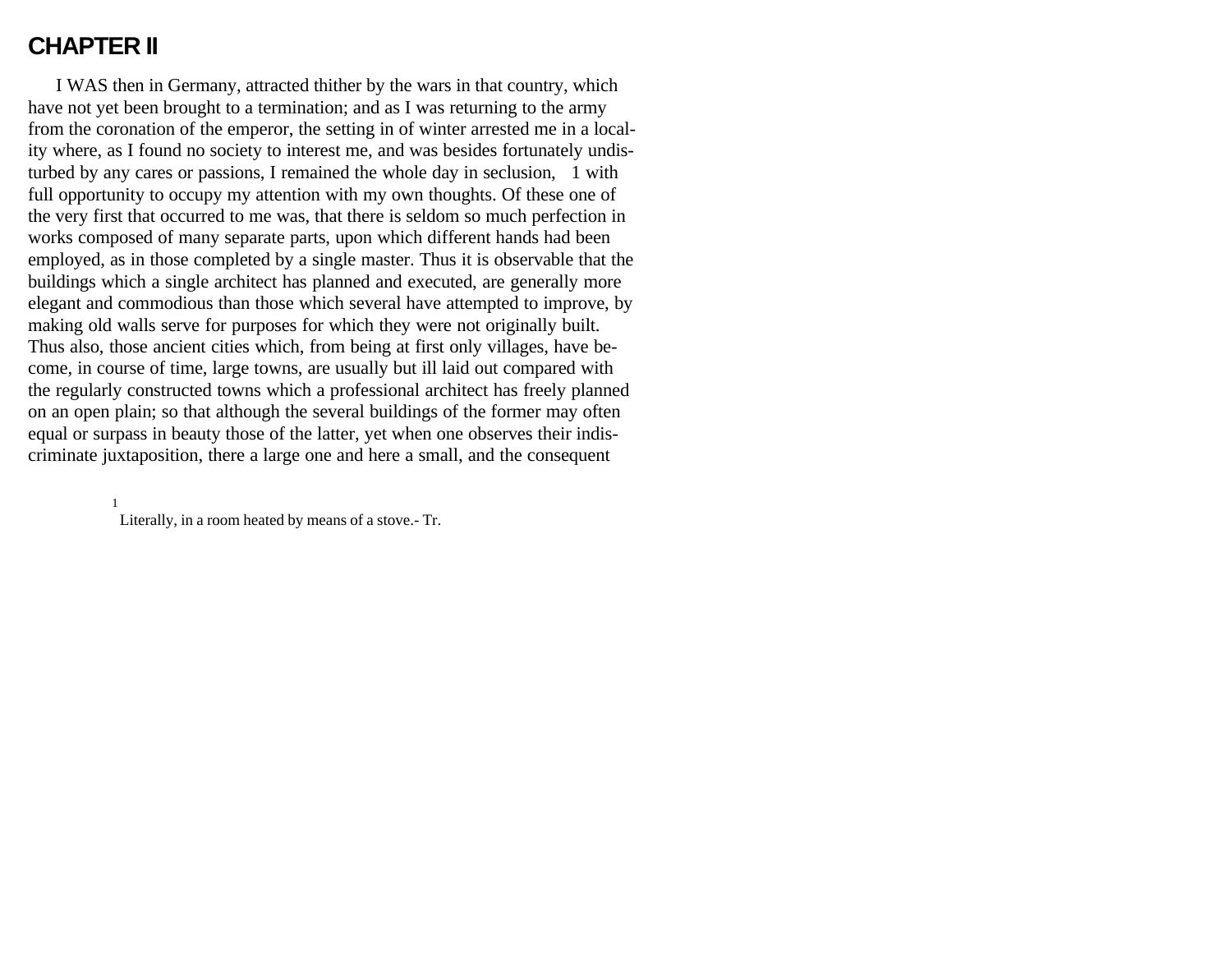crookedness and irregularity of the streets, one is disposed to allege that chance rather than any human will guided by reason must have led to such an arrangement. And if we consider that nevertheless there have been at all times certain officers whose duty it was to see that private buildings contributed to public ornament, the difficulty of reaching high perfection with but the materials of others to operate on, will be readily acknowledged. In the same way I fancied that those nations which, starting from a semi-barbarous state and advancing to civilisation by slow degrees, have had their laws successively determined, and, as it were, forced upon them simply by experience of the hurtfulness of particular crimes and disputes, would by this process come to be possessed of less perfect institutions than those which, from the commencement of their association as communities, have followed the appointments of some wise legislator. It is thus quite certain that the constitution of the true religion, the ordinances of which are derived from God, must be incomparably superior to that of every other. And, to speak of human affairs, I believe that the past pre-eminence of Sparta was due not to the goodness of each of its laws in particular, for many of these were very strange, and even opposed to good morals, but to the circumstance that, originated by a single individual, they all tended to a single end. In the same way I thought that the sciences contained in books (such of them at least as are made up of probable reasonings, without demonstrations), composed as they are of the opinions of many different individuals massed together, are farther removed from truth than the simple inferences which a man of good sense using his natural and unprejudiced judgment draws respecting the matters of his experience. And be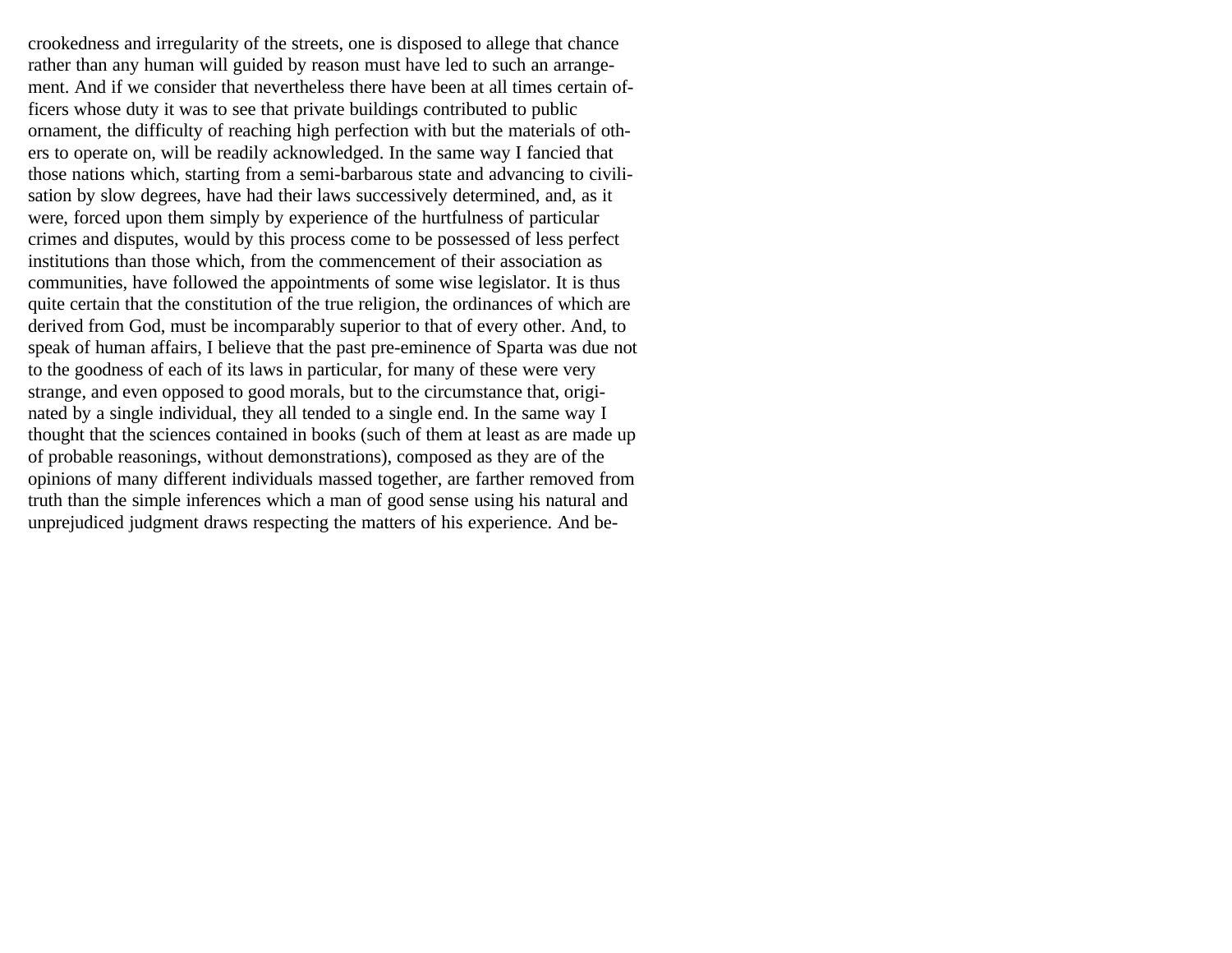cause we have all to pass through a state of infancy to manhood, and have been of necessity, for a length of time, governed by our desires and preceptors (whose dictates were frequently conflicting, while neither perhaps always counselled us for the best), I farther concluded that it is almost impossible that our judgments can be so correct or solid as they would have been, had our reason been mature from the moment of our birth, and had we always been guided by it alone.

It is true, however, that it is not customary to pull down all the houses of a town with the single design of rebuilding them differently, and thereby rendering the streets more handsome; but it often happens that a private individual takes down his own with the view of erecting it anew, and that people are even sometimes constrained to this when their houses are in danger of falling from age, or when the foundations are insecure. With this before me by way of example, I was persuaded that it would indeed be preposterous for a private individual to think of reforming a state by fundamentally changing it throughout, and overturning it in order to set it up amended; and the same I thought was true of any similar project for reforming the body of the sciences, or the order of teaching them established in the schools: but as for the opinions which up to that time I had embraced, I thought that I could not do better than resolve at once to sweep them wholly away, that I might afterwards be in a position to admit either others more correct, or even perhaps the same when they had undergone the scrutiny of reason. I firmly believed that in this way I should much better succeed in the conduct of my life, than if I built only upon old foundations, and leant upon principles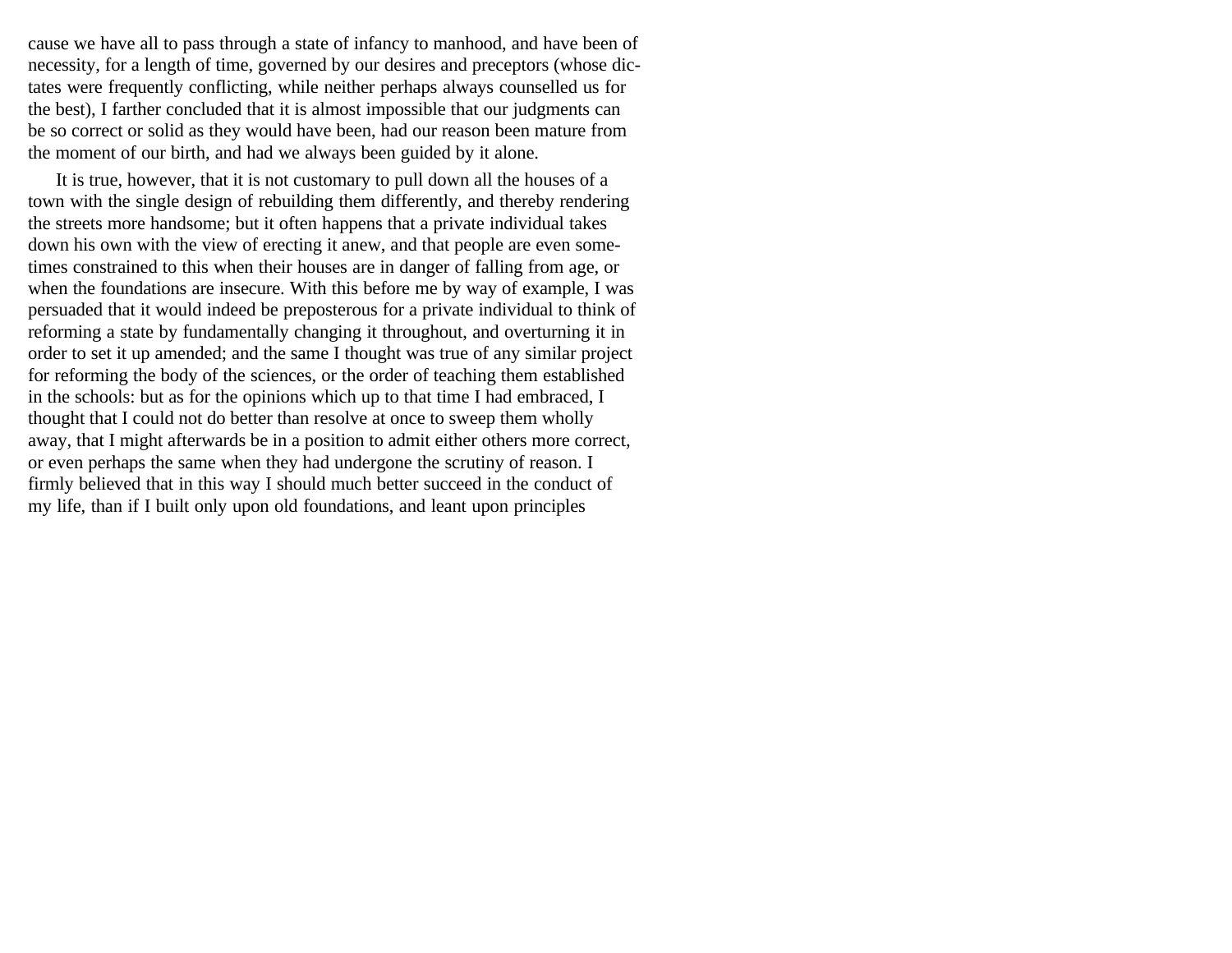which, in my youth, I had taken upon trust. For although I recognised various difficulties in this undertaking, these were not, however, without remedy, nor once to be compared with such as attend the slightest reformation in public affairs. Large bodies, if once overthrown, are with great difficulty set up again, or even kept erect when once seriously shaken, and the fall of such is always disastrous. Then if there are any imperfections in the constitutions of states (and that many such exist the diversity of constitutions is alone sufficient to assure us), custom has without doubt materially smoothed their inconveniences, and has even managed to steer altogether clear of, or insensibly corrected a number which sagacity could not have provided against with equal effect; and, in fine, the defects are almost always more tolerable than the change necessary for their removal; in the same manner that highways which wind among mountains, by being much frequented, become gradually so smooth and commodious, that it is much better to follow them than to seek a straighter path by climbing over the tops of rocks and descending to the bottoms of precipices.

Hence it is that I cannot in any degree approve of those restless and busy meddlers who, called neither by birth nor fortune to take part in the management of public affairs, are yet always projecting reforms; and if I thought that this tract contained aught which might justify the suspicion that I was a victim of such folly, I would by no means permit its publication. I have never contemplated anything higher than the reformation of my own opinions, and basing them on a foundation wholly my own. And although my own satisfaction with my work has led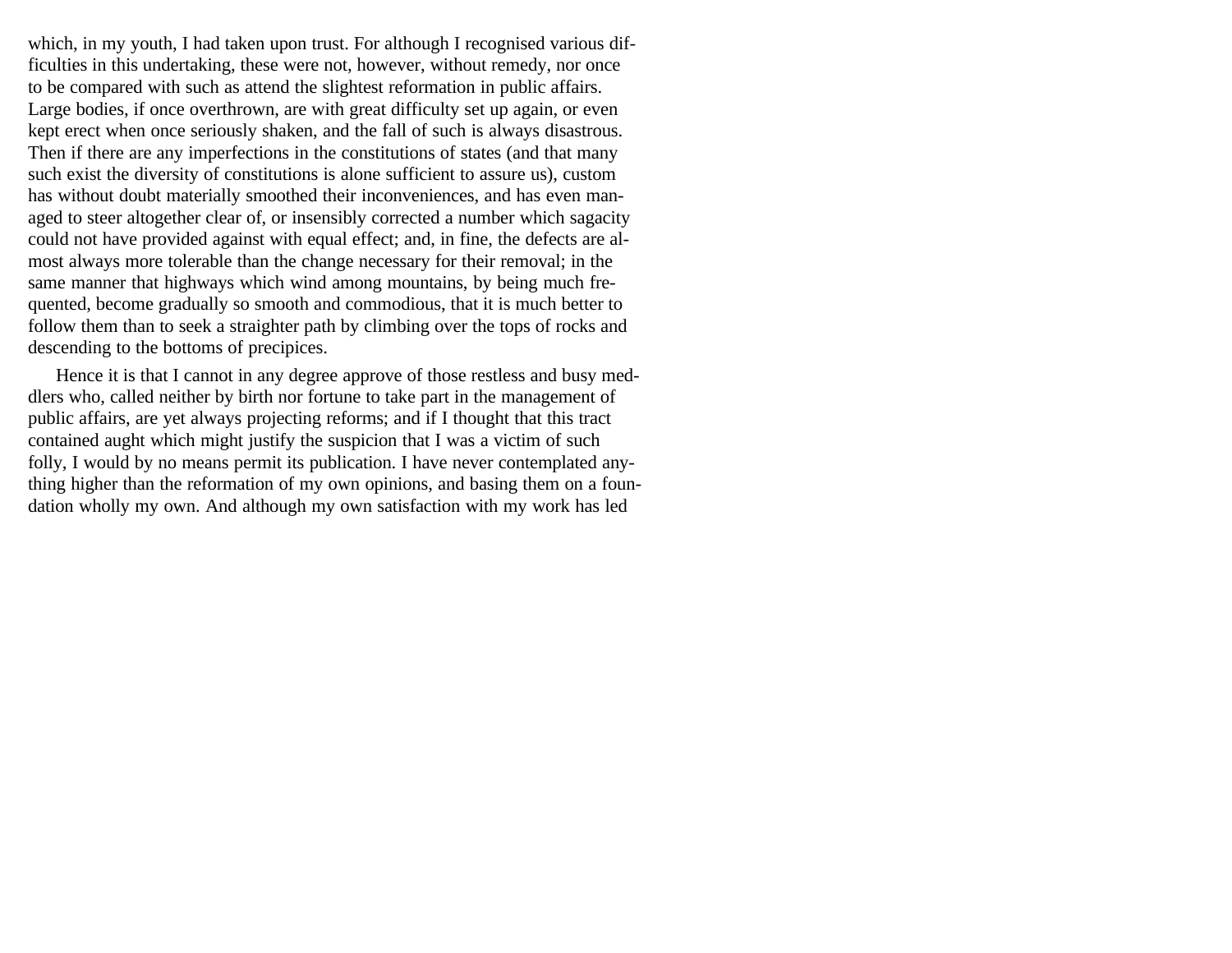me to present here a draft of it, I do not by any means therefore recommend to every one else to make a similar attempt. Those whom God has endowed with a larger measure of genius will entertain, perhaps, designs still more exalted; but for the many I am much afraid lest even the present undertaking be more than they can safely venture to imitate. The single design to strip one's self of all past beliefs is one that ought not to be taken by every one. The majority of men is composed of two classes, for neither of which would this be at all a befitting resolution: in the first place, of those who with more than a due confidence in their own powers, are precipitate in their judgments and want the patience requisite for orderly and circumspect thinking; whence it happens, that if men of this class once take the liberty to doubt of their accustomed opinions, and quit the beaten highway, they will never be able to thread the byway that would lead them by a shorter course, and will lose themselves and continue to wander for life; in the second place, of those who, possessed of sufficient sense or modesty to determine that there are others who excel them in the power of discriminating between truth and error, and by whom they may be instructed, ought rather to content themselves with the opinions of such than trust for more correct to their own reason.

For my own part, I should doubtless have belonged to the latter class, had I received instruction from but one master, or had I never known the diversities of opinion that from time immemorial have prevailed among men of the greatest learning. But I had become aware, even so early as during my college life, that no opinion, however absurd and incredible, can be imagined, which has not been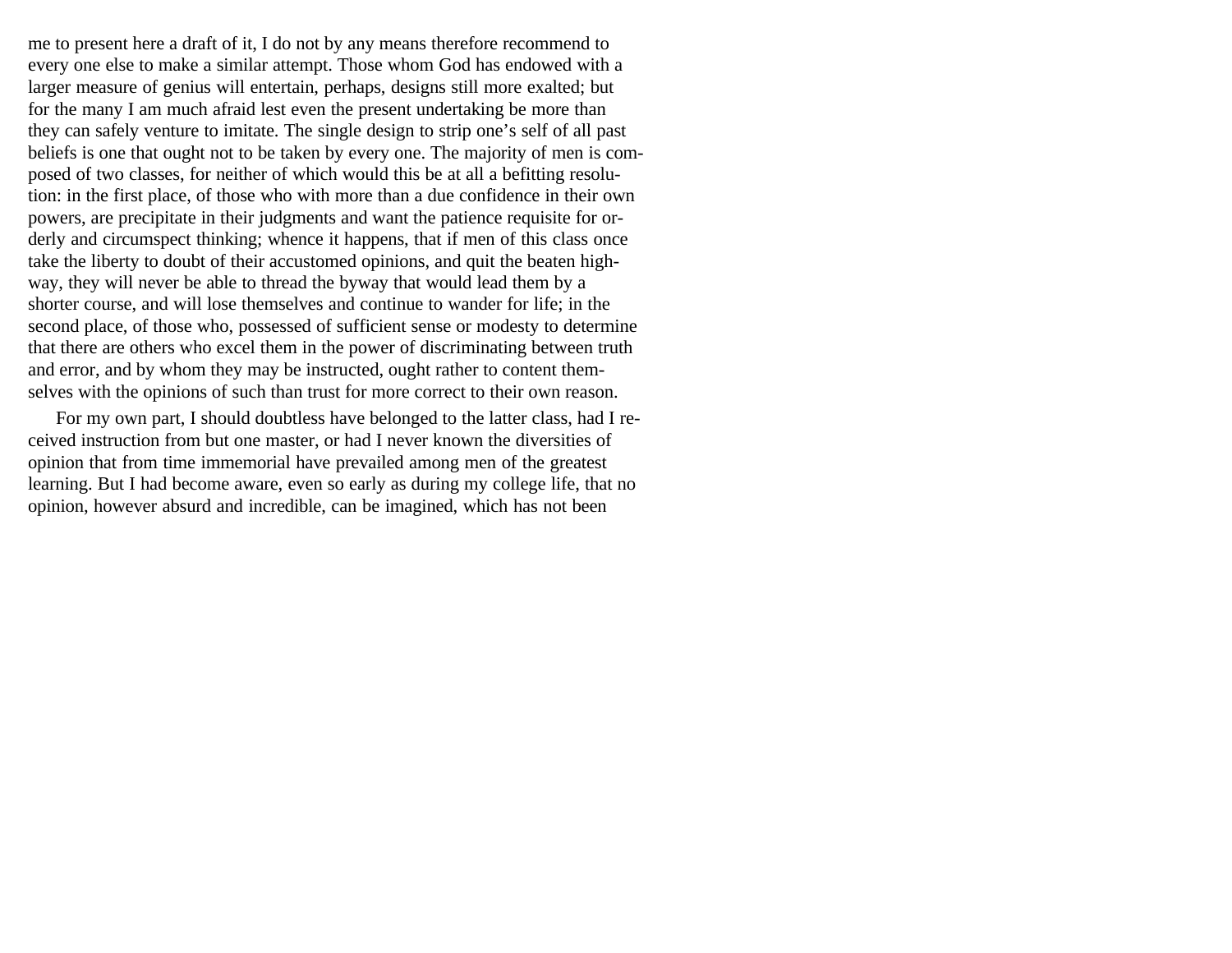maintained by some one of the philosophers; and afterwards in the course of my travels I remarked that all those whose opinions are decidedly repugnant to ours are not on that account barbarians and savages, but on the contrary that many of these nations make an equally good, if not a better, use of their reason than we do. I took into account also the very different character which a person brought up from infancy in France or Germany exhibits, from that which, with the same mind originally, this individual would have possessed had he lived always among the Chinese or with savages, and the circumstance that in dress itself the fashion which pleased us ten years ago, and which may again, perhaps, be received into favour before ten years have gone, appears to us at this moment extravagant and ridiculous. I was thus led to infer that the ground of our opinions is far more custom and example than any certain knowledge. And, finally, although such be the ground of our opinions, I remarked that a plurality of suffrages is no guarantee of truth where it is at all of difficult discovery, as in such cases it is much more likely that it will be found by one than by many. I could, however, select from the crowd no one whose opinions seemed worthy of preference, and thus I found myself constrained, as it were, to use my own reason in the conduct of my life.

But like one walking alone and in the dark, I resolved to proceed so slowly and with such circumspection, that if I did not advance far, I would at least guard against falling. I did not even choose to dismiss summarily any of the opinions that had crept into my belief without having been introduced by reason, but first of all took sufficient time carefully to satisfy myself of the general nature of the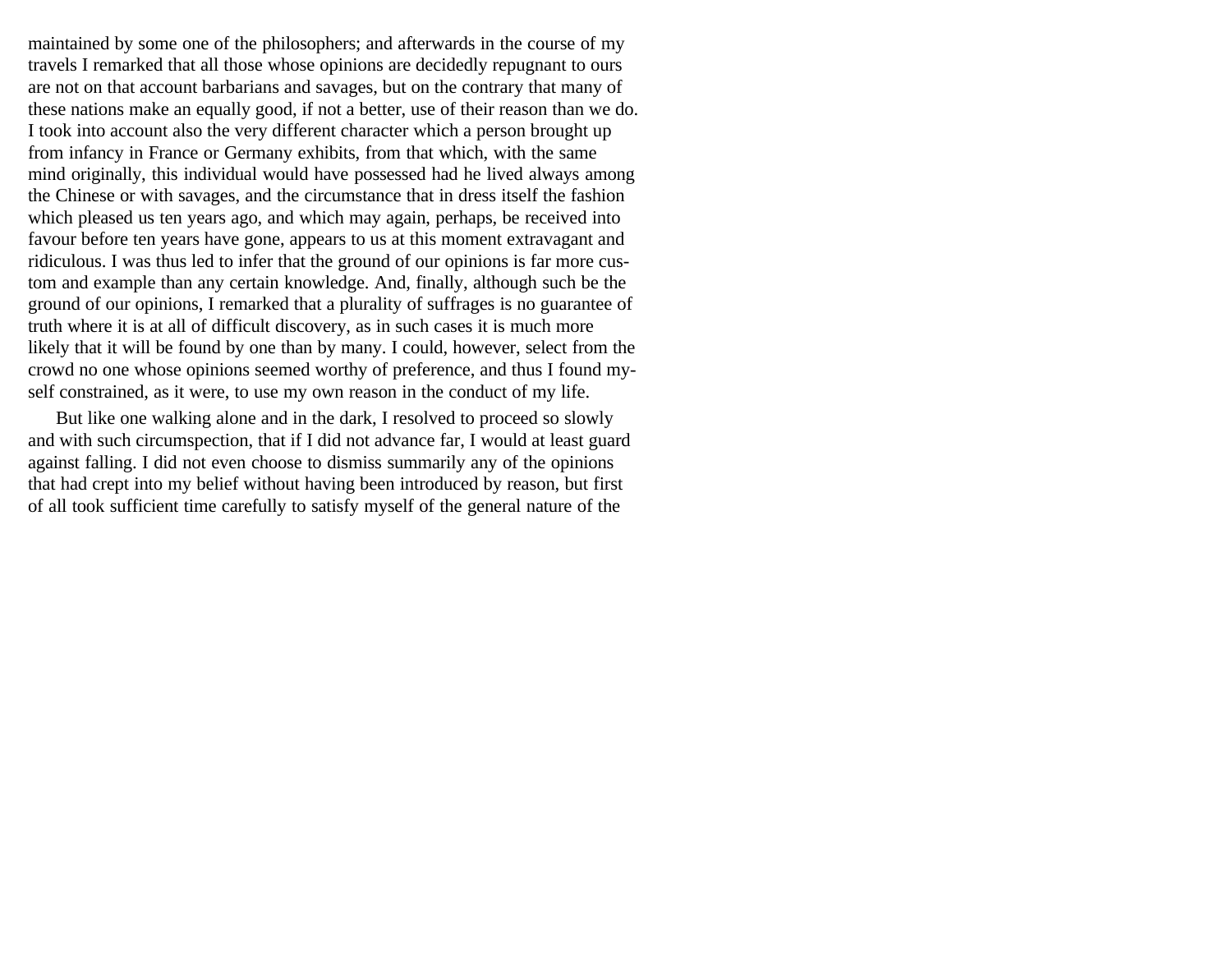task I was setting myself, and ascertain the true method by which to arrive at the knowledge of whatever lay within the compass of my powers.

Among the branches of philosophy, I had, at an earlier period, given some attention to logic, and among those of the mathematics to geometrical analysis and algebra,- three arts or sciences which ought, as I conceived, to contribute something to my design. But, on examination, I found that, as for logic, its syllogisms and the majority of its other precepts are of avail rather in the communication of what we already know, or even as the art of Lully, in speaking without judgment of things of which we are ignorant, than in the investigation of the unknown; and although this science contains indeed a number of correct and very excellent precepts, there are, nevertheless, so many others, and these either injurious or superfluous, mingled with the former, that it is almost quite as difficult to effect a severance of the true from the false as it is to extract a Diana or a Minerva from a rough block of marble. Then as to the analysis of the ancients and the algebra of the moderns, besides that they embrace only matters highly abstract, and, to appearance, of no use, the former is so exclusively restricted to the consideration of figures, that it can exercise the understanding only on condition of greatly fatiguing the imagination; and, in the latter, there is so complete a subjection to certain rules and formulas, that there results an art full of confusion and obscurity calculated to embarrass, instead of a science fitted to cultivate the mind. By these considerations I was induced to seek some other method which would comprise the advantages of the three and be exempt from their defects. And as a multitude of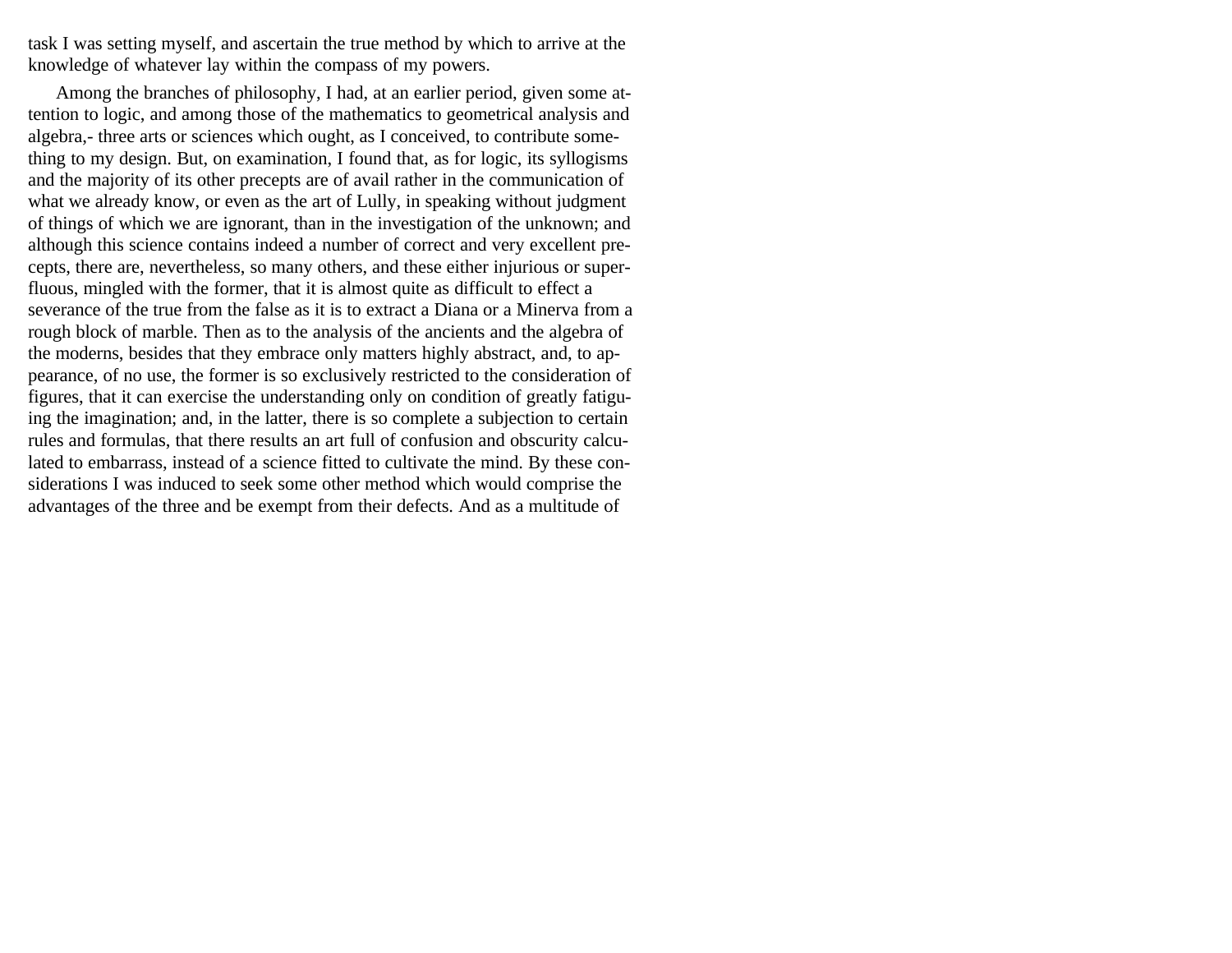laws often only hampers justice, so that a state is best governed when, with few laws, these are rigidly administered; in like manner, instead of the great number of precepts of which logic is composed, I believed that the four following would prove perfectly sufficient for me, provided I took the firm and unwavering resolution never in a single instance to fail in observing them.

The first was never to accept anything for true which I did not clearly know to be such; that is to say, carefully to avoid precipitancy and prejudice, and to comprise nothing more in my judgment than what was presented to my mind so clearly and distinctly as to exclude all ground of doubt.

The second, to divide each of the difficulties under examination into as many parts as possible, and as might be necessary for its adequate solution.

The third, to conduct my thoughts in such order that, by commencing with objects the simplest and easiest to know, I might ascend by little and little, and, as it were, step by step, to the knowledge of the more complex; assigning in thought a certain order even to those objects which in their own nature do not stand in a relation of antecedence and sequence.

And the last, in every case to make enumerations so complete, and reviews so general, that I might be assured that nothing was omitted.

The long chains of simple and easy reasonings by means of which geometers are accustomed to reach the conclusions of their most difficult demonstrations, had led me to imagine that all things, to the knowledge of which man is compe-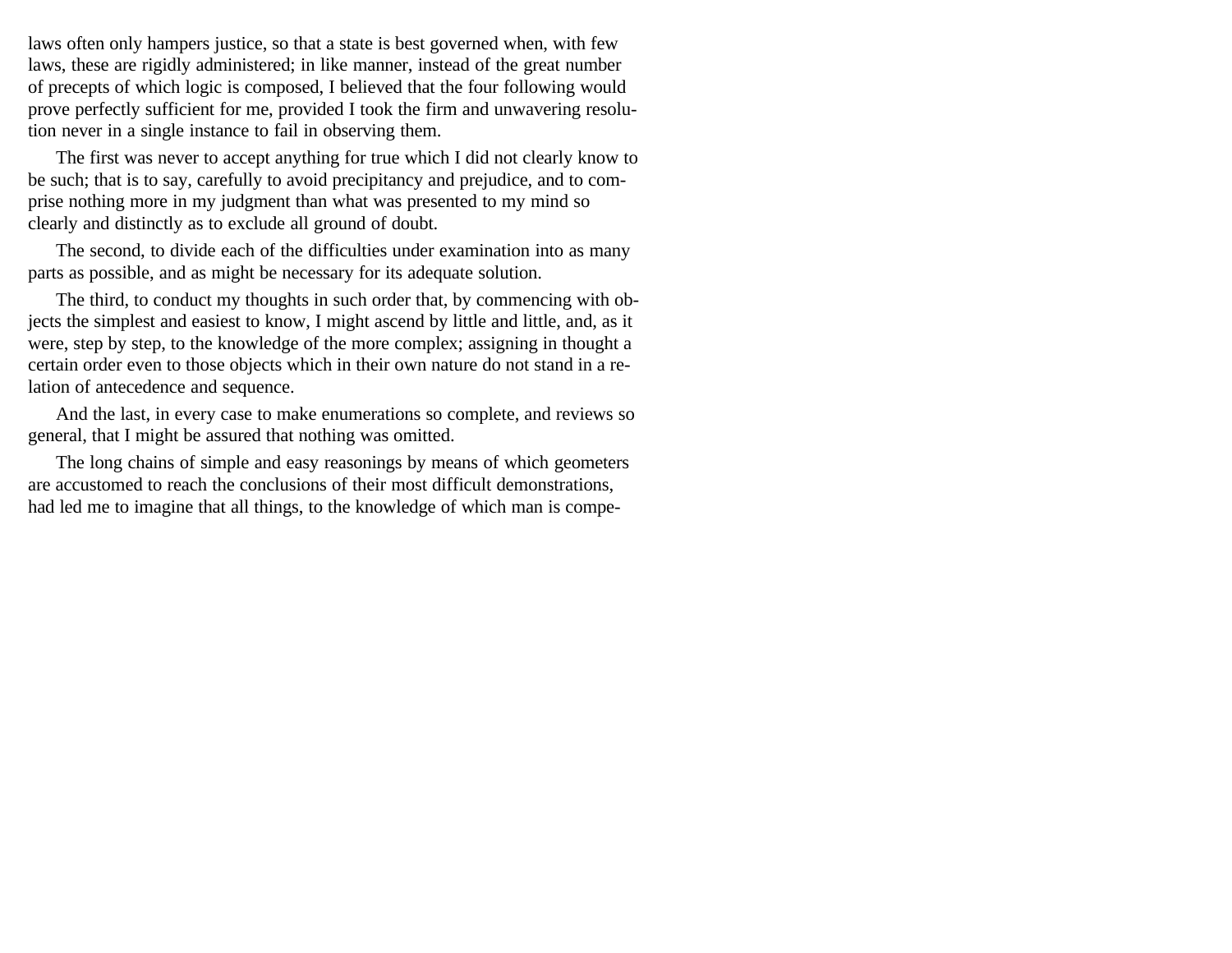tent, are mutually connected in the same way, and that there is nothing so far removed from us as to be beyond our reach, or so hidden that we cannot discover it, provided only we abstain from accepting the false for the true, and always preserve in our thoughts the order necessary for the deduction of one truth from another. And I had little difficulty in determining the objects with which it was necessary to commence, for I was already persuaded that it must be with the simplest and easiest to know, and, considering that of all those who have hitherto sought truth in the sciences, the mathematicians alone have been able to find any demonstrations, that is, any certain and evident reasons, I did not doubt but that such must have been the rule of their investigations. I resolved to commence, therefore, with the examination of the simplest objects, not anticipating, however, from this any other advantage than that to be found in accustoming my mind to the love and nourishment of truth, and to a distaste for all such reasonings as were unsound. But I had no intention on that account of attempting to master all the particular sciences commonly denominated mathematics: but observing that, however different their objects, they all agree in considering only the various relations or proportions subsisting among those objects, I thought it best for my purpose to consider these proportions in the most general form possible, without referring them to any objects in particular, except such as would most facilitate the knowledge of them, and without by any means restricting them to these, that afterwards I might thus be the better able to apply them to every other class of objects to which they are legitimately applicable. Perceiving further, that in order to understand these relations I should sometimes have to consider them one by one, and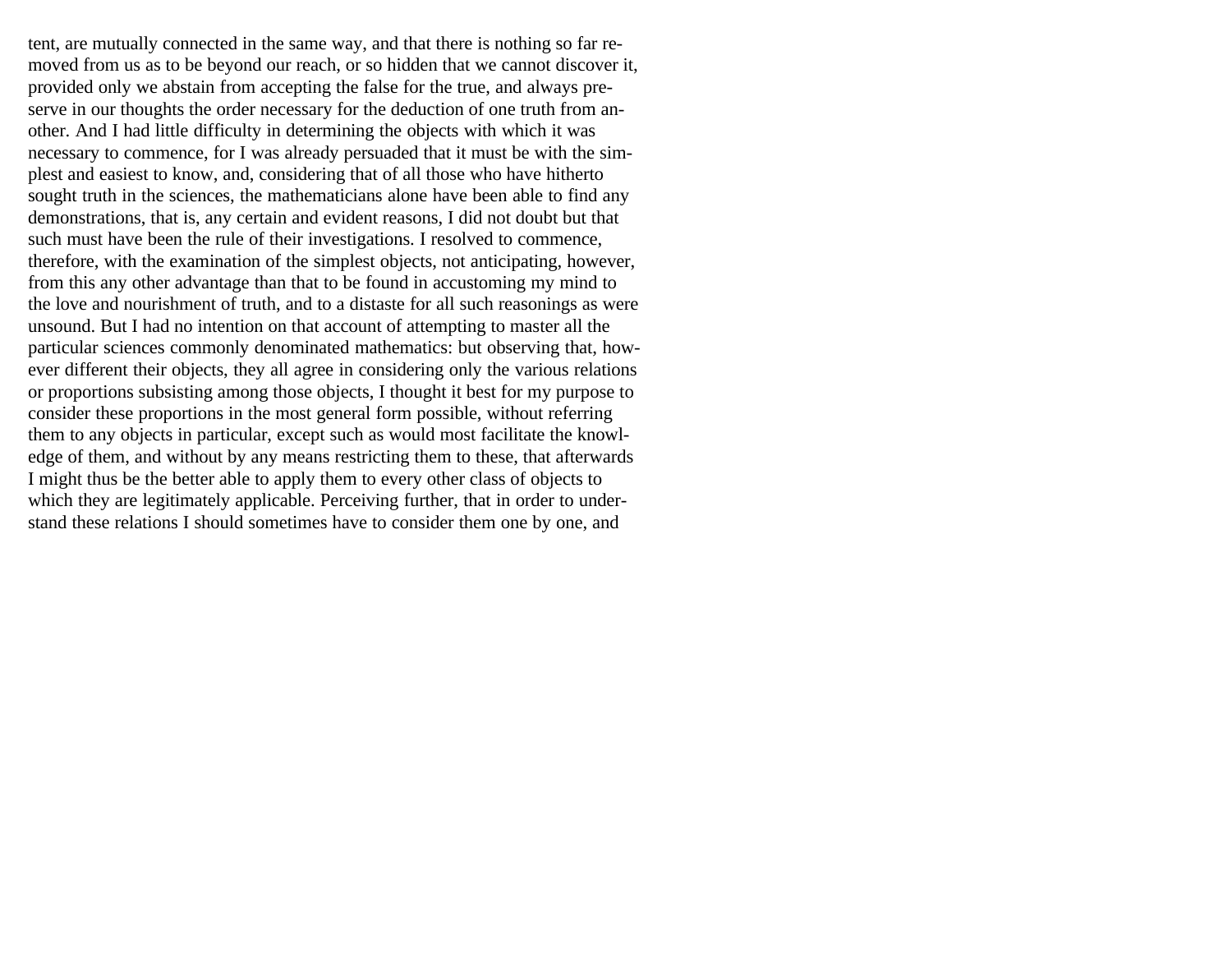sometimes only to bear them in mind, or embrace them in the aggregate, I thought that, in order the better to consider them individually, I should view them as subsisting between straight lines, than which I could find no objects more simple, or capable of being more distinctly represented to my imagination and senses; and on the other hand, that in order to retain them in the memory, or embrace an aggregate of many, I should express them by certain characters the briefest possible. In this way I believed that I could borrow all that was best both in geometrical analysis and in algebra, and correct all the defects of the one by help of the other.

And, in point of fact, the accurate observance of these few precepts gave me, I take the liberty of saying, such ease in unravelling all the questions embraced in these two sciences, that in the two or three months I devoted to their examination, not only did I reach solutions of questions I had formerly deemed exceedingly difficult, but even as regards questions of the solution of which I continued ignorant, I was enabled, as it appeared to me, to determine the means whereby, and the extent to which, a solution was possible; results attributable to the circumstance that I commenced with the simplest and most general truths, and that thus each truth discovered was a rule available in the discovery of subsequent ones. Nor in this perhaps shall I appear too vain, if it be considered that, as the truth on any particular point is one, whoever apprehends the truth, knows all that on that point can be known. The child, for example, who has been instructed in the elements of arithmetic, and has made a particular addition, according to rule, may be assured that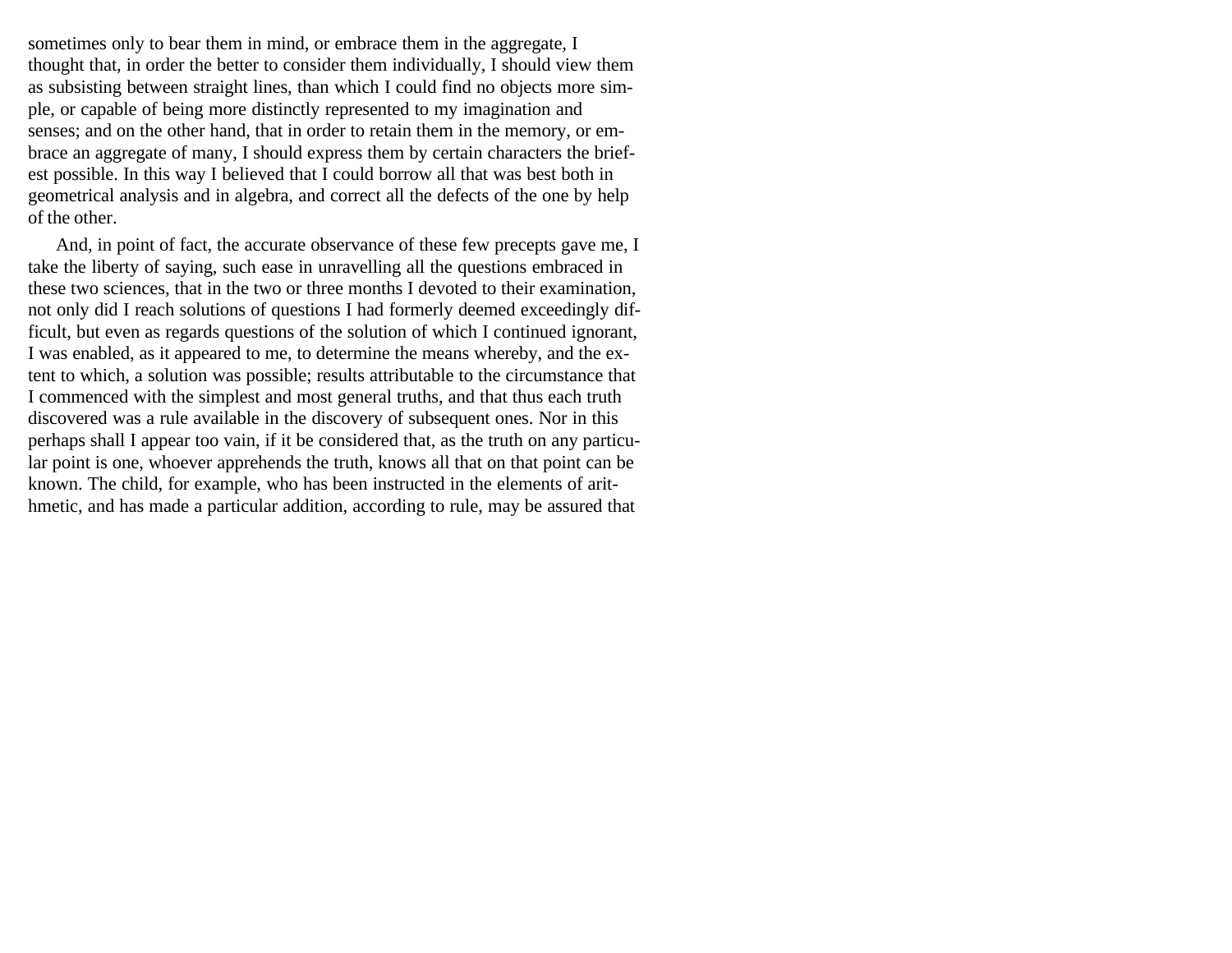he has found, with respect to the sum of the numbers before him, all that in this instance is within the reach of human genius. Now, in conclusion, the method which teaches adherence to the true order, and an exact enumeration of all the conditions of the thing sought includes all that gives certitude to the rules of arithmetic.

But the chief ground of my satisfaction with this method, was the assurance I had of thereby exercising my reason in all matters, if not with absolute perfection, at least with the greatest attainable by me: besides, I was conscious that by its use my mind was becoming gradually habituated to clearer and more distinct conceptions of its objects; and I hoped also, from not having restricted this method to any particular matter, to apply it to the difficulties of the other sciences, with not less success than to those of algebra. I should not, however, on this account have ventured at once on the examination of all the difficulties of the sciences which presented themselves to me, for this would have been contrary to the order prescribed in the method, but observing that the knowledge of such is dependent on principles borrowed from philosophy, in which I found nothing certain, I thought it necessary first of all to endeavour to establish its principles. And because I observed, besides, that an inquiry of this kind was of all others of the greatest moment, and one in which precipitancy and anticipation in judgment were most to be dreaded, I thought that I ought not to approach it till I had reached a more mature age (being at that time but twenty-three), and had first of all employed much of my time in preparation for the work, as well by eradicating from my mind all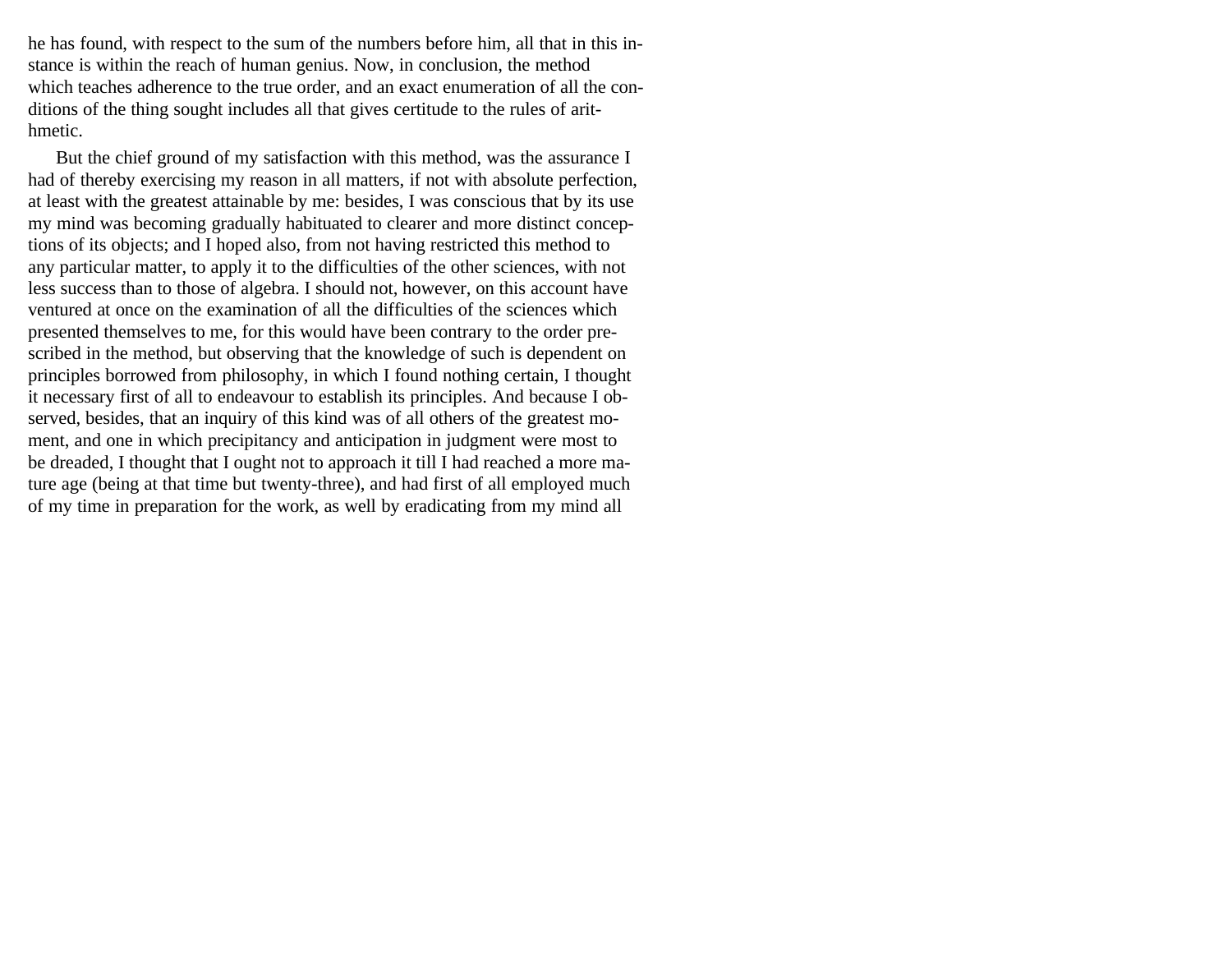the erroneous opinions I had up to that moment accepted, as by amassing variety of experience to afford materials for my reasonings, and by continually exercising myself in my chosen method with a view to increased skill in its application.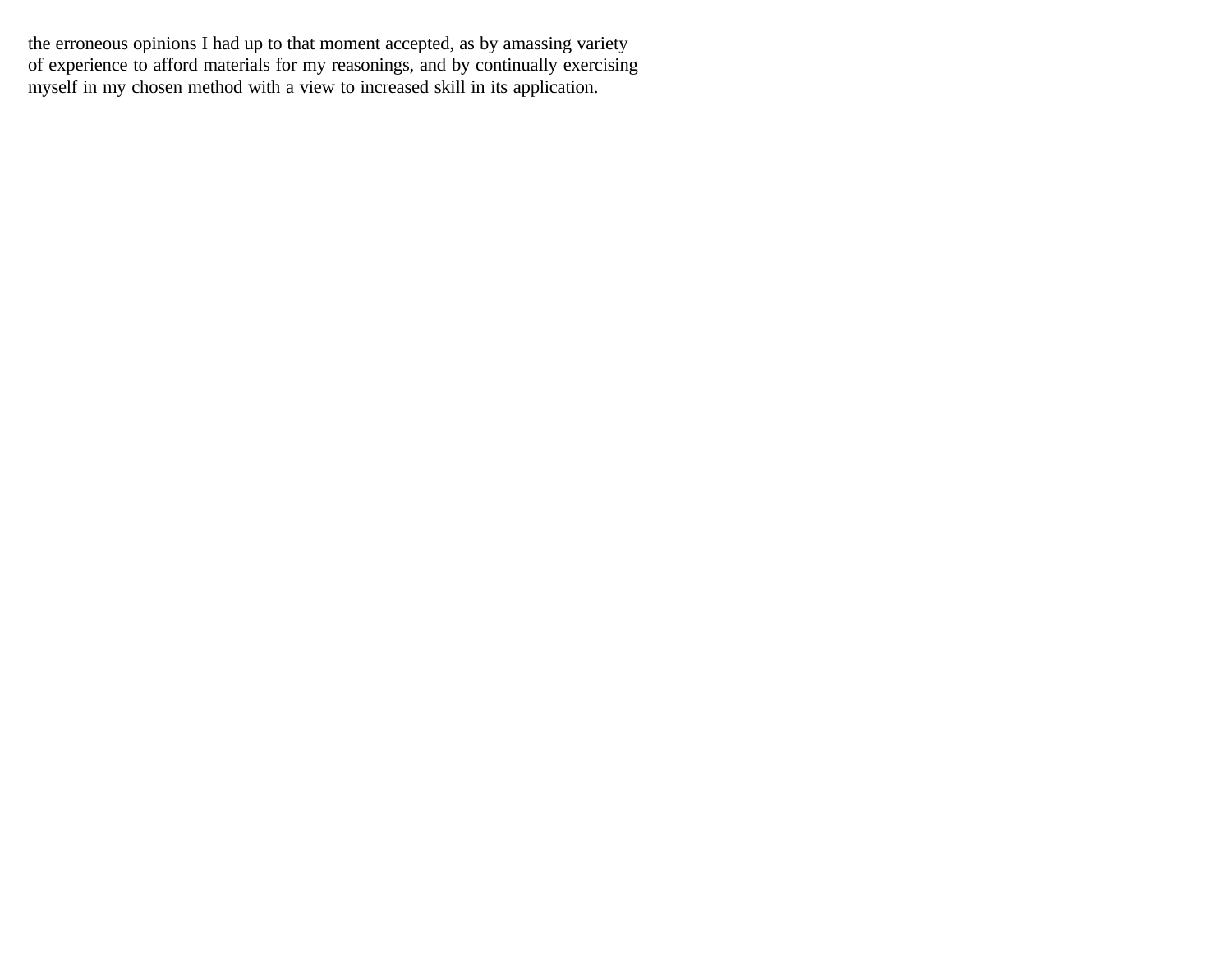### **CHAPTER III**

AND, finally, as it is not enough, before commencing to rebuild the house in which we live, that it be pulled down, and materials and builders provided, or that we engage in the work ourselves, according to a plan which we have beforehand carefully drawn out, but as it is likewise necessary that we be furnished with some other house in which we may live commodiously during the operations, so that I might not remain irresolute in my actions, while my reason compelled me to suspend my judgment, and that I might not be prevented from living thenceforward in the greatest possible felicity, I formed a provisory code of morals, composed of three or four maxims, with which I am desirous to make you acquainted.

The first was to obey the laws and customs of my country, adhering firmly to the faith in which, by the race of God, I had been educated from my childhood, and regulating my conduct in every other matter according to the most moderate opinions, and the farthest removed from extremes, which should happen to be adopted in practice with general consent of the most judicious of those among whom I might be living. For, as I had from that time begun to hold my own opinions for nought because I wished to subject them all to examination, I was convinced that I could not do better than follow in the meantime the opinions of the most judicious; and although there are some perhaps among the Persians and Chinese as judicious as among ourselves, expediency seemed to dictate that I should regulate my practice conformably to the opinions of those with whom I should have to live; and it appeared to me that, in order to ascertain the real opinions of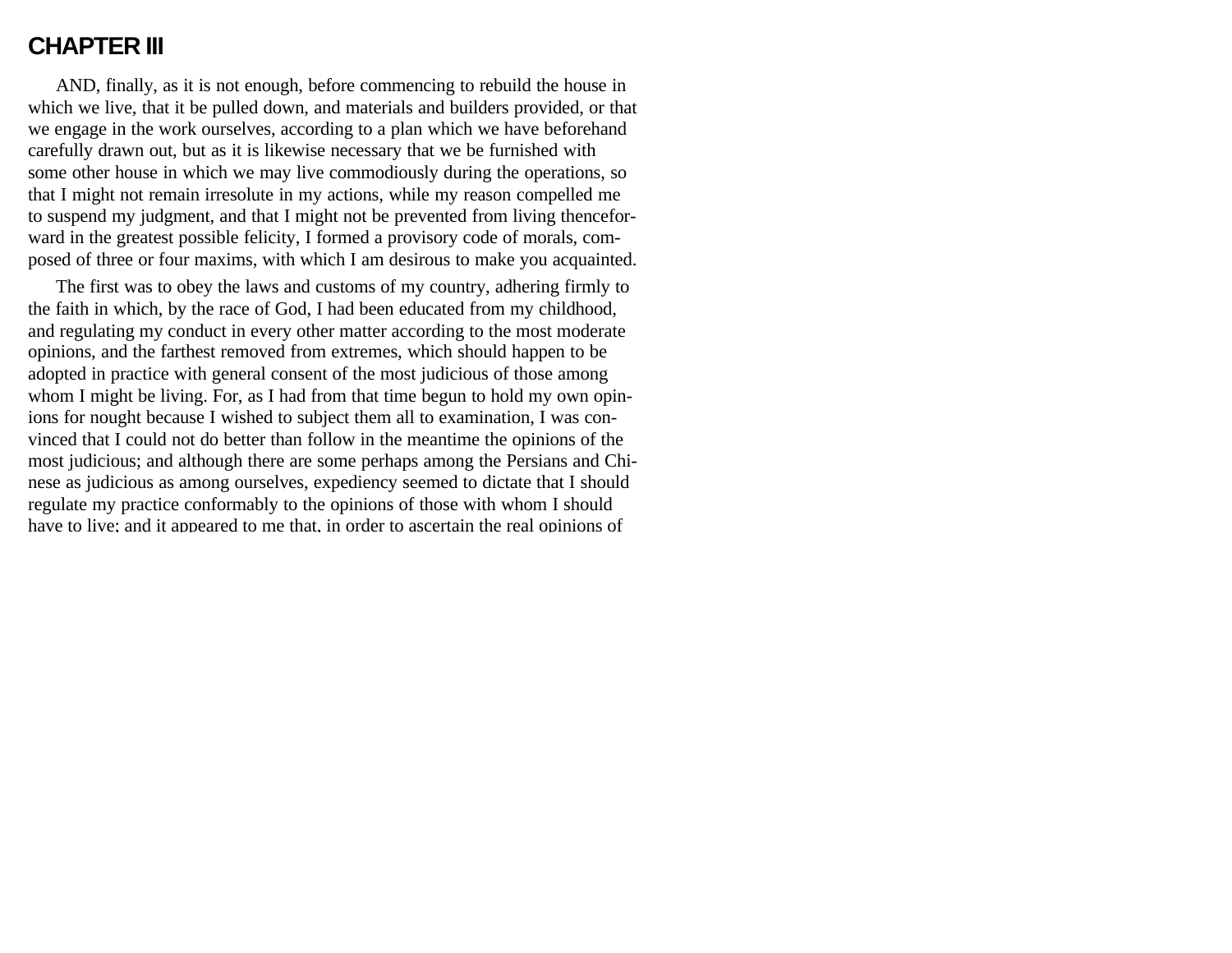such, I ought rather to take cognisance of what they practised than of what they said, not only because, in the corruption of our manners, there are few disposed to speak exactly as they believe, but also because very many are not aware of what it is that they really believe; for, as the act of mind by which a thing is believed is different from that by which we know that we believe it, the one act is often found without the other. Also, amid many opinions held in equal repute, I chose always the most moderate, as much for the reason that these are always the most convenient for practice, and probably the best (for all excess is generally vicious), as that, in the event of my falling into error, I might be at less distance from the truth than if, having chosen one of the extremes, it should turn out to be the other which I ought to have adopted. And I placed in the class of extremes especially all promises by which somewhat of our freedom is abridged; not that I disapproved of the laws which, to provide against the instability of men of feeble resolution, when what is sought to be accomplished is some good, permit engagements by vows and contracts binding the parties to persevere in it, or even, for the security of commerce, sanction similar engagements where the purpose sought to be realised is indifferent: but because I did not find anything on earth which was wholly superior to change, and because, for myself in particular, I hoped gradually to perfect my judgments, and not to suffer them to deteriorate, I would have deemed it a grave sin against good sense, if, for the reason that I approved of something at a particular time, I therefore bound myself to hold it for good at a subsequent time, when perhaps it had ceased to be so, or I had ceased to esteem it such.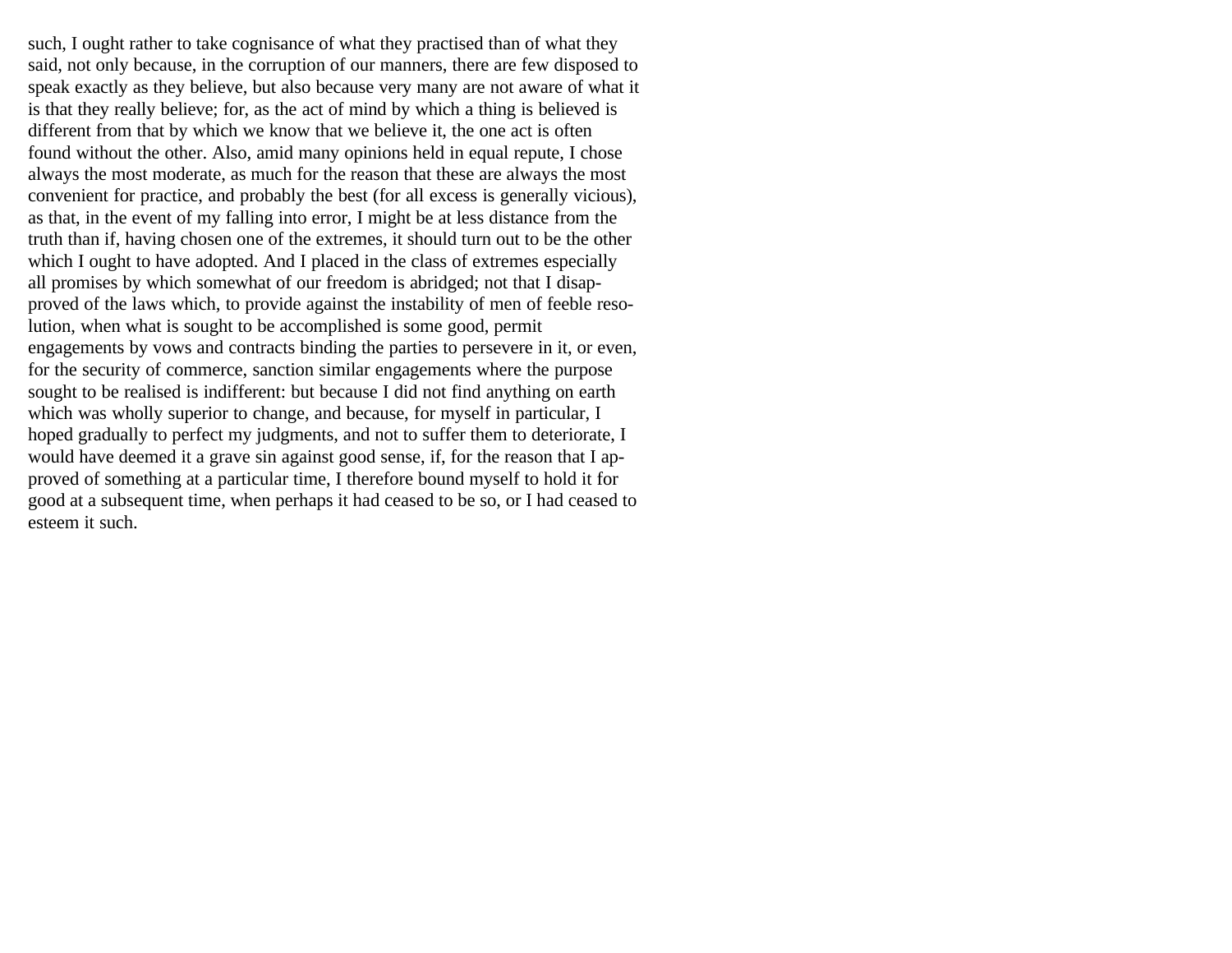My second maxim was to be as firm and resolute in my actions as I was able, and not to adhere less steadfastly to the most doubtful opinions, when once adopted, than if they had been highly certain; imitating in this the example of travellers who, when they have lost their way in a forest, ought not to wander from side to side, far less remain in one place, but proceed constantly towards the same side in as straight a line as possible, without changing their direction for slight reasons, although perhaps it might be chance alone which at first determined the selection; for in this way, if they do not exactly reach the point they desire, they will come at least in the end to some place that will probably be preferable to the middle of a forest. In the same way, since in action it frequently happens that no delay is permissible, it is very certain that, when it is not in our power to determine what is true, we ought to act according to what is most probable; and even although we should not remark a greater probability in one opinion than in another, we ought notwithstanding to choose one or the other, and afterwards consider it, in so far as it relates to practice, as no longer dubious, but manifestly true and certain, since the reason by which our choice has been determined is itself possessed of these qualities. This principle was sufficient thenceforward to rid me of all those repentings and pangs of remorse that usually disturb the consciences of such feeble and uncertain minds as, destitute of any clear and determinate principle of choice, allow themselves one day to adopt a course of action as the best, which they abandon the next, as the opposite.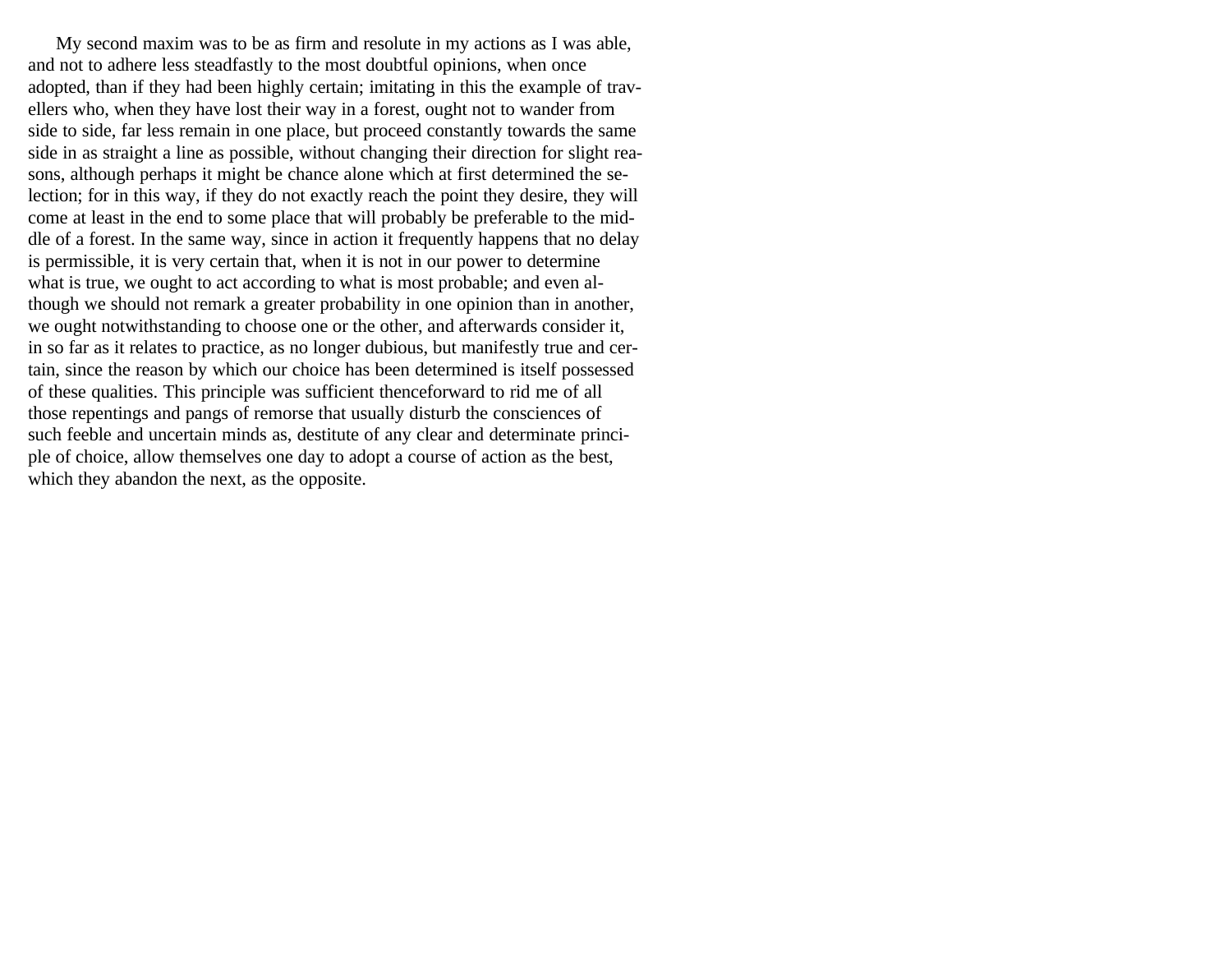My third maxim was to endeavour always to conquer myself rather than fortune, and change my desires rather than the order of the world, and in general, accustom myself to the persuasion that, except our own thoughts, there is nothing absolutely in our power; so that when we have done our best in respect of things external to us, all wherein we fail of success is to be held, as regards us, absolutely impossible: and this single principle seemed to me sufficient to prevent me from desiring for the future anything which I could not obtain, and thus render me contented; for since our will naturally seeks those objects alone which the understanding represents as in some way possible of attainment, it is plain, that if we consider all external goods as equally beyond our power, we shall no more regret the absence of such goods as seem due to our birth, when deprived of them without any fault of ours, than our not possessing the kingdoms of China or Mexico; and thus making, so to speak, a virtue of necessity, we shall no more desire health in disease, or freedom in imprisonment, than we now do bodies incorruptible as diamonds, or the wings of birds to fly with. But I confess there is need of prolonged discipline and frequently repeated meditation to accustom the mind to view all objects in this light; and I believe that in this chiefly consisted the secret of the power of such philosophers as in former times were enabled to rise superior to the influence of fortune, and, amid suffering and poverty, enjoy a happiness which their gods might have envied. For, occupied incessantly with the consideration of the limits prescribed to their power by nature, they became so entirely convinced that nothing was at their disposal except their own thoughts, that this conviction was of itself sufficient to prevent their entertaining any desire of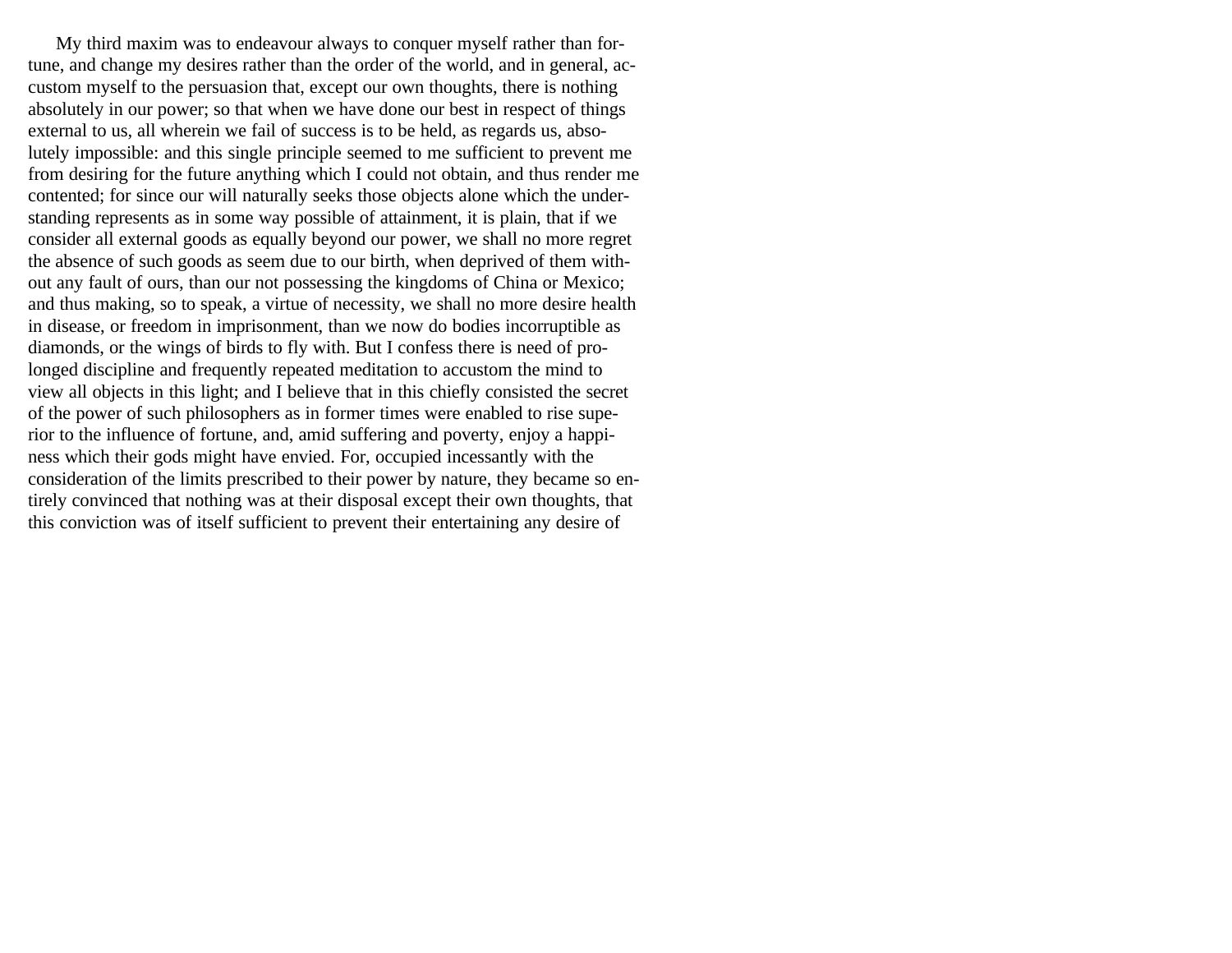other objects; and over their thoughts they acquired a sway so absolute, that they had some ground on this account for esteeming themselves more rich and more powerful, more free and more happy, than other men who, whatever be the favours heaped on them by nature and fortune, if destitute of this philosophy, can never command the realisation of all their desires.

In fine, to conclude this code of morals, I thought of reviewing the different occupations of men in this life, with the view of making choice of the best. And, without wishing to offer any remarks on the employments of others, I may state that it was my conviction that I could not do better than continue in that in which I was engaged, viz., in devoting my whole life to the culture of my reason, and in making the greatest progress I was able in the knowledge of truth, on the principles of the method which I had prescribed to myself. This method, from the time I had begun to apply it, had been to me the source of satisfaction so intense as to lead me to believe that more perfect or more innocent could not be enjoyed in this life; and as by its means I daily discovered truths that appeared to me of some importance, and of which other men were generally ignorant, the gratification thence arising so occupied my mind that I was wholly indifferent to every other object. Besides, the three preceding maxims were founded singly on the design of continuing the work of self-instruction. For since God has endowed each of us with some light of reason by which to distinguish truth from error, I could not have believed that I ought for a single moment to rest satisfied with the opinions of another, unless I had resolved to exercise my own judgment in examining these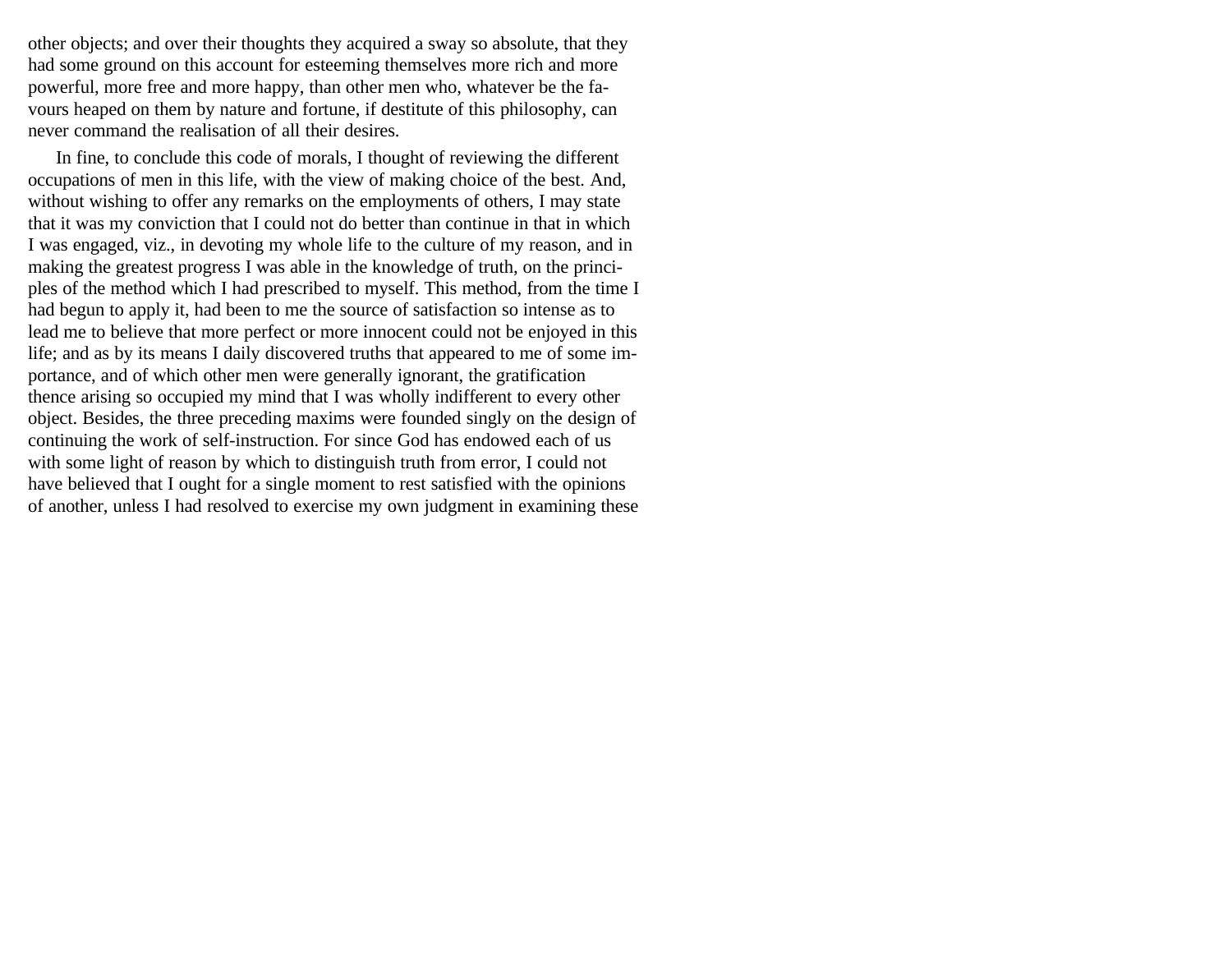whenever I should be duly qualified for the task. Nor could I have proceeded on such opinions without scruple, had I supposed that I should thereby forfeit any advantage for attaining still more accurate, should such exist. And, in fine, I could not have restrained my desires, nor remained satisfied, had I not followed a path in which I thought myself certain of attaining all the knowledge to the acquisition of which I was competent, as well as the largest amount of what is truly good which I could ever hope to secure. Inasmuch as we neither seek nor shun any object except in so far as our understanding represents it as good or bad, all that is necessary to right action is right judgment, and to the best action the most correct judgment,- that is, to the acquisition of all the virtues with all else that is truly valuable and within our reach; and the assurance of such an acquisition cannot fail to render us contented.

Having thus provided myself with these maxims, and having placed them in reserve along with the truths of faith, which have ever occupied the first place in my belief, I came to the conclusion that I might with freedom set about ridding myself of what remained of my opinions. And, inasmuch as I hoped to be better able successfully to accomplish this work by holding intercourse with mankind, than by remaining longer shut up in the retirement where these thoughts had occurred to me, I betook me again to travelling before the winter was well ended. And, during the nine subsequent years, I did nothing but roam from one place to another, desirous of being a spectator rather than an actor in the plays exhibited on the theatre of the world; and, as I made it my business in each matter to reflect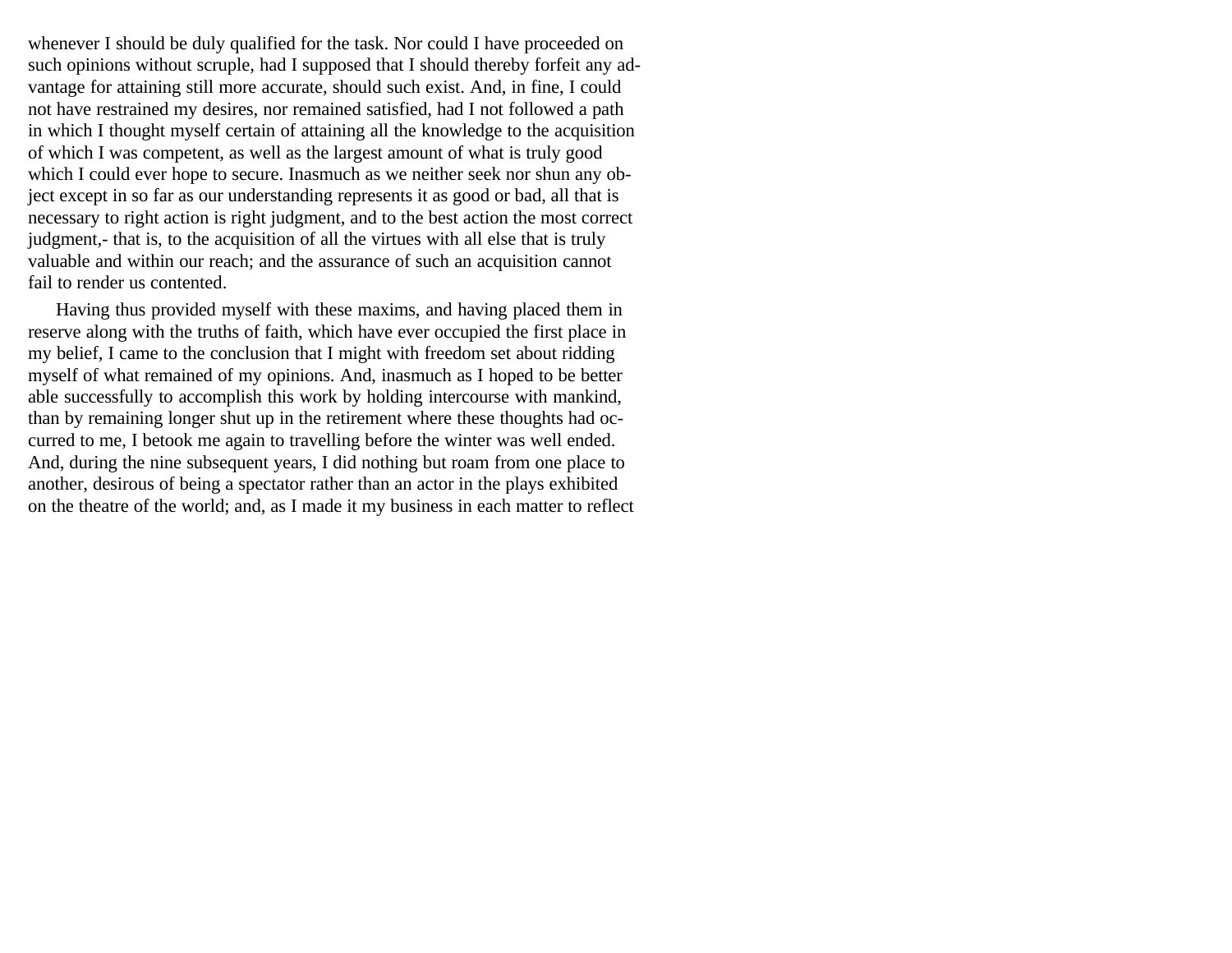particularly upon what might fairly be doubted and prove a source of error, I gradually rooted out from my mind all the errors which had hitherto crept into it. Not that in this I imitated the sceptics who doubt only that they may doubt, and seek nothing beyond uncertainty itself; for, on the contrary, my design was singly to find ground of assurance, and cast aside the loose earth and sand, that I might reach the rock or the clay. In this, as appears to me, I was successful enough; for, since I endeavoured to discover the falsehood or incertitude of the propositions I examined, not by feeble conjectures, but by clear and certain reasonings, I met with nothing so doubtful as not to yield some conclusion of adequate certainty, although this were merely the inference, that the matter in question contained nothing certain. And, just as in pulling down an old house, we usually reserve the ruins to contribute towards the erection, so, in destroying such of my opinions as I judged to be ill-founded, I made a variety of observations and acquired an amount of experience of which I availed myself in the establishment of more certain. And further, I continued to exercise myself in the method I had prescribed; for, besides taking care in general to conduct all my thoughts according to its rules, I reserved some hours from time to time which I expressly devoted to the employment of the method in the solution of mathematical difficulties, or even in the solution likewise of some questions belonging to other sciences, but which, by my having detached them from such principles of these sciences as were of inadequate certainty, were rendered almost mathematical: the truth of this will be manifest from the numerous examples contained in this volume. 2 And thus, without in appearance living otherwise than those who, with no other occupation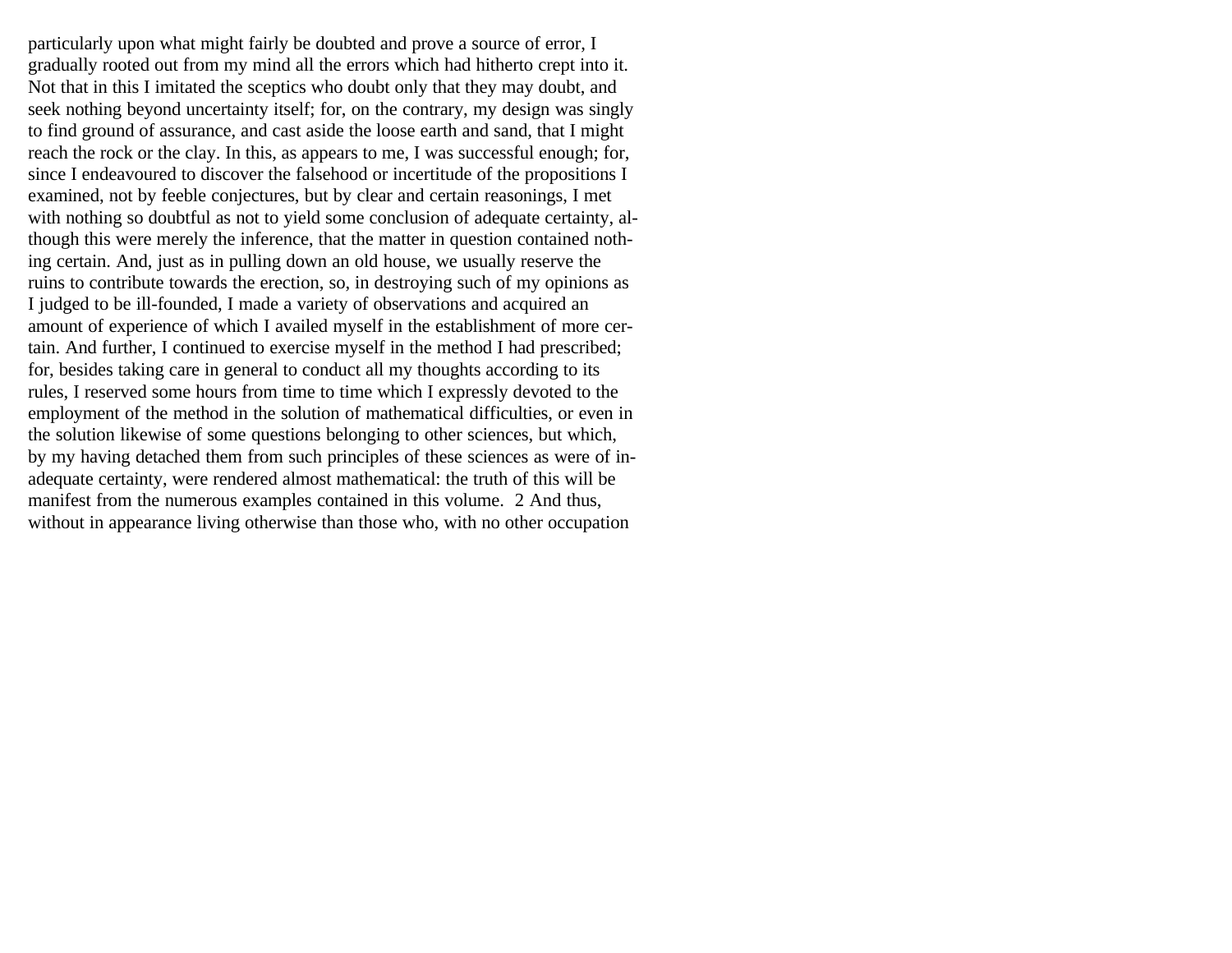than that of spending their lives agreeably and innocently, study to sever pleasure from vice, and who, that they may enjoy their leisure without ennui, have recourse to such pursuits as are honourable, I was nevertheless prosecuting my design, and making greater progress in the knowledge of truth, than I might, perhaps, have made had I been engaged in the perusal of books merely, or in holding converse with men of letters.

These nine years passed away, however, before I had come to any determinate judgment respecting the difficulties which form matter of dispute among the learned, or had commenced to seek the principles of any philosophy more certain than the vulgar. And the examples of many men of the highest genius, who had, in former times, engaged in this inquiry, but, as appeared to me, without success, led me to imagine it to be a work of so much difficulty, that I would not perhaps have ventured on it so soon had I not heard it currently rumoured that I had already completed the inquiry. I know not what were the grounds of this opinion; and, if my conversation contributed in any measure to its rise, this must have happened rather from my having confessed my ignorance with greater freedom than those are accustomed to do who have studied a little, and expounded, perhaps, the reasons that led me to doubt of many of those things that by others are esteemed

2

The "Discourse on Method" was originally published along with the "Dioptrics," the "Meteorics," and the "Geometry."- Tr.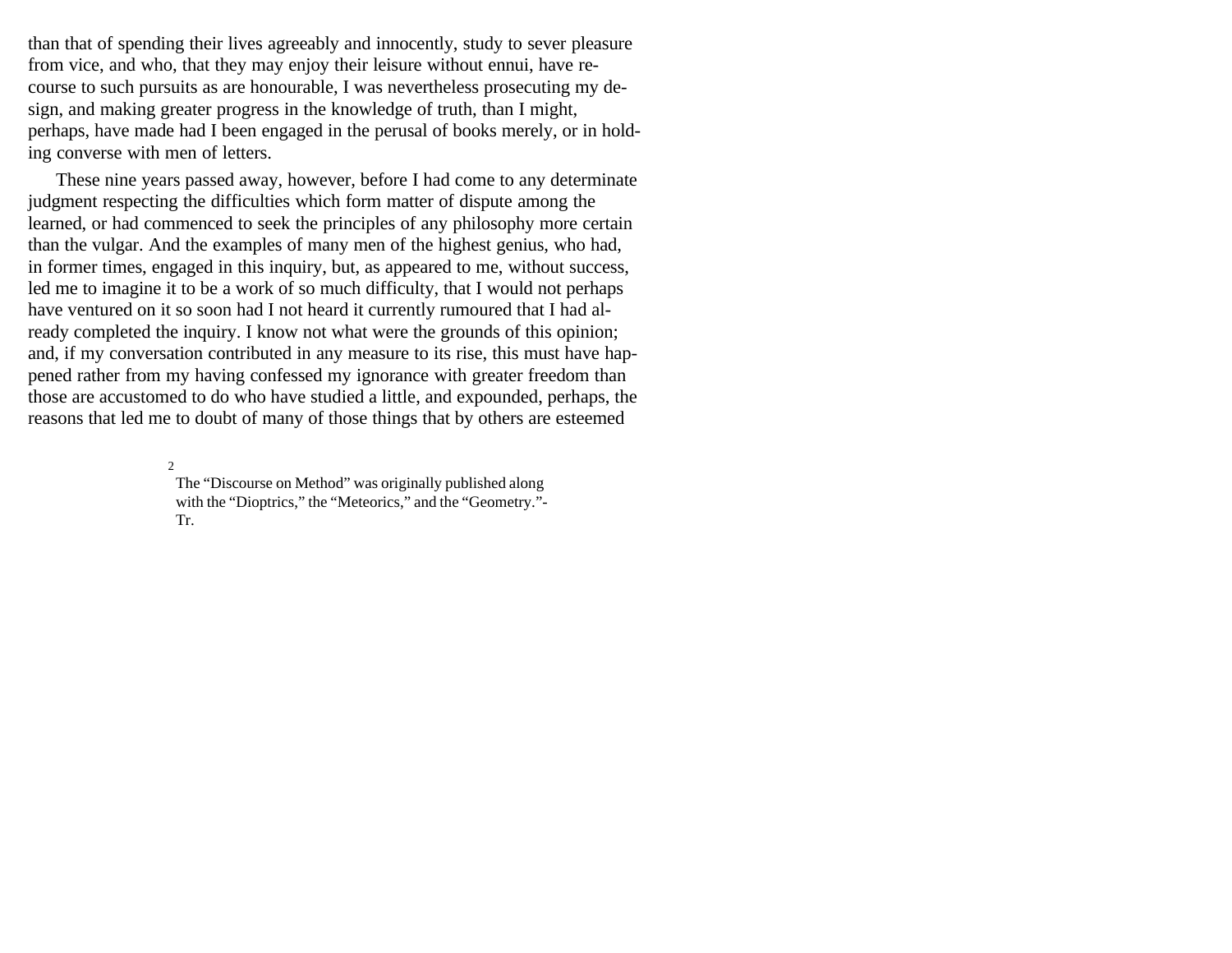certain, than from my having boasted of any system of philosophy. But, as I am of a disposition that makes me unwilling to be esteemed different from what I really am, I thought it necessary to endeavour by all means to render myself worthy of the reputation accorded to me; and it is now exactly eight years since this desire constrained me to remove from all those places where interruption from any of my acquaintances was possible, and betake myself to this country, 3 in which the long duration of the war has led to the establishment of such discipline, that the armies maintained seem to be of use only in enabling the inhabitants to enjoy more securely the blessings of peace; and where, in the midst of a great crowd actively engaged in business, and more careful of their own affairs than curious about those of others, I have been enabled to live without being deprived of any of the conveniences to be had in the most populous cities, and yet as solitary and as retired as in the midst of the most remote deserts.

#### 3

Holland; to which country he withdrew in 1629.- Tr.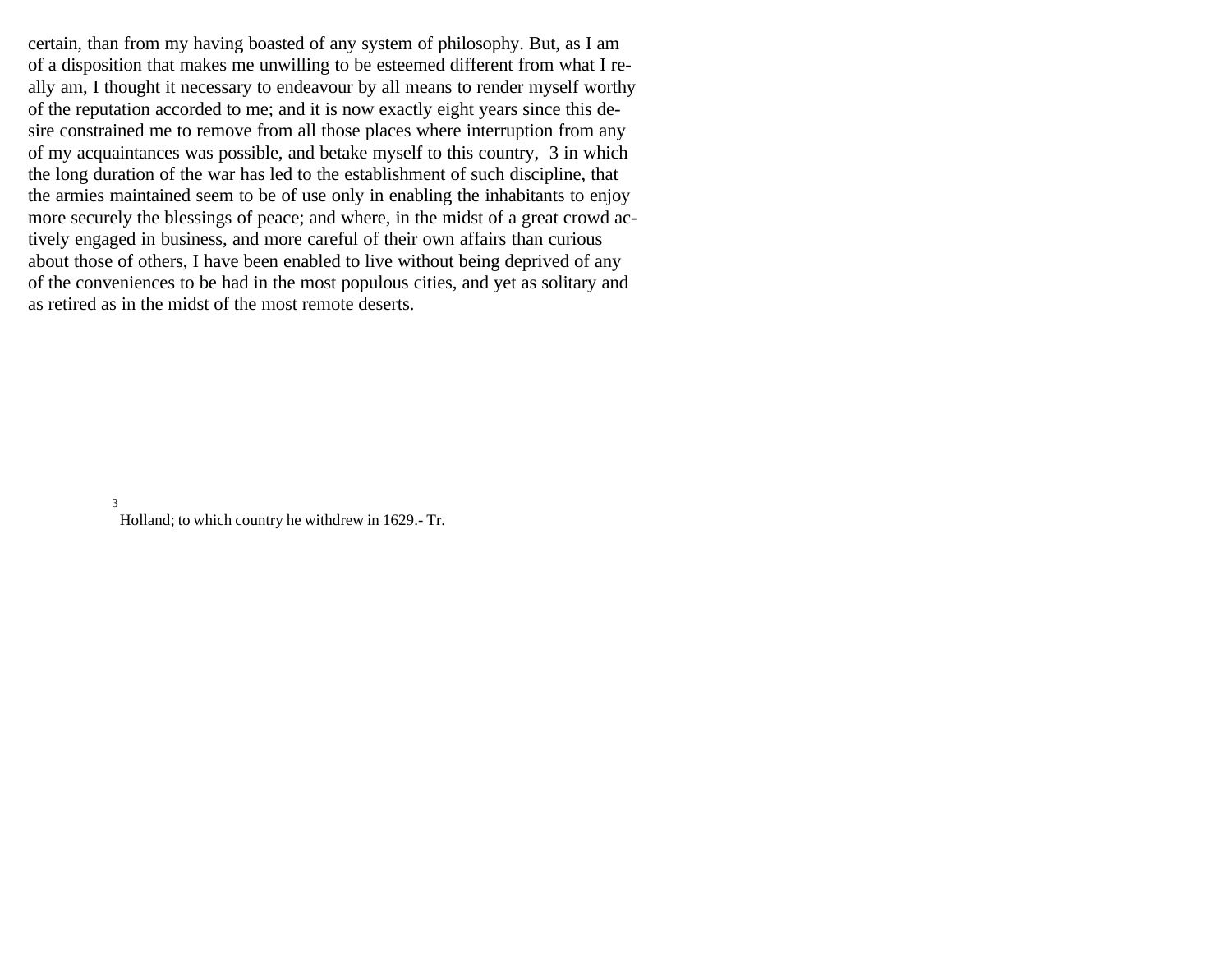## **CHAPTER IV**

I AM in doubt as to the propriety of making my first meditations in the place above mentioned matter of discourse; for these are so metaphysical, and so uncommon, as not, perhaps, to be acceptable to every one. And yet, that it may be determined whether the foundations that I have laid are sufficiently secure, I find myself in a measure constrained to advert to them. I had long before remarked that, in relation to practice, it is sometimes necessary to adopt, as if above doubt, opinions which we discern to be highly uncertain, as has been already said; but as I then desired to give my attention solely to the search after truth, I thought that a procedure exactly the opposite was called for, and that I ought to reject as absolutely false all opinions in regard to which I could suppose the least ground for doubt, in order to ascertain whether after that there remained aught in my belief that was wholly indubitable. Accordingly, seeing that our senses sometimes deceive us, I was willing to suppose that there existed nothing really such as they presented to us; and because some men err in reasoning, and fall into paralogisms, even on the simplest matters of geometry, I, convinced that I was as open to error as any other, rejected as false all the reasonings I had hitherto taken for demonstrations; and finally, when I considered that the very same thoughts (presentations) which we experience when awake may also be experienced when we are asleep, while there is at that time not one of them true, I supposed that all the objects (presentations) that had ever entered into my mind when awake, had in them no more truth than the illusions of my dreams. But immediately upon this I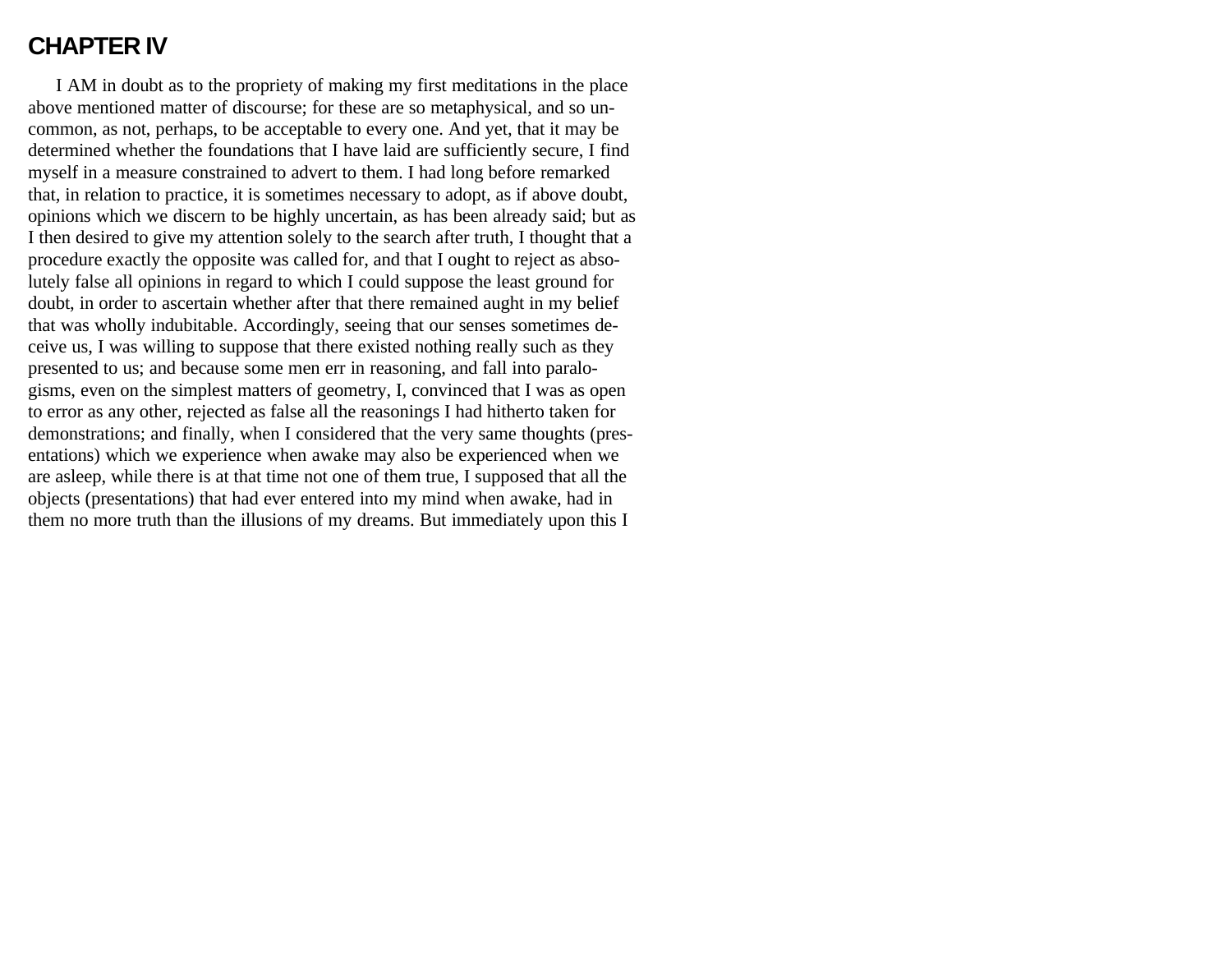observed that, whilst I thus wished to think that all was false, it was absolutely necessary that I, who thus thought, should be somewhat; and as I observed that this truth, I think, therefore I am (cogito ergo sum), was so certain and of such evidence, that no ground of doubt, however extravagant, could be alleged by the sceptics capable of shaking it, I concluded that I might, without scruple, accept it as the first principle of the philosophy of which I was in search.

In the next place, I attentively examined what I was, and as I observed that I could suppose that I had no body, and that there was no world nor any place in which I might be; but that I could not therefore suppose that I was not; and that, on the contrary, from the very circumstance that I thought to doubt of the truth of other things, it most clearly and certainly followed that I was; while, on the other hand, if I had only ceased to think, although all the other objects which I had ever imagined had been in reality existent, I would have had no reason to believe that I existed; I thence concluded that I was a substance whose whole essence or nature consists only in thinking, and which, that it may exist, has need of no place, nor is dependent on any material thing; so that "I," that is to say, the mind by which I am what I am, is wholly distinct from the body, and is even more easily known than the latter, and is such, that although the latter were not, it would still continue to be all that it is.

After this I inquired in general into what is essential to the truth and certainty of a proposition; for since I had discovered one which I knew to be true, I thought that I must likewise be able to discover the ground of this certitude. And as I ob-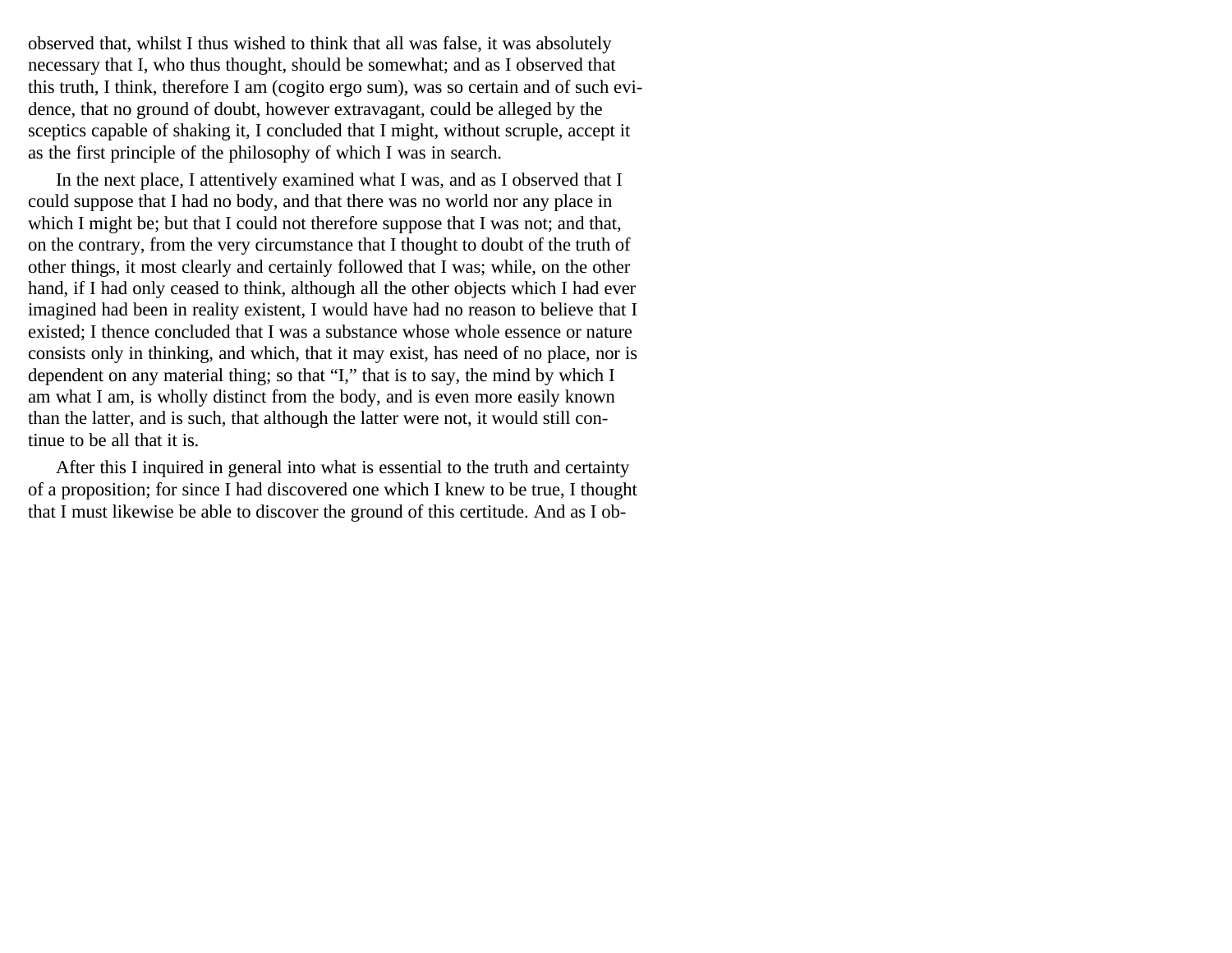served that in the words I think, therefore I am (cogito ergo sum), there is nothing at all which gives me assurance of their truth beyond this, that I see very clearly that in order to think it is necessary to exist, I concluded that I might take, as a general rule, the principle, that all the things which we very clearly and distinctly conceive are true, only observing, however, that there is some difficulty in rightly determining the objects which we distinctly conceive.

In the next place, from reflecting on the circumstance that I doubted, and that consequently my being was not wholly perfect (for I clearly saw that it was a greater perfection to know than to doubt), I was led to inquire whence I had learned to think of something more perfect than myself; and I clearly recognised that I must hold this notion from some nature which in reality was more perfect. As for the thoughts of many other objects external to me, as of the sky, the earth, light, heat, and a thousand more, I was less at a loss to know whence these came; for since I remarked in them nothing which seemed to render them superior to myself, I could believe that, if these were true, they were dependencies on my own nature, in so far as it possessed a certain perfection, and, if they were false, that I held them from nothing, that is to say, that they were in me because of a certain imperfection of my nature. But this could not be the case with the idea of a nature more perfect than myself; for to receive it from nothing was a thing manifestly impossible; and, because it is not less repugnant that the more perfect should be an effect of, and dependence on the less perfect, than that something should proceed from nothing, it was equally impossible that I could hold it from myself: accord-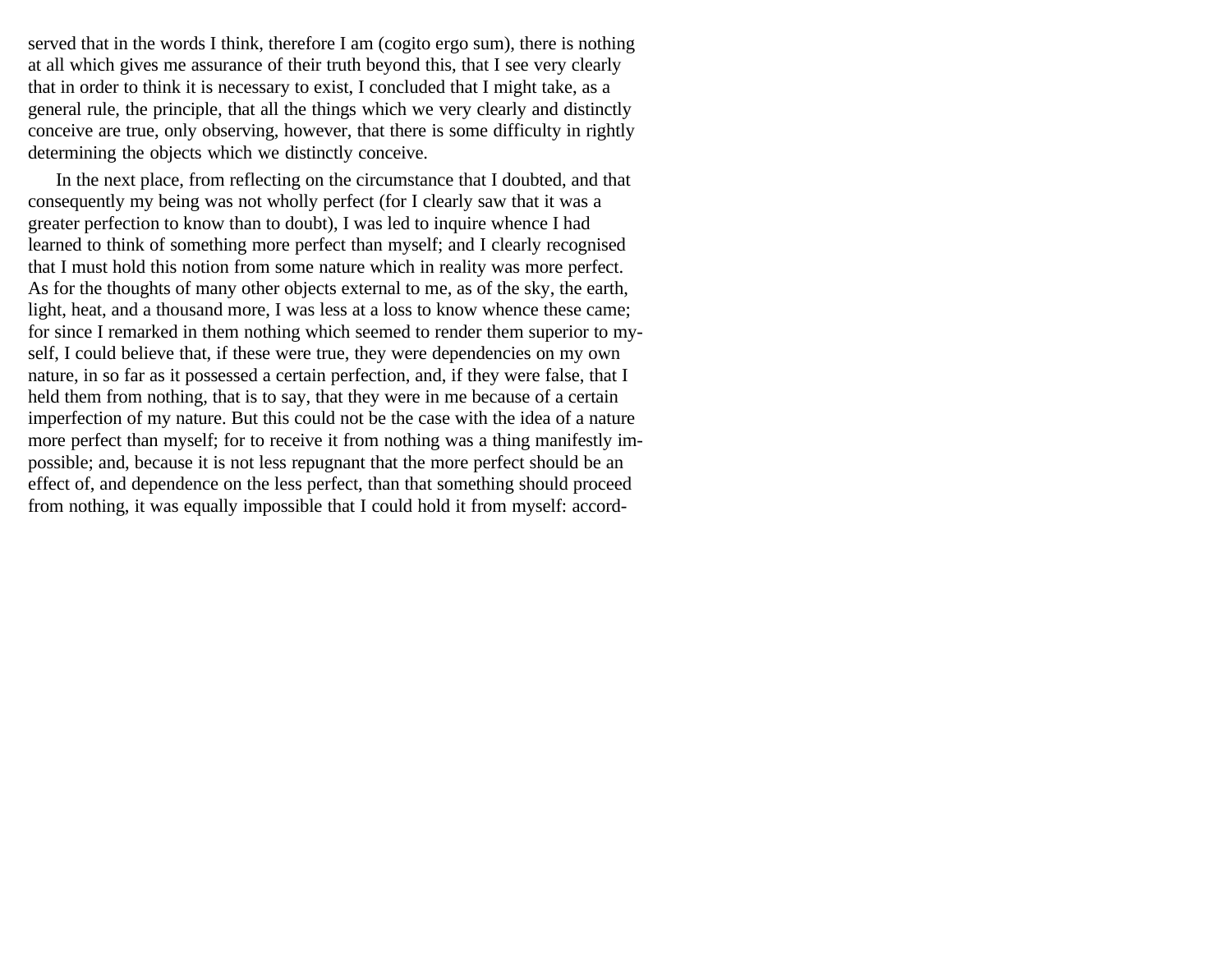ingly, it but remained that it had been placed in me by a nature which was in reality more perfect than mine, and which even possessed within itself all the perfections of which I could form any idea; that is to say, in a single word, which was God. And to this I added that, since I knew some perfections which I did not possess, I was not the only being in existence (I will here, with your permission, freely use the terms of the schools); but, on the contrary, that there was of necessity some other more perfect Being upon whom I was dependent, and from whom I had received all that I possessed; for if I had existed alone, and independently of every other being, so as to have had from myself all the perfection, however little, which I actually possessed, I should have been able, for the same reason, to have had from myself the whole remainder of perfection, of the want of which I was conscious, and thus could of myself have become infinite, eternal, immutable, omniscient, all-powerful, and, in fine, have possessed all the perfections which I could recognise in God. For in order to know the nature of God (whose existence has been established by the preceding reasonings), as far as my own nature permitted, I had only to consider in reference to all the properties of which I found in my mind some idea, whether their possession was a mark of perfection; and I was assured that no one which indicated any imperfection was in him, and that none of the rest was awanting. Thus I perceived that doubt, inconstancy, sadness, and such like, could not be found in God, since I myself would have been happy to be free from them. Besides, I had ideas of many sensible and corporeal things; for although I might suppose that I was dreaming, and that all which I saw or imagined was false, I could not, nevertheless, deny that the ideas were in reality in my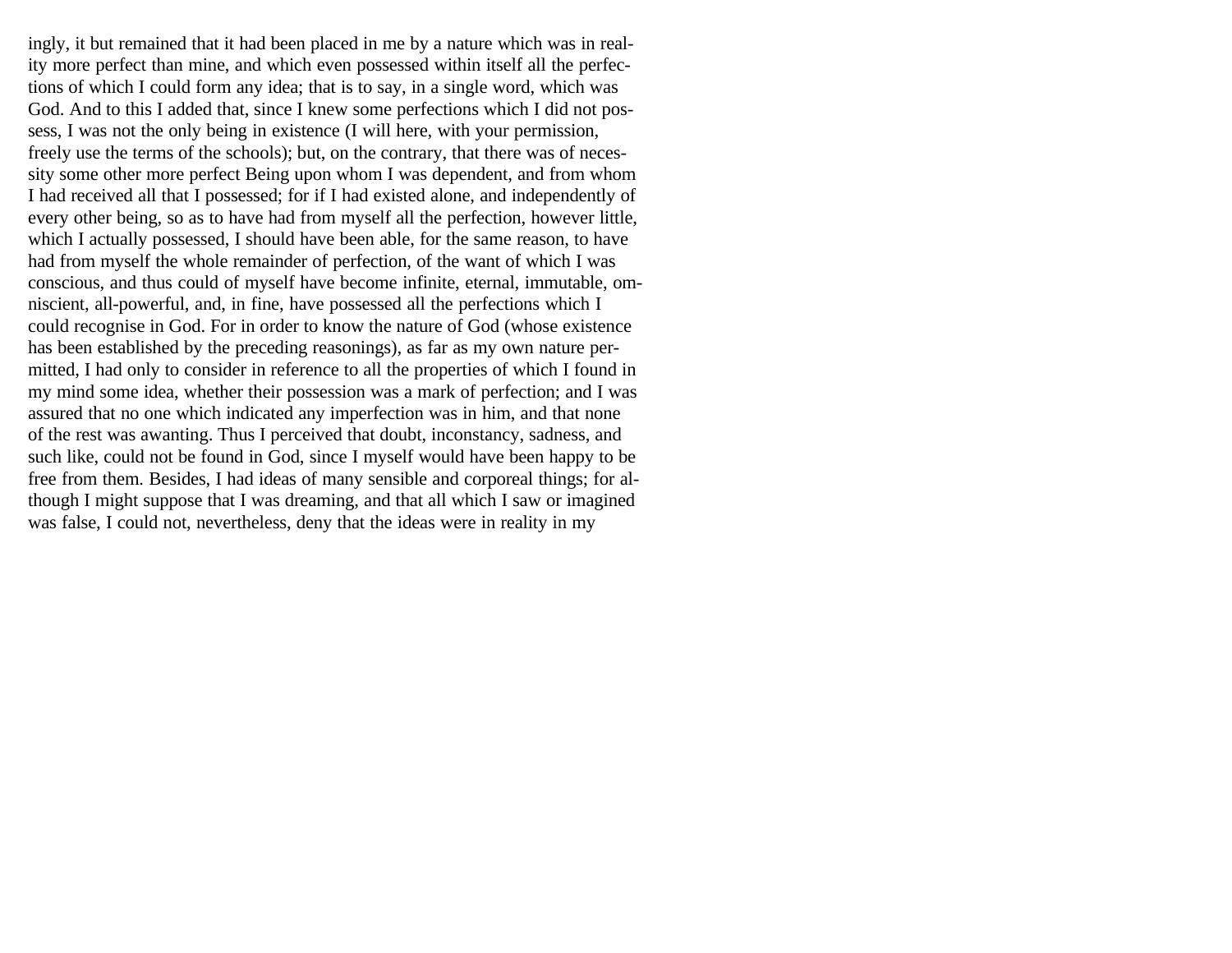thoughts. But, because I had already very clearly recognised in myself that the intelligent nature is distinct from the corporeal, and as I observed that all composition is an evidence of dependency, and that a state of dependency is manifestly a state of imperfection, I therefore determined that it could not be a perfection in God to be compounded of these two natures, and that consequently he was not so compounded; but that if there were any bodies in the world, or even any intelligences, or other natures that were not wholly perfect, their existence depended on his power in such a way that they could not subsist without him for a single moment.

I was disposed straightway to search for other truths; and when I had represented to myself the object of the geometers, which I conceived to be a continuous body, or a space indefinitely extended in length, breadth, and height or depth, divisible into divers parts which admit of different figures and sizes, and of being moved or transposed in all manner of ways (for all this the geometers suppose to be in the object they contemplate), I went over some of their simplest demonstrations. And, in the first place, I observed, that the great certitude which by common consent is accorded to these demonstrations, is founded solely upon this, that they are clearly conceived in accordance with the rules I have already laid down. In the next place, I perceived that there was nothing at all in these demonstrations which could assure me of the existence of their object: thus, for example, supposing a triangle to be given, I distinctly perceived that its three angles were necessarily equal to two right angles, but I did not on that account perceive anything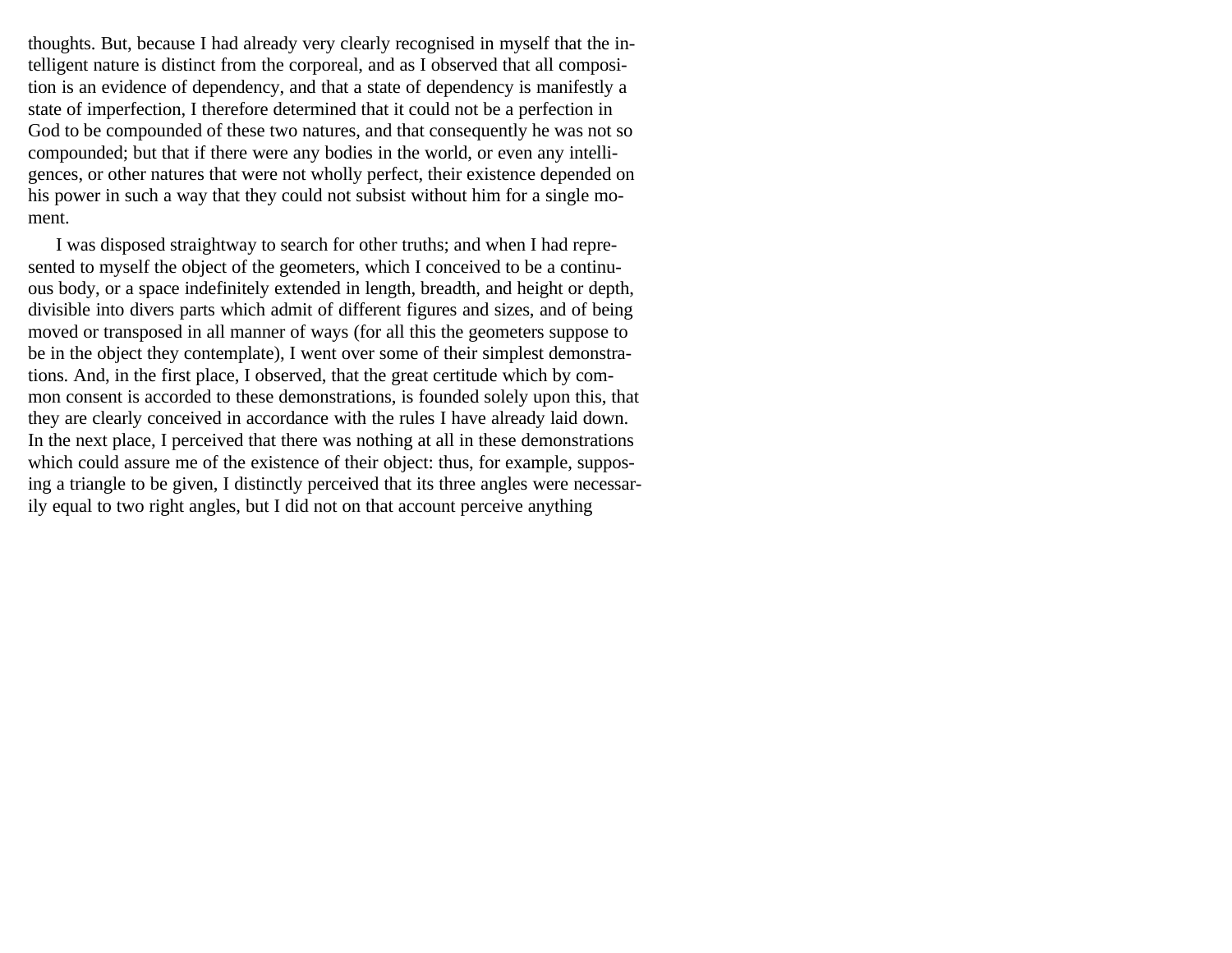which could assure me that any triangle existed: while, on the contrary, recurring to the examination of the idea of a Perfect Being, I found that the existence of the Being was comprised in the idea in the same way that the equality of its three angles to two right angles is comprised in the idea of a triangle, or as in the idea of a sphere, the equidistance of all points on its surface from the centre, or even still more clearly; and that consequently it is at least as certain that God, who is this Perfect Being, is, or exists, as any demonstration of geometry can be.

But the reason which leads many to persuade themselves that there is a difficulty in knowing this truth, and even also in knowing what their mind really is, is that they never raise their thoughts above sensible objects, and are so accustomed to consider nothing except by way of imagination, which is a mode of thinking limited to material objects, that all that is not imaginable seems to them not intelligible. The truth of this is sufficiently manifest from the single circumstance, that the philosophers of the schools accept as a maxim that there is nothing in the understanding which was not previously in the senses, in which however it is certain that the ideas of God and of the soul have never been; and it appears to me that they who make use of their imagination to comprehend these ideas do exactly the some thing as if, in order to hear sounds or smell odours, they strove to avail themselves of their eyes; unless indeed that there is this difference, that the sense of sight does not afford us an inferior assurance to those of smell or hearing; in place of which, neither our imagination nor our senses can give us assurance of anything unless our understanding intervene.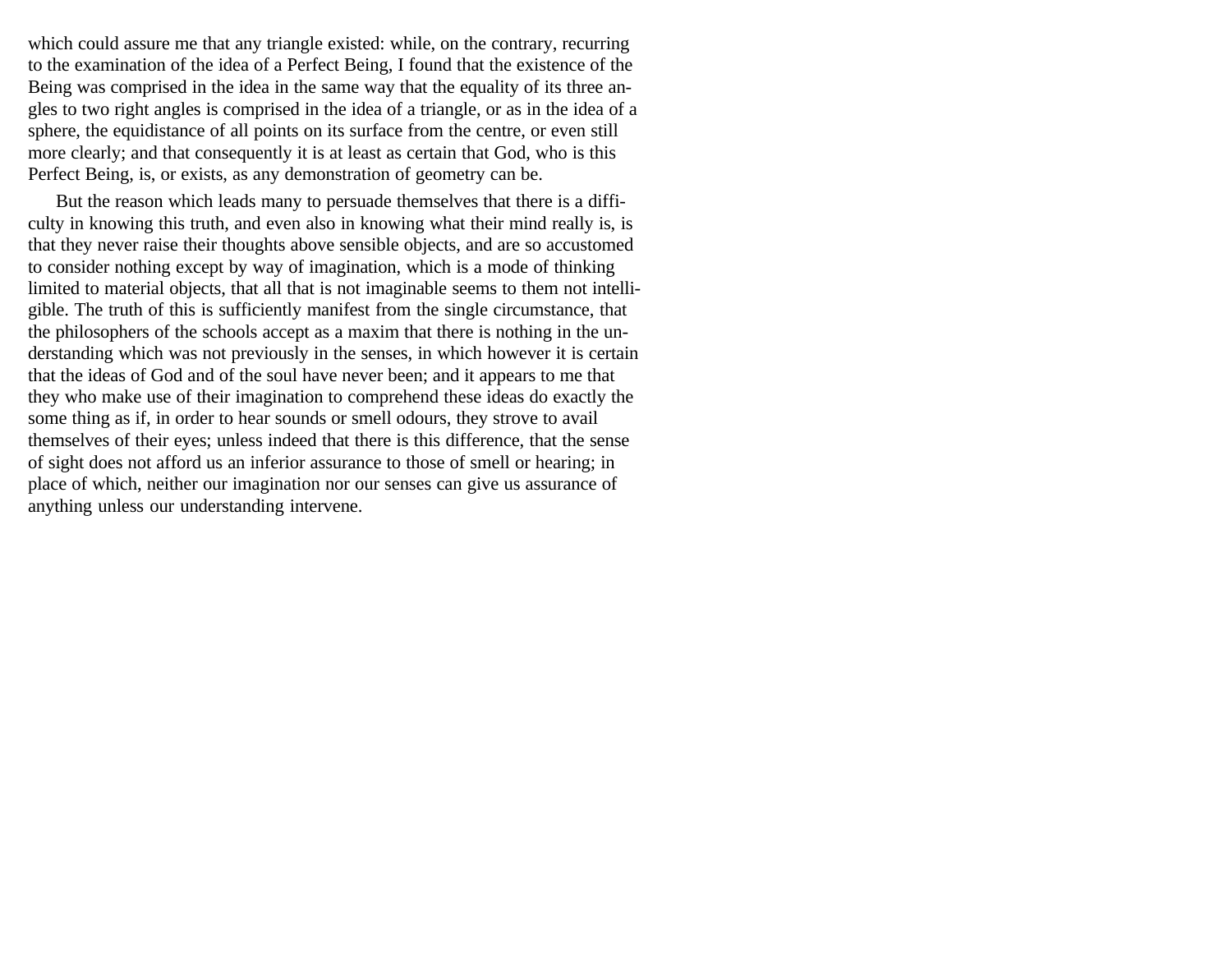Finally, if there be still persons who are not sufficiently persuaded of the existence of God and of the soul, by the reasons I have adduced, I am desirous that they should know that all the other propositions, of the truth of which they deem themselves perhaps more assured, as that we have a body, and that there exist stars and an earth, and such like, are less certain; for, although we have a moral assurance of these things, which is so strong that there is an appearance of extravagance in doubting of their existence, yet at the same time no one, unless his intellect is impaired, can deny, when the question relates to a metaphysical certitude, that there is sufficient reason to exclude entire assurance, in the observation that when asleep we can in the same way imagine ourselves possessed of another body and that we see other stars and another earth, when there is nothing of the kind. For how do we know that the thoughts which occur in dreaming are false rather than those other which we experience when awake, since the former are often not less vivid and distinct than the latter? And though men of the highest genius study this question as long as they please, I do not believe that they will be able to give any reason which can be sufficient to remove this doubt, unless they presuppose the existence of God. For, in the first place, even the principle which I have already taken as a rule, viz., that all the things which we clearly and distinctly conceive are true, is certain only because God is or exists, and because he is a Perfect Being, and because all that we possess is derived from him: whence it follows that our ideas or notions, which to the extent of their clearness and distinctness are real, and proceed from God, must to that extent be true. Accordingly, whereas we not unfrequently have ideas or notions in which some falsity is con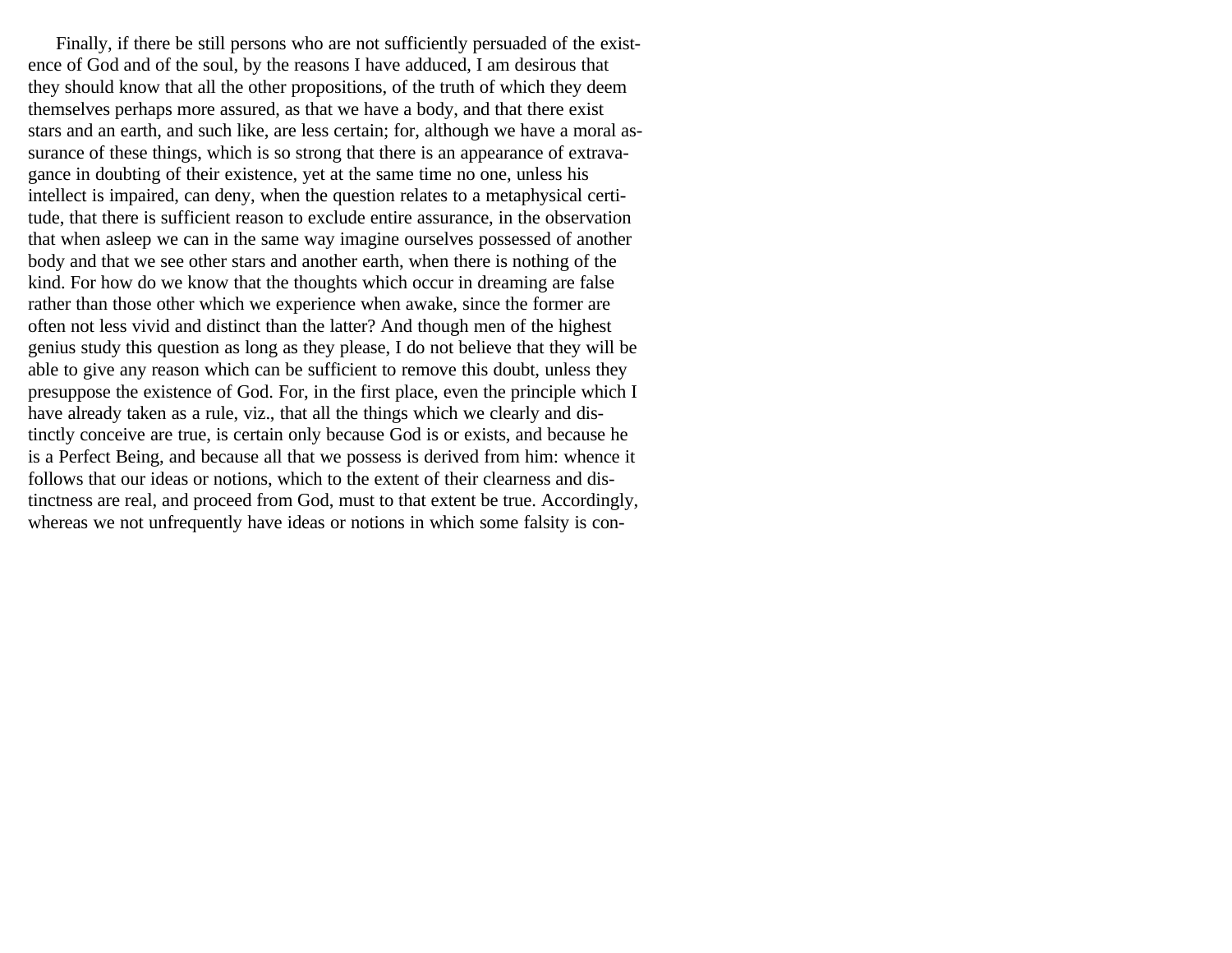tained, this can only be the case with such as are to some extent confused and obscure, and in this proceed from nothing (participate of negation), that is, exist in us thus confused because we are not wholly perfect. And it is evident that it is not less repugnant that falsity or imperfection, in so far as it is imperfection, should proceed from God, than that truth or perfection should proceed from nothing. But if we did not know that all which we possess of real and true proceeds from a Perfect and Infinite Being, however clear and distinct our ideas might be, we should have no ground on that account for the assurance that they possessed the perfection of being true.

But after the knowledge of God and of the soul has rendered us certain of this rule, we can easily understand that the truth of the thoughts we experience when awake, ought not in the slightest degree to be called in question on account of the illusions of our dreams. For if it happened that an individual, even when asleep, had some very distinct idea, as, for example, if a geometer should discover some new demonstration, the circumstance of his being asleep would not militate against its truth; and as for the most ordinary error of our dreams, which consists in their representing to us various objects in the same way as our external senses, this is not prejudicial, since it leads us very properly to suspect the truth of the ideas of sense; for we are not unfrequently deceived in the same manner when awake; as when persons in the jaundice see all objects yellow, or when the stars or bodies at a great distance appear to us much smaller than they are. For, in fine, whether awake or asleep, we ought never to allow ourselves to be persuaded of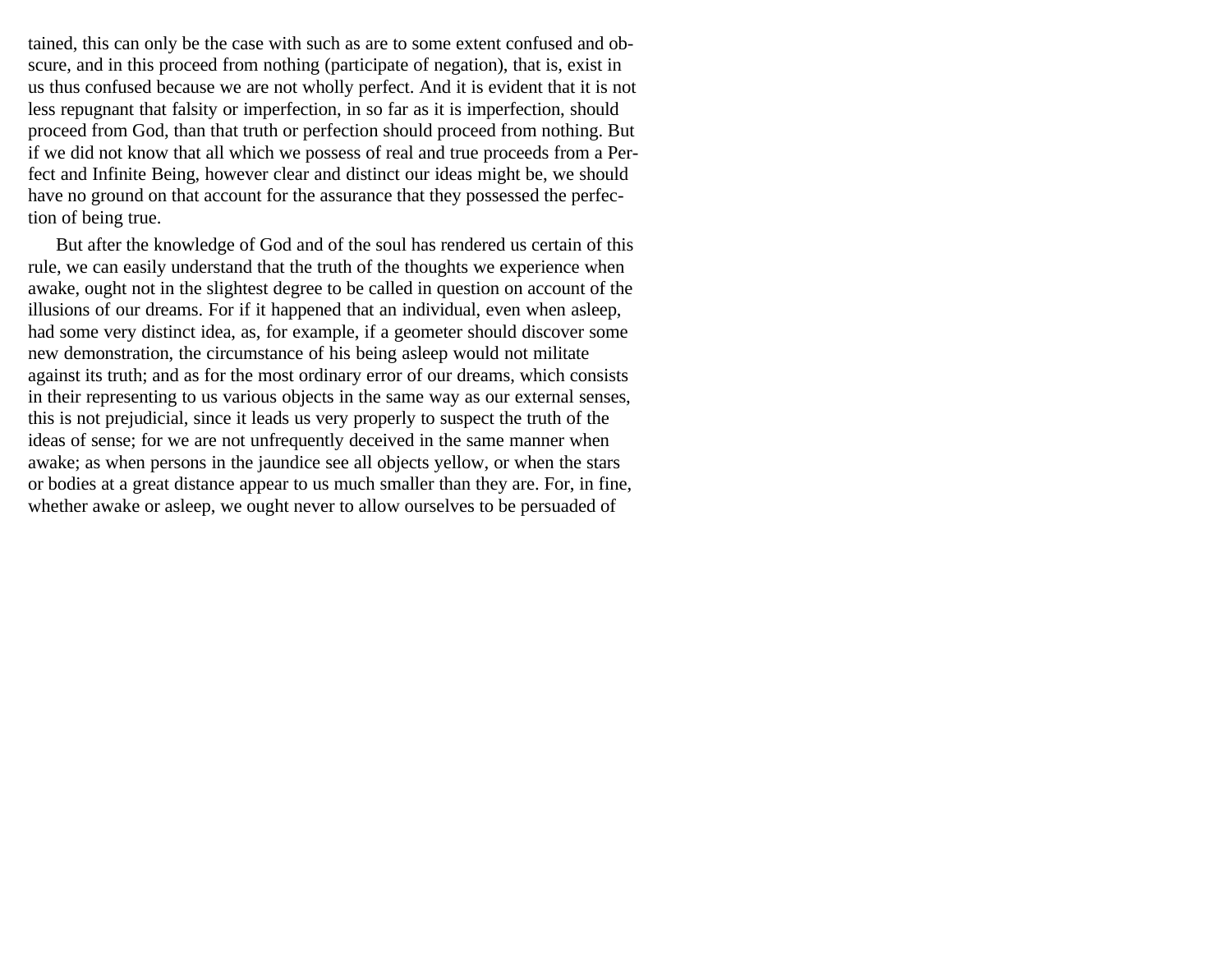the truth of anything unless on the evidence of our reason. And it must be noted that I say of our reason, and not of our imagination or of our senses: thus, for example, although we very clearly see the sun, we ought not therefore to determine that it is only of the size which our sense of sight presents; and we may very distinctly imagine the head of a lion joined to the body of a goat, without being therefore shut up to the conclusion that a chimaera exists; for it is not a dictate of reason that what we thus see or imagine is in reality existent; but it plainly tells us that all our ideas or notions contain in them some truth; for otherwise it could not be that God, who is wholly perfect and veracious, should have placed them in us. And because our reasonings are never so clear or so complete during sleep as when we are awake, although sometimes the acts of our imagination are then as lively and distinct, if not more so than in our waking moments, reason further dictates that, since all our thoughts cannot be true because of our partial imperfection, those possessing truth must infallibly be found in the experience of our waking moments rather than in that of our dreams.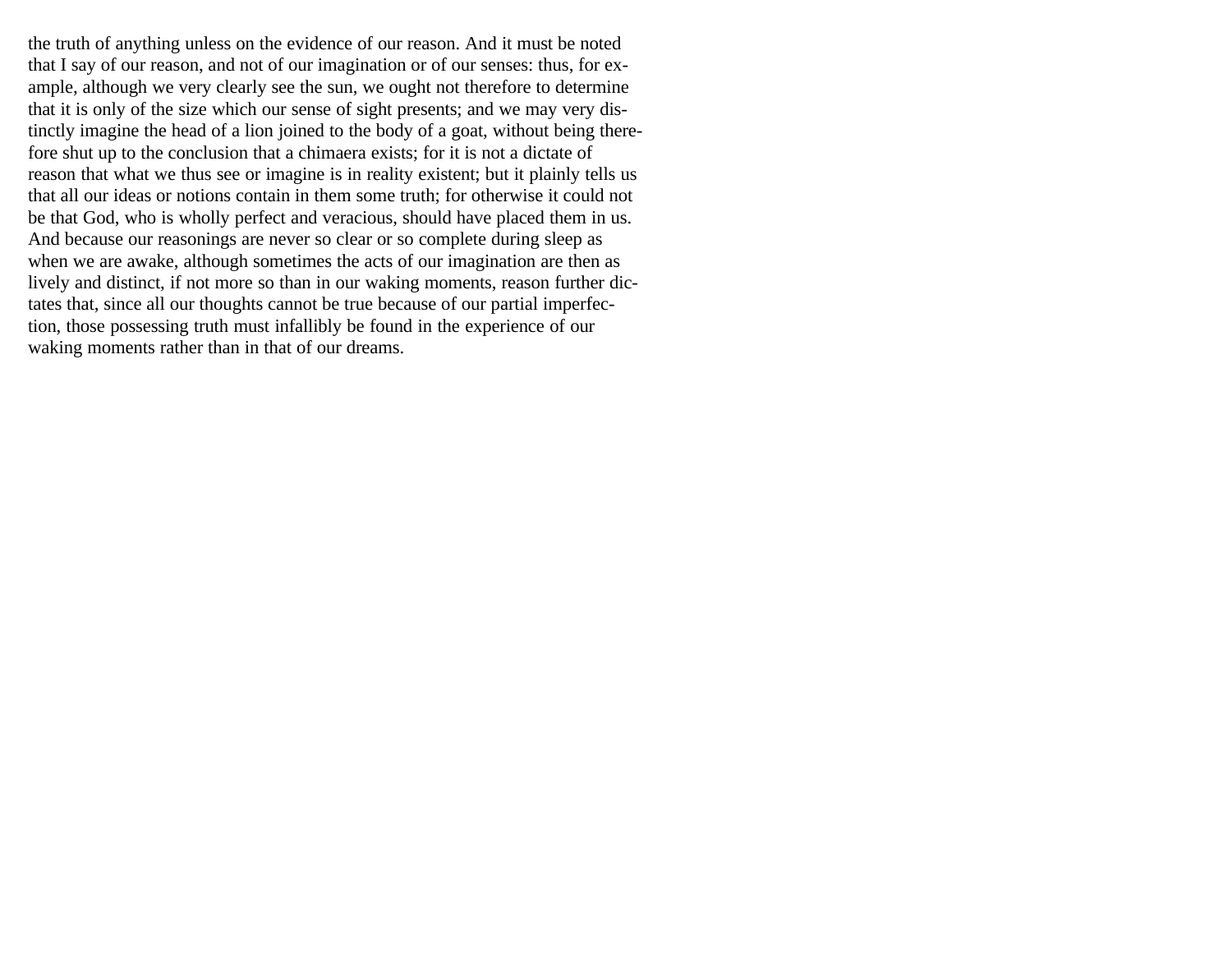## **CHAPTER V**

I WOULD here willingly have proceeded to exhibit the whole chain of truths which I deduced from these primary; but as with a view to this it would have been necessary now to treat of many questions in dispute among the learned, with whom I do not wish to be embroiled, I believe that it will be better for me to refrain from this exposition, and only mention in general what these truths are, that the more judicious may be able to determine whether a more special account of them would conduce to the public advantage. I have ever remained firm in my original resolution to suppose no other principle than that of which I have recently availed myself in demonstrating the existence of God and of the soul, and to accept as true nothing that did not appear to me more clear and certain than the demonstrations of the geometers had formerly appeared; and yet I venture to state that not only have I found means to satisfy myself in a short time on all the principal difficulties which are usually treated of in philosophy, but I have also observed certain laws established in nature by God in such a manner, and of which he has impressed on our minds such notions, that after we have reflected sufficiently upon these, we cannot doubt that they are accurately observed in all that exists or takes place in the world: and farther, by considering the concatenation of these laws, it appears to me that I have discovered many truths more useful and more important than all I had before learned, or even had expected to learn.

But because I have essayed to expound the chief of these discoveries in a treatise which certain considerations prevent me from publishing, I cannot make the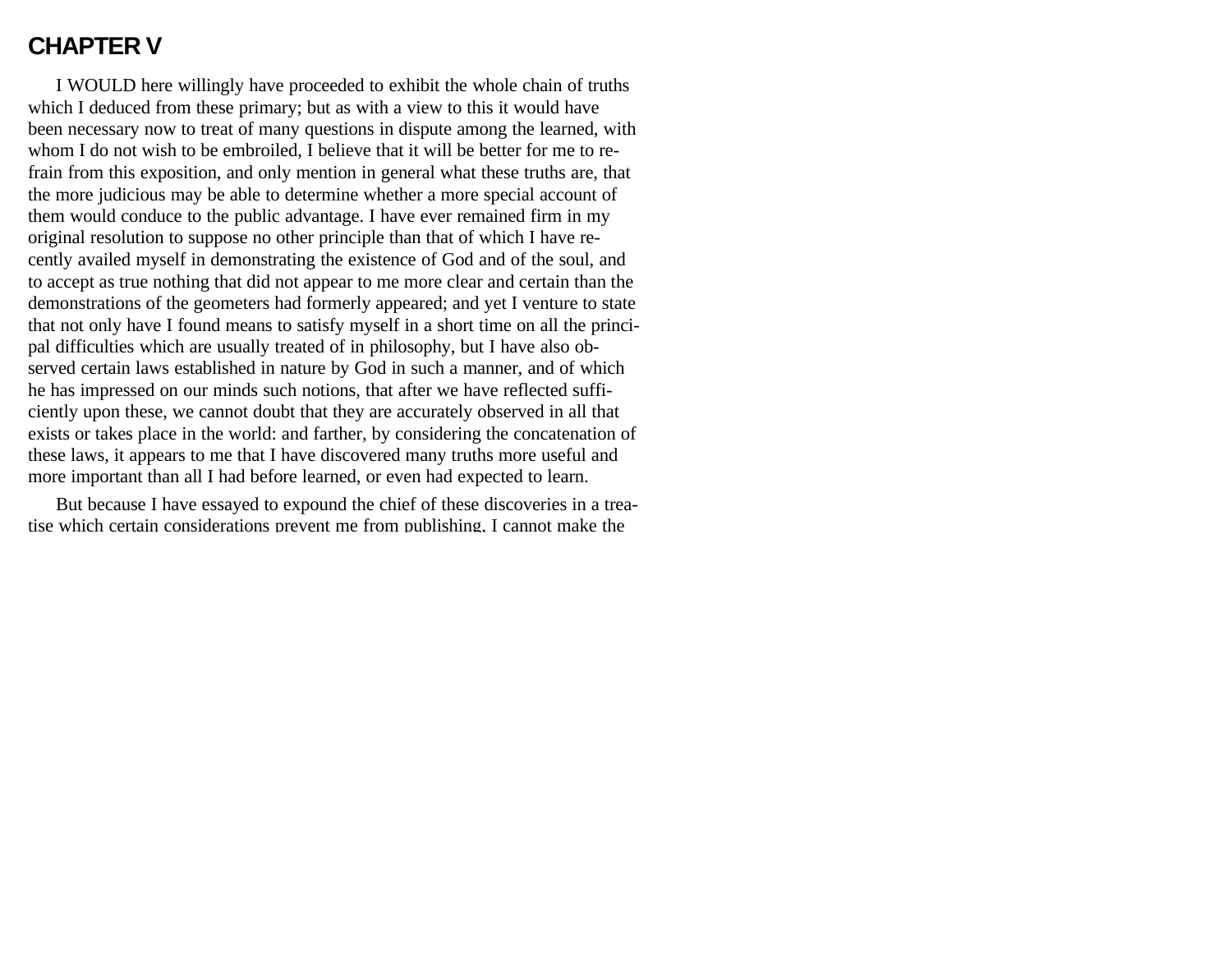results known more conveniently than by here giving a summary of the contents of this treatise. It was my design to comprise in it all that, before I set myself to write it, I thought I knew of the nature of material objects. But like the painters who, finding themselves unable to represent equally well on a plain surface all the different faces of a solid body, select one of the chief, on which alone they make the light fall, and throwing the rest into the shade, allow them to appear only in so far as they can be seen while looking at the principal one; so, fearing lest I should not be able to comprise in my discourse all that was in my mind, I resolved to expound singly, though at considerable length, my opinions regarding light; then to take the opportunity of adding something on the sun and the fixed stars, since light almost wholly proceeds from them; on the heavens since they transmit it; on the planets, comets, and earth, since they reflect it; and particularly on all the bodies that are upon the earth, since they are either coloured, or transparent, or luminous; and finally on man, since he is the spectator of these objects. Further, to enable me to cast this variety of subjects somewhat into the shade, and to express my judgment regarding them with greater freedom, without being necessitated to adopt or refute the opinions of the learned, I resolved to leave all the people here to their disputes, and to speak only of what would happen in a new world, if God were now to create somewhere in the imaginary spaces matter sufficient to compose one, and were to agitate variously and confusedly the different parts of this matter, so that there resulted a chaos as disordered as the poets ever feigned, and after that did nothing more than lend his ordinary concurrence to nature, and allow her to act in accordance with the laws which he had established. On this sup-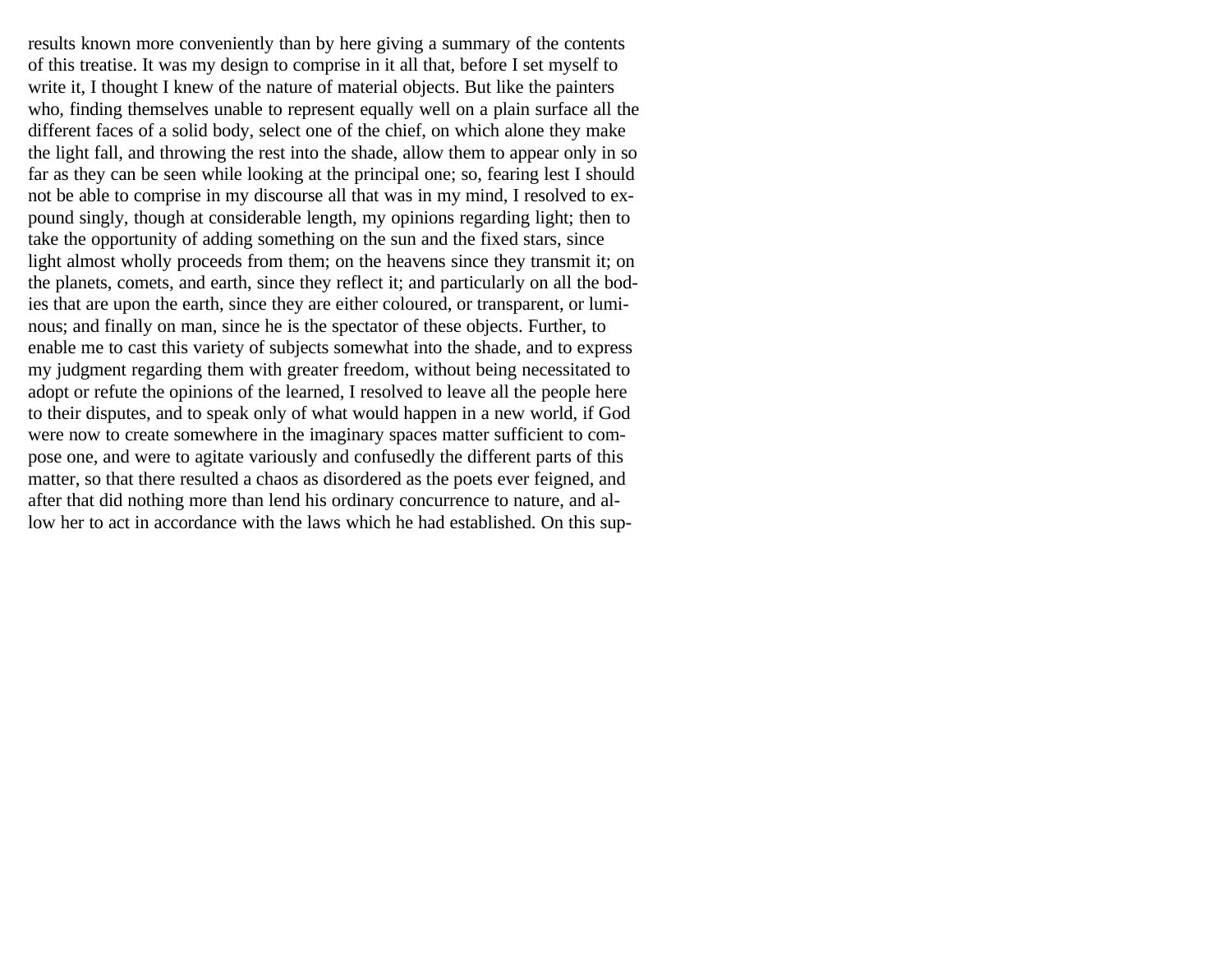position, I, in the first place, described this matter, and essayed to represent it in such a manner that to my mind there can be nothing clearer and more intelligible, except what has been recently said regarding God and the soul; for I even expressly supposed that it possessed none of those forms or qualities which are so debated in the schools, nor in general anything the knowledge of which is not so natural to our minds that no one can so much as imagine himself ignorant of it. Besides, I have pointed out what are the laws of nature; and, with no other principle upon which to found my reasonings except the infinite perfection of God, I endeavoured to demonstrate all those about which there could be any room for doubt, and to prove that they are such, that even if God had created more worlds, there could have been none in which these laws were not observed. Thereafter, I showed how the greatest part of the matter of this chaos must, in accordance with these laws, dispose and arrange itself in such a way as to present the appearance of heavens; how in the meantime some of its parts must compose an earth and some planets and comets, and others a sun and fixed stars. And, making a digression at this stage on the subject of light, I expounded at considerable length what the nature of that light must be which is found in the sun and the stars, and how thence in an instant of time it traverses the immense spaces of the heavens, and how from the planets and comets it is reflected towards the earth. To this I likewise added much respecting the substance, the situation, the motions, and all the different qualities of these heavens and stars; so that I thought I had said enough respecting them to show that there is nothing observable in the heavens or stars of our system that must not, or at least may not appear precisely alike in those of the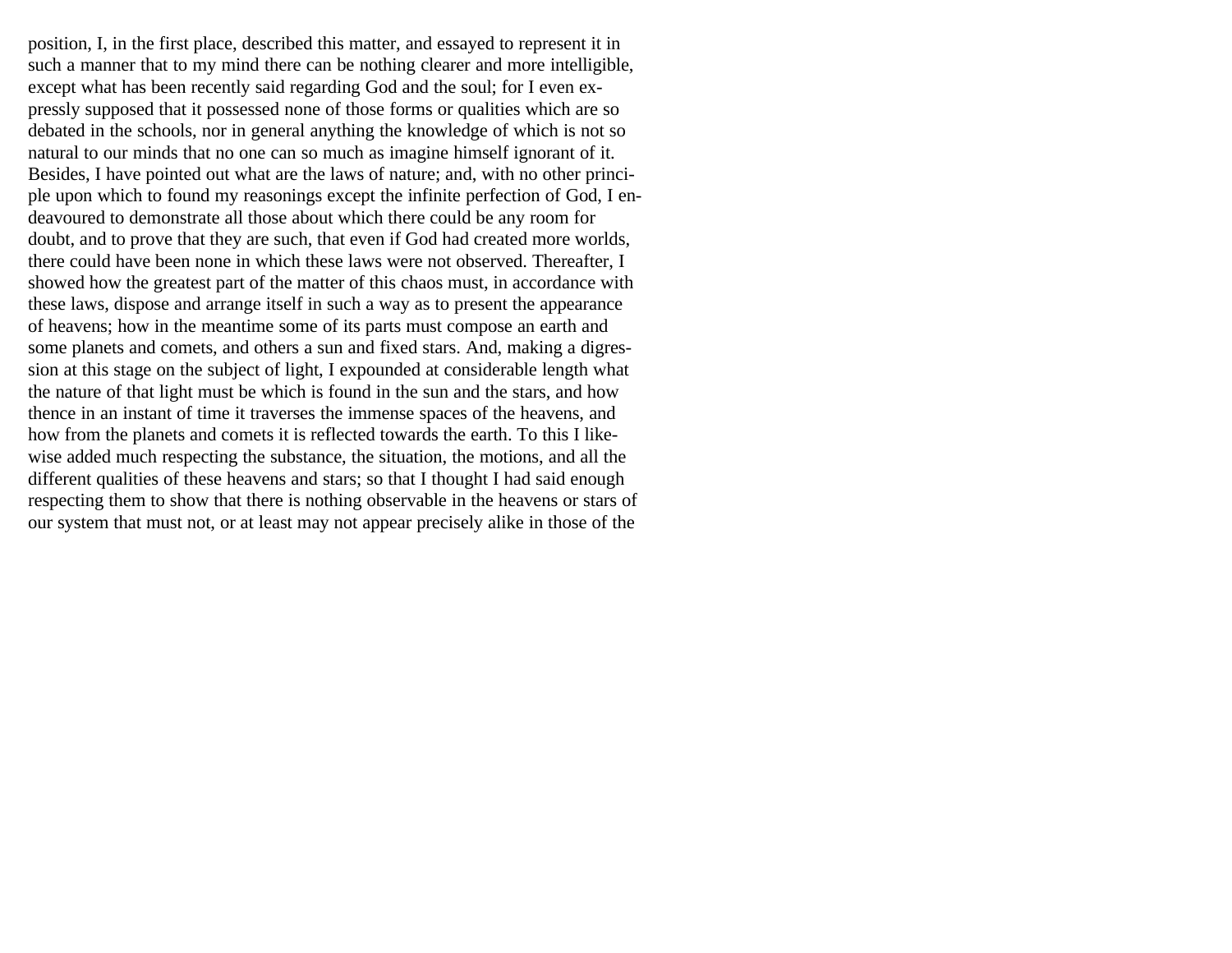system which I described. I came next to speak of the earth in particular, and to show how, even though I had expressly supposed that God had given no weight to the matter of which it is composed, this should not prevent all its parts from tending exactly to its centre; how with water and air on its surface, the disposition of the heavens and heavenly bodies, more especially of the moon, must cause a flow and ebb, like in all its circumstances to that observed in our seas, as also a certain current both of water and air from east to west, such as is likewise observed between the tropics; how the mountains, seas, fountains, and rivers might naturally be formed in it, and the metals produced in the mines, and the plants grow in the fields; and in general, how all the bodies which are commonly denominated mixed or composite might be generated: and, among other things in the discoveries alluded to, inasmuch as besides the stars, I knew nothing except fire which produces light, I spared no pains to set forth all that pertains to its nature,- the manner of its production and support, and to explain how heat is sometimes found without light, and light without heat; to show how it can induce various colours upon different bodies and other diverse qualities; how it reduces some to a liquid state and hardens others; how it can consume almost all bodies, or convert them into ashes and smoke; and finally, how from these ashes, by the mere intensity of its action, it forms glass: for as this transmutation of ashes into glass appeared to me as wonderful as any other in nature, I took a special pleasure in describing it.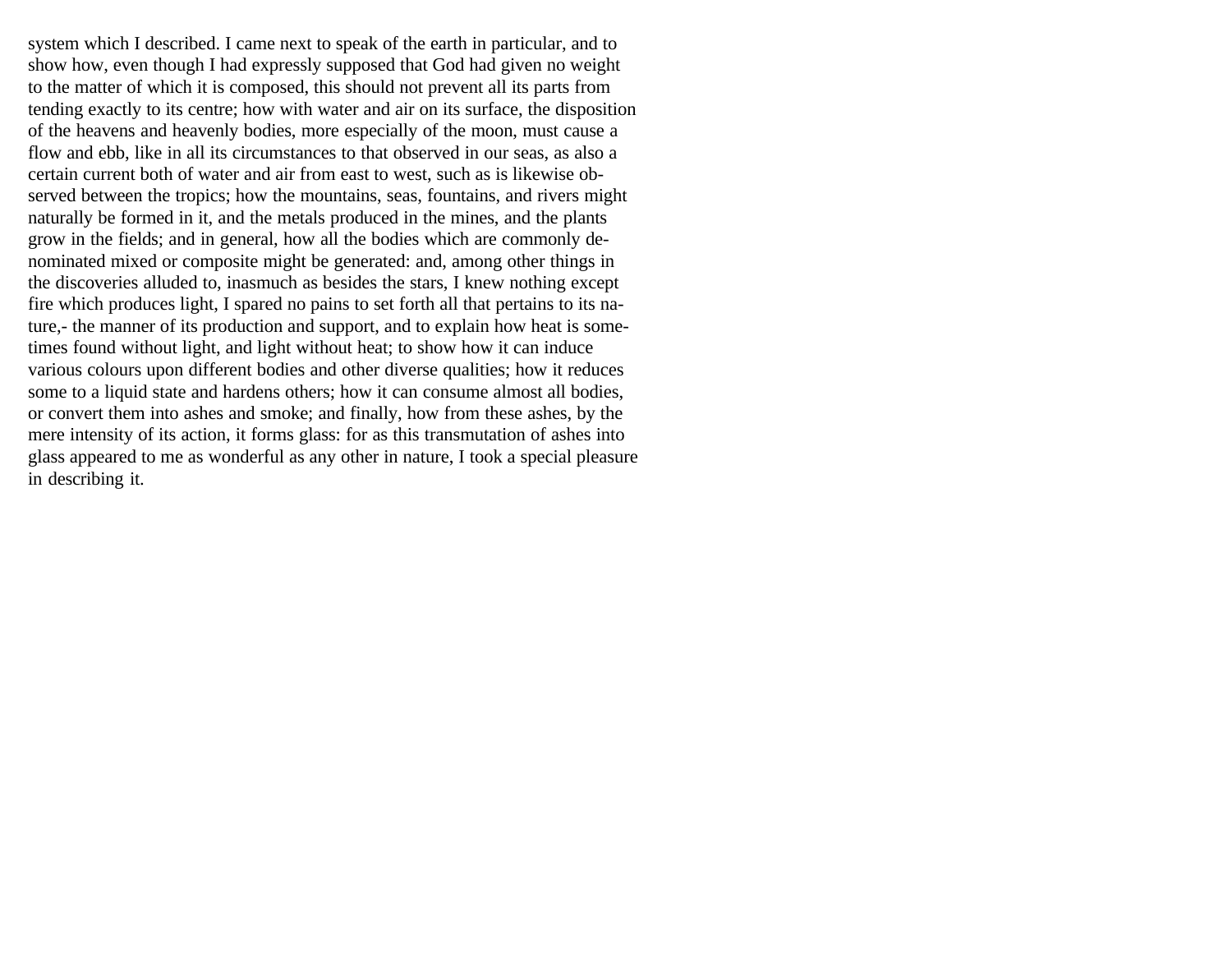I was not, however, disposed, from these circumstances, to conclude that this world had been created in the manner I described; for it is much more likely that God made it at the first such as it was to be. But this is certain, and an opinion commonly received among theologians, that the action by which he now sustains it is the same with that by which he originally created it; so that even although he had from the beginning given it no other form than that of chaos, provided only he had established certain laws of nature, and had lent it his concurrence to enable it to act as it is wont to do, it may be believed, without discredit to the miracle of creation, that, in this way alone, things purely material might, in course of time, have become such as we observe them at present; and their nature is much more easily conceived when they are beheld coming in this manner gradually into existence, than when they are only considered as produced at once in a finished and perfect state.

From the description of inanimate bodies and plants, I passed to animals, and particularly to man. But since I had not as yet sufficient knowledge to enable me to treat of these in the same manner as of the rest, that is to say, by deducing effects from their causes, and by showing from what elements and in what manner nature must produce them, I remained satisfied with the supposition that God formed the body of man wholly like to one of ours, as well in the external shape of the members as in the internal conformation of the organs, of the same matter with that I had described, and at first placed in it no rational soul, nor any other principle, in room of the vegetative or sensitive soul, beyond kindling in the heart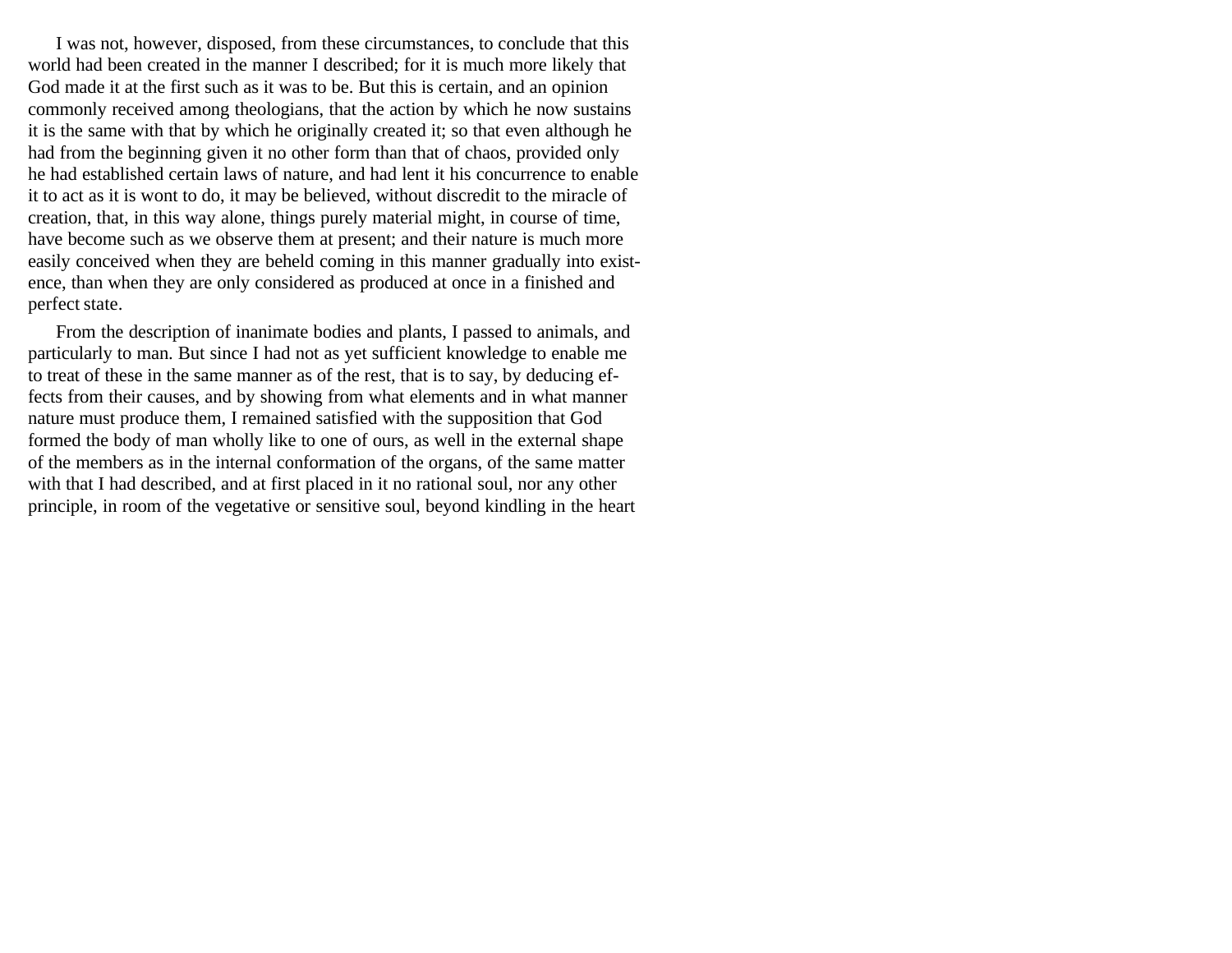one of those fires without light, such as I had already described, and which I thought was not different from the heat in hay that has been heaped together before it is dry, or that which causes fermentation in new wines before they are run clear of the fruit. For, when I examined the kind of functions which might, as consequences of this supposition, exist in this body, I found precisely all those which may exist in us independently of all power of thinking, and consequently without being in any measure owing to the soul; in other words, to that part of us which is distinct from the body, and of which it has been said above that the nature distinctively consists in thinking,- functions in which the animals void of reason may be said wholly to resemble us; but among which I could not discover any of those that, as dependent on thought alone, belong to us as men, while, on the other hand, I did afterwards discover these as soon as I supposed God to have created a rational soul, and to have annexed it to this body in a particular manner which I described.

But, in order to show how I there handled this matter, I mean here to give the explication of the motion of the heart and arteries, which, as the first and most general motion observed in animals, will afford the means of readily determining what should be thought of all the rest. And that there may be less difficulty in understanding what I am about to say on this subject, I advise those who are not versed in anatomy, before they commence the perusal of these observations, to take the trouble of getting dissected in their presence the heart of some large animal possessed of lungs (for this is throughout sufficiently like the human), and to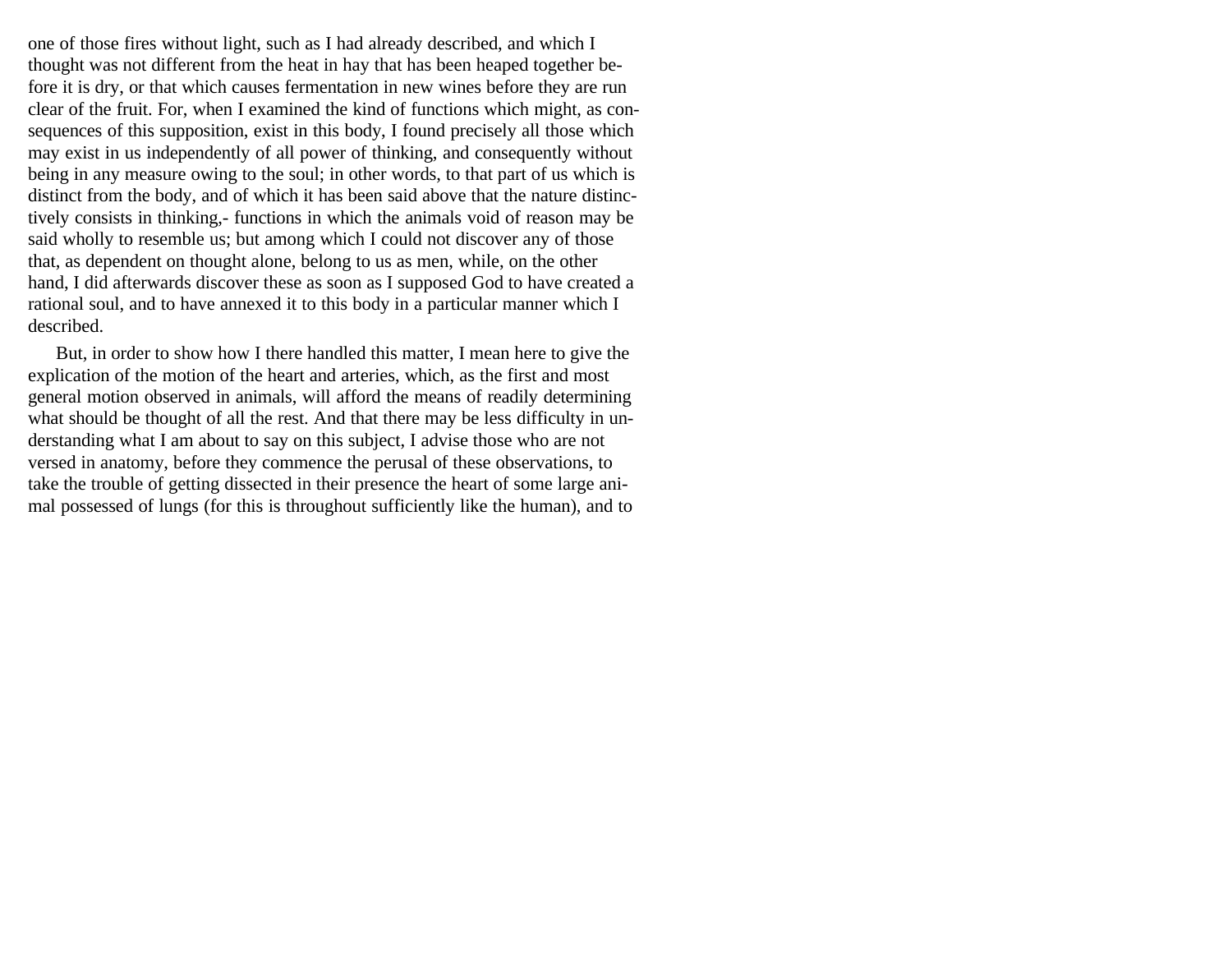have shown to them its two ventricles or cavities: in the first place, that in the right side, with which correspond two very ample tubes, viz., the hollow vein (vena cava), which is the principal receptacle of the blood, and the trunk of the tree, as it were, of which all the other veins in the body are branches; and the arterial vein (vena arteriosa), inappropriately so denominated, since it is in truth only an artery, which, taking its rise in the heart, is divided, after passing out from it, into many branches which presently disperse themselves all over the lungs; in the second place, the cavity in the left side, with which correspond in the same manner two canals in size equal to or larger than the preceding, viz., the venous artery (arteria venosa), likewise inappropriately thus designated, because it is simply a vein which comes from the lungs, where it is divided into many branches, interlaced with those of the arterial vein, and those of the tube called the windpipe, through which the air we breathe enters; and the great artery which, issuing from the heart, sends its branches all over the body. I should wish also that such persons were carefully shown the eleven pellicles which, like so many small valves, open and shut the four orifices that are in these two cavities, viz., three at the entrance of the hollow vein, where they are disposed in such a manner as by no means to prevent the blood which it contains from flowing into the right ventricle of the heart, and yet exactly to prevent its flowing out; three at the entrance to the arterial vein, which, arranged in a manner exactly the opposite of the former, readily permit the blood contained in this cavity to pass into the lungs, but hinder that contained in the lungs from returning to this cavity; and, in like manner, two others at the mouth of the venous artery, which allow the blood from the lungs to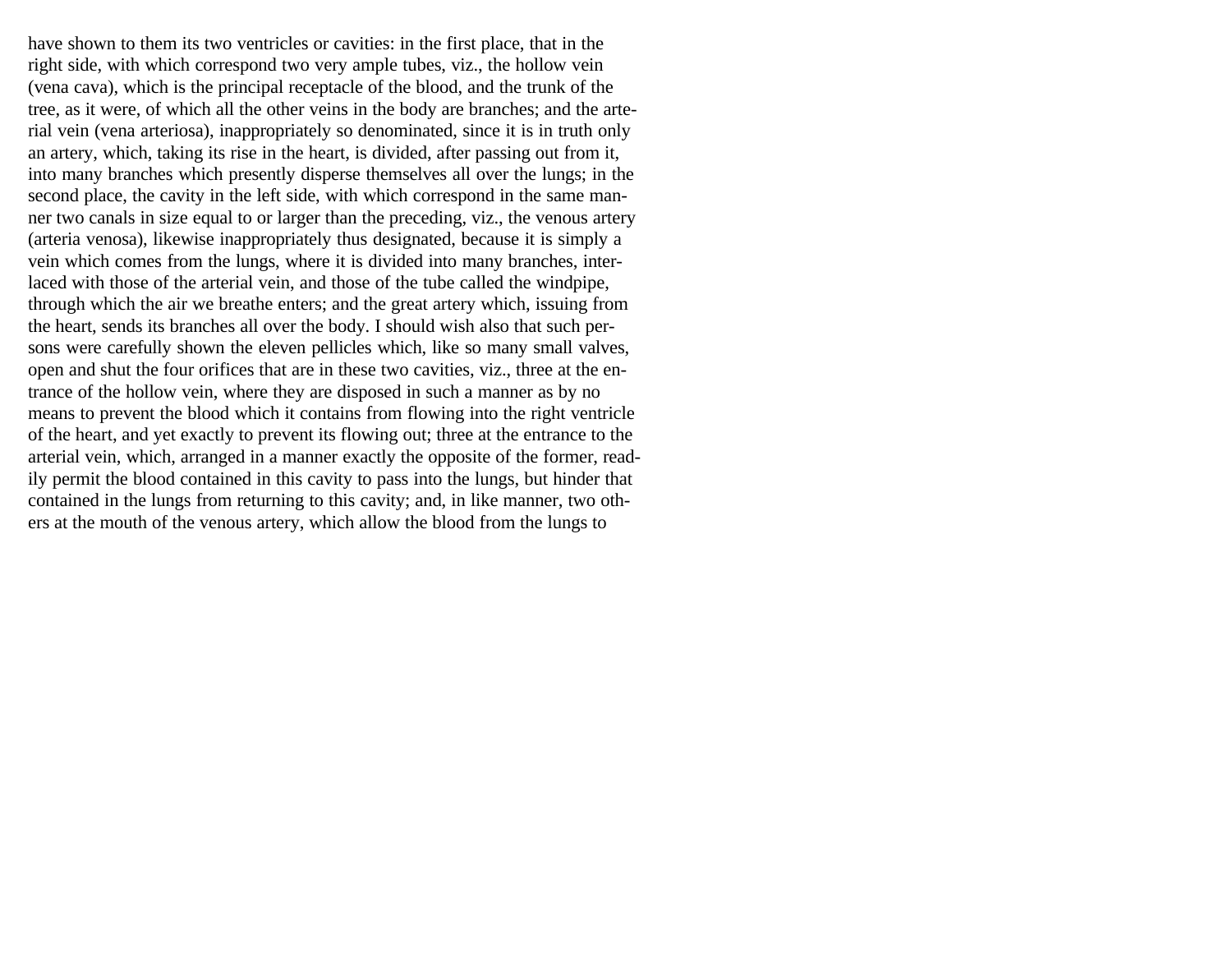flow into the left cavity of the heart, but preclude its return; and three at the mouth of the great artery, which suffer the blood to flow from the heart, but prevent its reflux. Nor do we need to seek any other reason for the number of these pellicles beyond this that the orifice of the venous artery being of an oval shape from the nature of its situation, can be adequately closed with two, whereas the others being round are more conveniently closed with three. Besides, I wish such persons to observe that the grand artery and the arterial vein are of much harder and firmer texture than the venous artery and the hollow vein; and that the two last expand before entering the heart, and there form, as it were, two pouches denominated the auricles of the heart, which are composed of a substance similar to that of the heart itself; and that there is always more warmth in the heart than in any other part of the body; and, finally, that this heat is capable of causing any drop of blood that passes into the cavities rapidly to expand and dilate, just as all liquors do when allowed to fall drop by drop into a highly heated vessel.

For, after these things, it is not necessary for me to say anything more with a view to explain the motion of the heart, except that when its cavities are not full of blood, into these the blood of necessity flows,- from the hollow vein into the right, and from the venous artery into the left; because these two vessels are always full of blood, and their orifices, which are turned towards the heart, cannot then be closed. But as soon as two drops of blood have thus passed, one into each of the cavities, these drops which cannot but be very large, because the orifices through which they pass are wide, and the vessels from which they come full of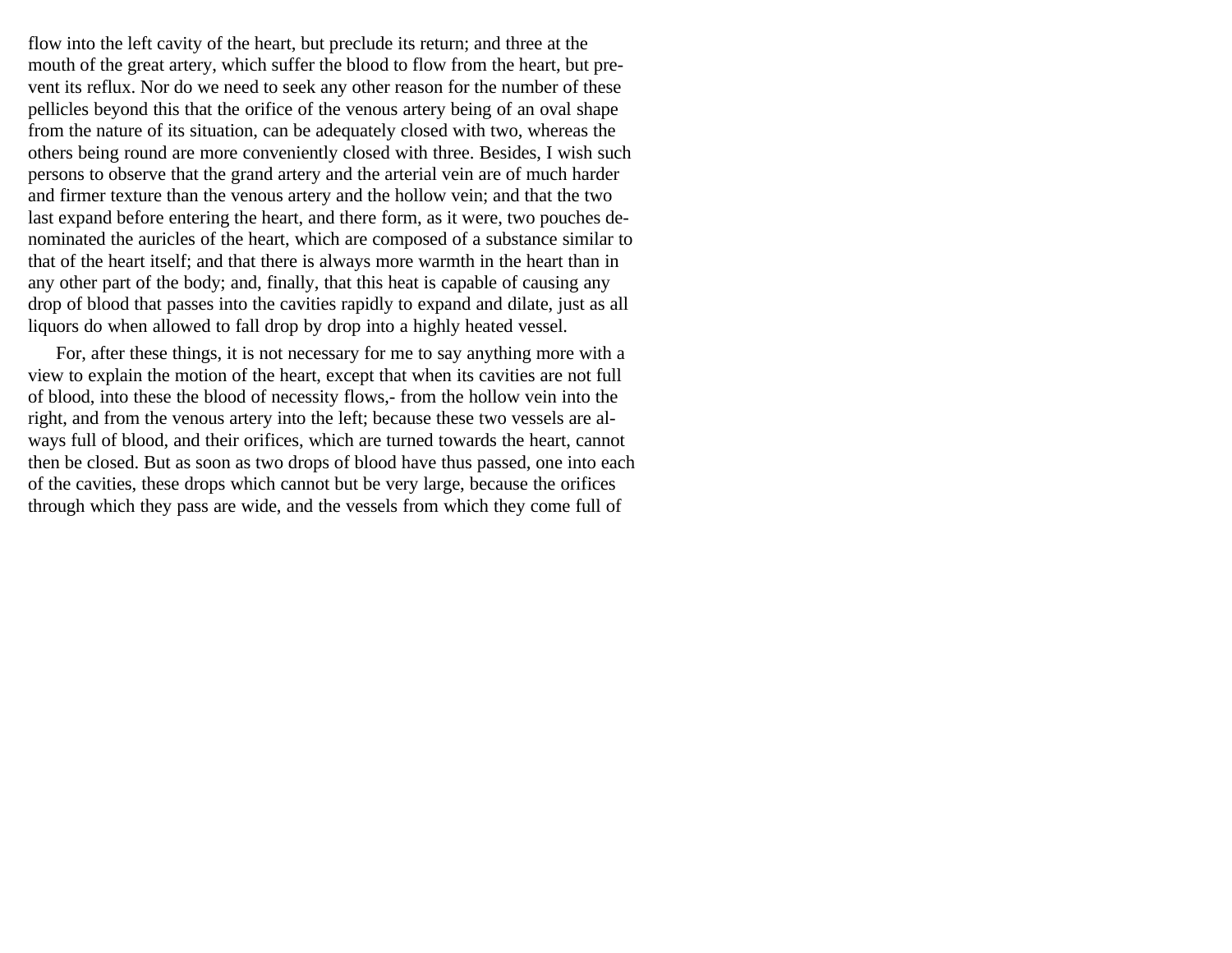blood, are immediately rarefied, and dilated by the heat they meet with. In this way they cause the whole heart to expand, and at the same time press home and shut the five small valves that are at the entrances of the two vessels from which they flow, and thus prevent any more blood from coming down into the heart, and becoming more and more rarefied, they push open the six small valves that are in the orifices of the other two vessels, through which they pass out, causing in this way all the branches of the arterial vein and of the grand artery to expand almost simultaneously with the heart- which immediately thereafter begins to contract, as do also the arteries, because the blood that has entered them has cooled, and the six small valves close, and the five of the hollow vein and of the venous artery open anew and allow a passage to other two drops of blood, which cause the heart and the arteries again to expand as before. And, because the blood which thus enters into the heart passes through these two pouches called auricles, it thence happens that their motion is the contrary of that of the heart, and that when it expands they contract. But lest those who are ignorant of the force of mathematical demonstrations, and who are not accustomed to distinguish true reasons from mere verisimilitudes, should venture, without examination, to deny what has been said, I wish it to be considered that the motion which I have now explained follows as necessarily from the very arrangement of the parts, which may be observed in the heart by the eye alone, and from the heat which may be felt with the fingers, and from the nature of the blood as learned from experience, as does the motion of a clock from the power, the situation, and shape of its counterweights and wheels.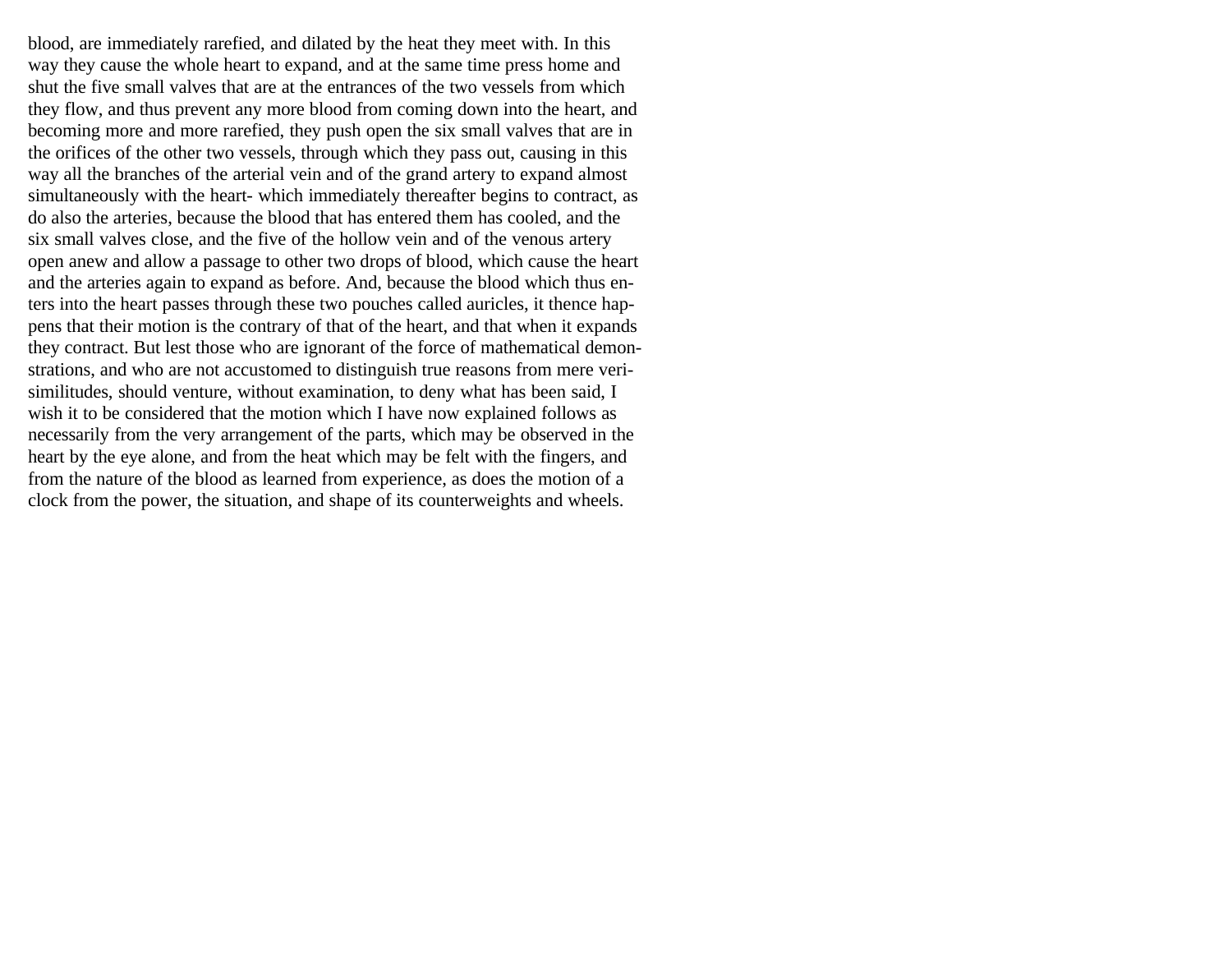But if it be asked how it happens that the blood in the veins, flowing in this way continually into the heart, is not exhausted, and why the arteries do not become too full, since all the blood which passes through the heart flows into them, I need only mention in reply what has been written by a physician 4 of England, who has the honour of having broken the ice on this subject, and of having been the first to teach that there are many small passages at the extremities of the arteries, through which the blood received by them from the heart passes into the small branches of the veins, whence it again returns to the heart; so that its course amounts precisely to a perpetual circulation. Of this we have abundant proof in the ordinary experience of surgeons, who, by binding the arm with a tie of moderate straitness above the part where they open the vein, cause the blood to flow more copiously than it would have done without any ligature; whereas quite the contrary would happen were they to bind it below; that is, between the hand and the opening, or were to make the ligature above the opening very tight. For it is manifest that the tie, moderately straitened, while adequate to hinder the blood already in the arm from returning towards the heart by the veins, cannot on that account prevent new blood from coming forward through the arteries, because these are situated below the veins, and their coverings, from their greater consistency, are more difficult to compress; and also that the blood which comes from the heart tends to pass through them to the hand with greater force than it does to re-

> 4 Harvey- Lat. Tr.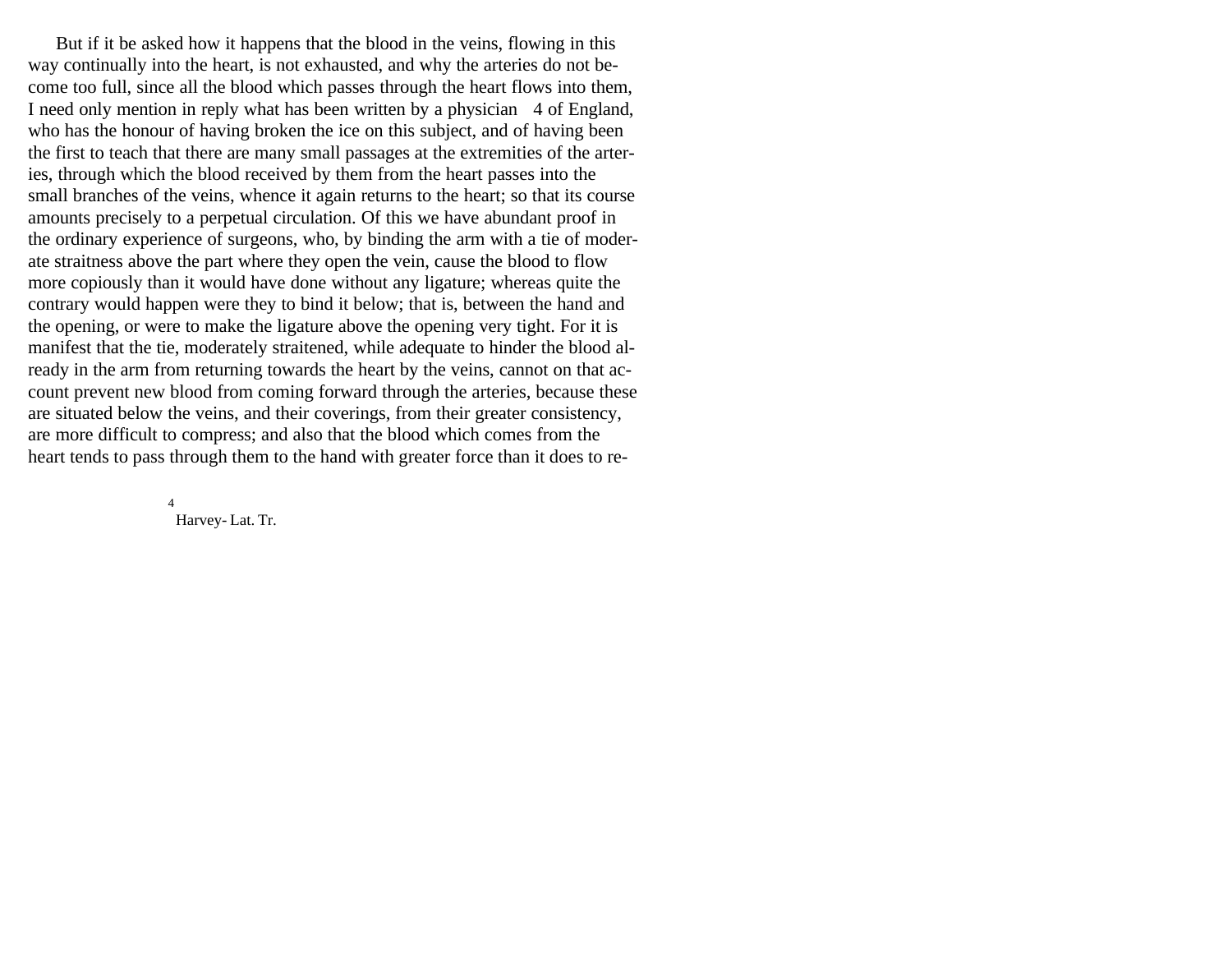turn from the hand to the heart through the veins. And since the latter current escapes from the arm by the opening made in one of the veins, there must of necessity be certain passages below the ligature, that is, towards the extremities of the arm through which it can come thither from the arteries. This physician likewise abundantly establishes what he has advanced respecting the motion of the blood, from the existence of certain pellicles, so disposed in various places along the course of the veins, in the manner of small valves, as not to permit the blood to pass from the middle of the body towards the extremities, but only to return from the extremities to the heart; and farther, from experience which shows that all the blood which is in the body may flow out of it in a very short time through a single artery that has been cut, even although this had been closely tied in the immediate neighbourhood of the heart, and cut between the heart and the ligature, so as to prevent the supposition that the blood flowing out of it could come from any other quarter than the heart.

But there are many other circumstances which evince that what I have alleged is the true cause of the motion of the blood: thus, in the first place, the difference that is observed between the blood which flows from the veins, and that from the arteries, can only arise from this, that being rarefied, and, as it were, distilled by passing through the heart, it is thinner, and more vivid, and warmer immediately after leaving the heart, in other words, when in the arteries, than it was a short time before passing into either, in other words, when it was in the veins; and if attention be given, it will be found that this difference is very marked only in the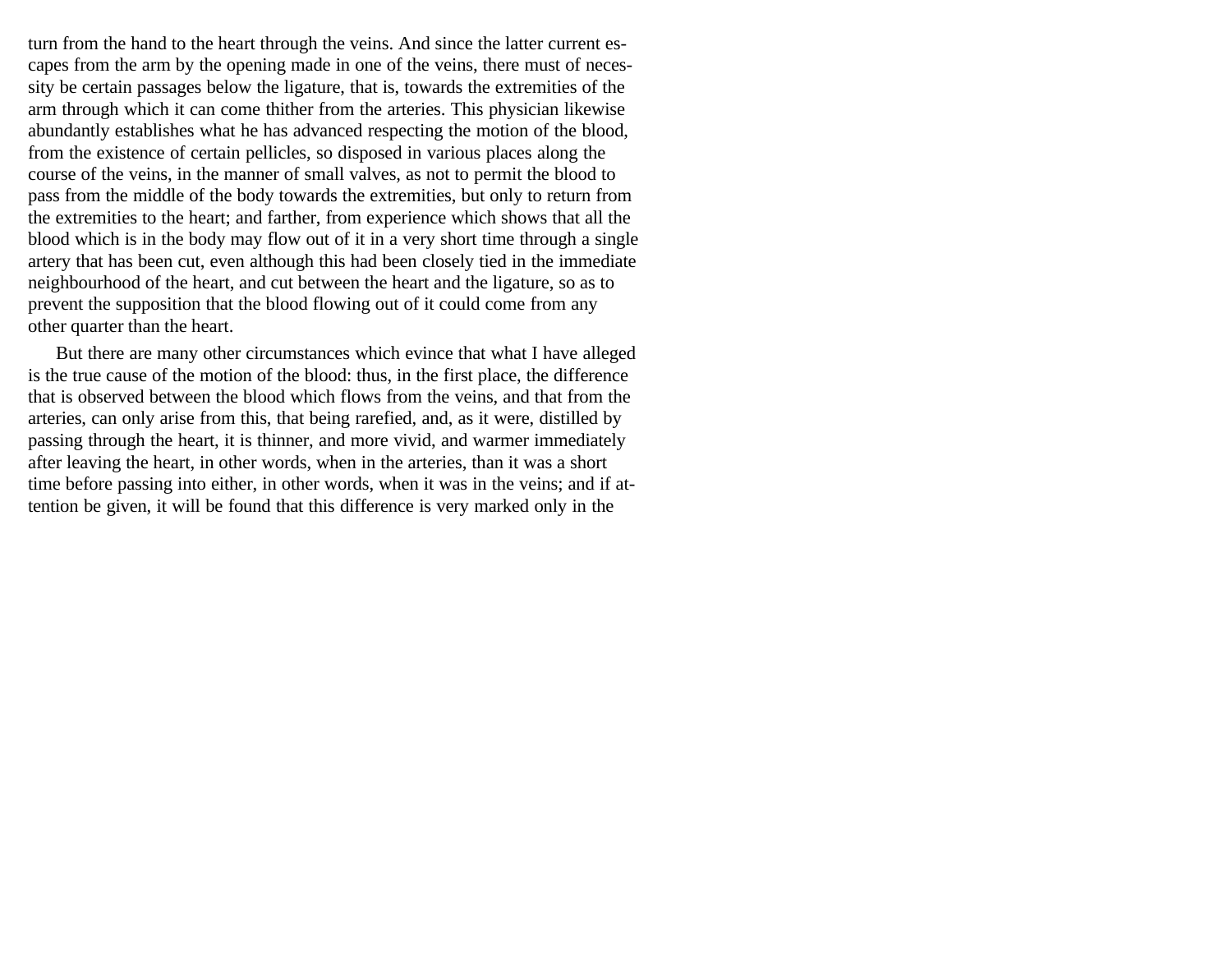neighbourhood of the heart; and is not so evident in parts more remote from it. In the next place, the consistency of the coats of which the arterial vein and the great artery are composed, sufficiently shows that the blood is impelled against them with more force than against the veins. And why should the left cavity of the heart and the great artery be wider and larger than the right cavity and the arterial vein, were it not that the blood of the venous artery, having only been in the lungs after it has passed through the heart, is thinner, and rarefies more readily, and in a higher degree, than the blood which proceeds immediately from the hollow vein? And what can physicians conjecture from feeling the pulse unless they know that according as the blood changes its nature it can be rarefied by the warmth of the heart, in a higher or lower degree, and more or less quickly than before? And if it be inquired how this heat is communicated to the other members, must it not be admitted that this is effected by means of the blood, which, passing through the heart, is there heated anew, and thence diffused over all the body? Whence it happens, that if the blood be withdrawn from any part, the heat is likewise withdrawn by the same means; and although the heart were as hot as glowing iron, it would not be capable of warming the feet and hands as at present, unless it continually sent thither new blood. We likewise perceive from this, that the true use of respiration is to bring sufficient fresh air into the lungs, to cause the blood which flows into them from the right ventricle of the heart, where it has been rarefied and, as it were, changed into vapours, to become thick, and to convert it anew into blood, before it flows into the left cavity, without which process it would be unfit for the nourishment of the fire that is there. This receives confirmation from the circum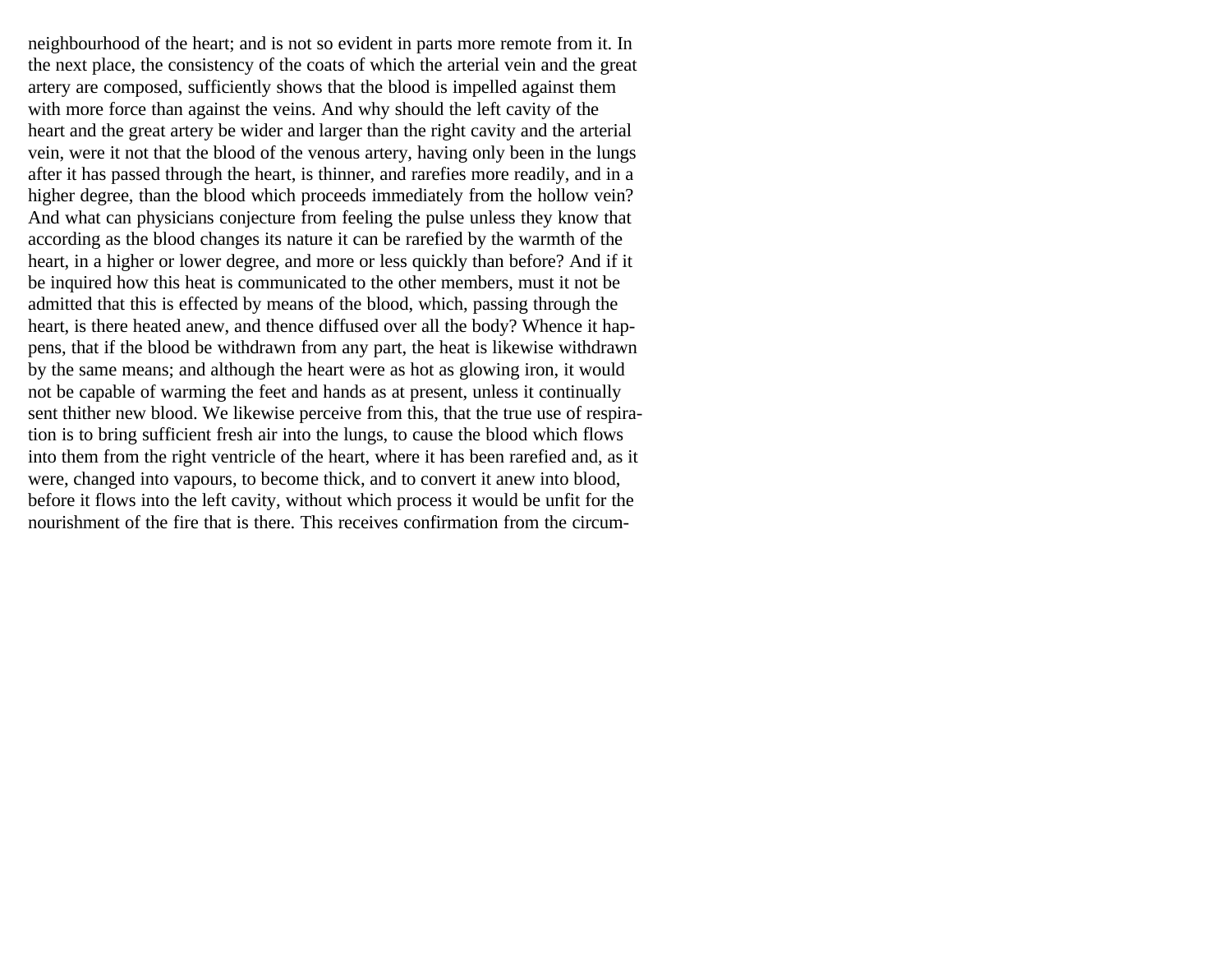stance, that it is observed of animals destitute of lungs that they have also but one cavity in the heart, and that in children who cannot use them while in the womb, there is a hole through which the blood flows from the hollow vein into the left cavity of the heart, and a tube through which it passes from the arterial vein into the grand artery without passing through the lung. In the next place, how could digestion be carried on in the stomach unless the heart communicated heat to it through the arteries, and along with this certain of the more fluid parts of the blood, which assist in the dissolution of the food that has been taken in? Is not also the operation which converts the juice of food into blood easily comprehended, when it is considered that it is distilled by passing and repassing through the heart perhaps more than one or two hundred times in a day? And what more need be adduced to explain nutrition, and the production of the different humours of the body, beyond saying, that the force with which the blood, in being rarefied, passes from the heart towards the extremities of the arteries, causes certain of its parts to remain in the members at which they arrive, and there occupy the place of some others expelled by them; and that according to the situation, shape, or smallness of the pores with which they meet, some rather than others flow into certain parts, in the same way that some sieves are observed to act, which, by being variously perforated, serve to separate different species of grain? And, in the last place, what above all is here worthy of observation, is the generation of the animal spirits, which are like a very subtle wind, or rather a very pure and vivid flame which, continually ascending in great abundance from the heart to the brain, thence penetrates through the nerves into the muscles, and gives motion to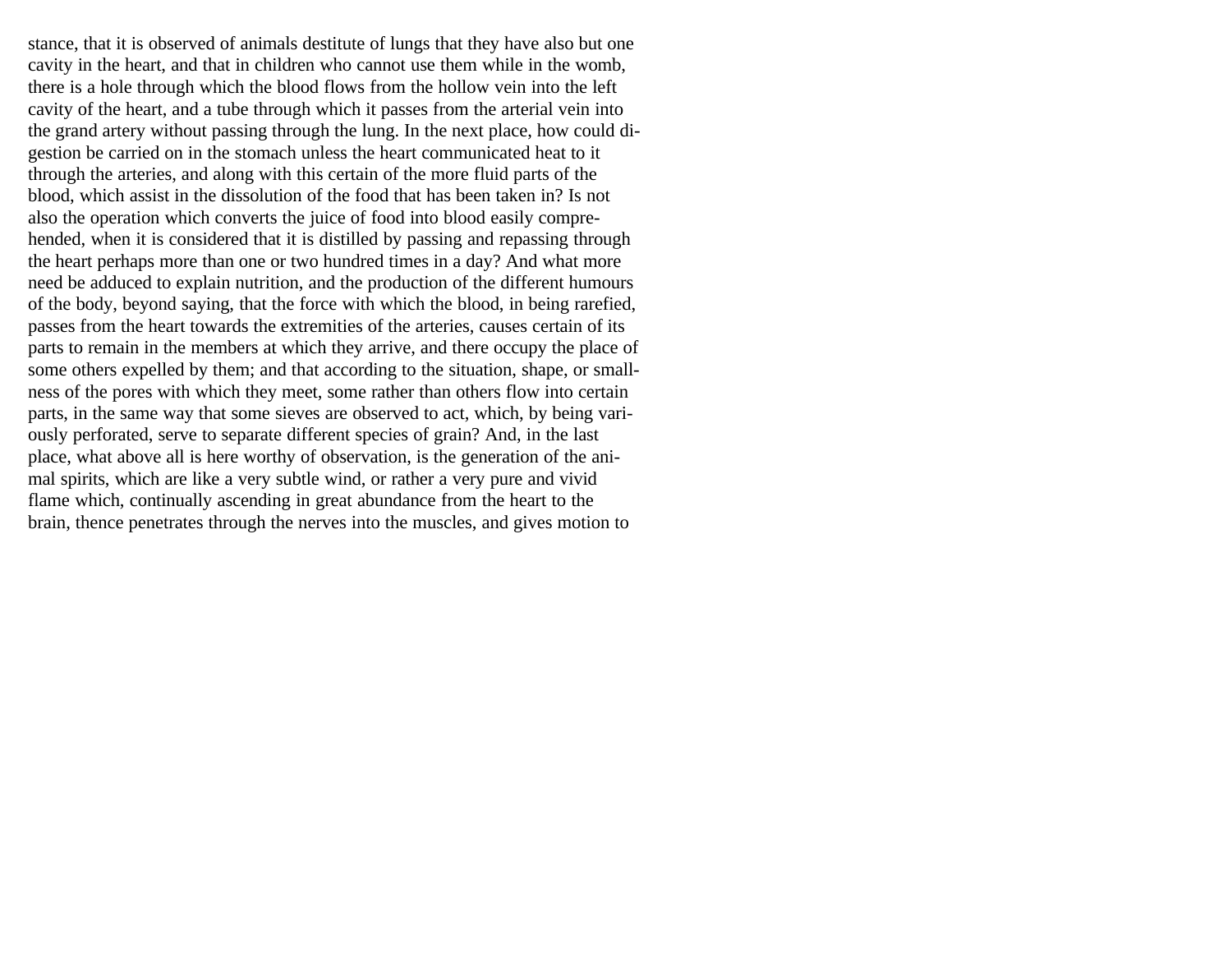all the members; so that to account for other parts of the blood which, as most agitated and penetrating, are the fittest to compose these spirits, proceeding towards the brain, it is not necessary to suppose any other cause, than simply, that the arteries which carry them thither proceed from the heart in the most direct lines, and that, according to the rules of mechanics, which are the same with those of nature, when many objects tend at once to the same point where there is not sufficient room for all (as is the case with the parts of the blood which flow forth from the left cavity of the heart and tend towards the brain), the weaker and less agitated parts must necessarily be driven aside from that point by the stronger which alone in this way reach it.

I had expounded all these matters with sufficient minuteness in the treatise which I formerly thought of publishing. And after these, I had shown what must be the fabric of the nerves and muscles of the human body to give the animal spirits contained in it the power to move the members, as when we see heads shortly after they have been struck off still move and bite the earth, although no longer animated; what changes must take place in the brain to produce waking, sleep, and dreams; how light, sounds, odours, tastes, heat, and all the other qualities of external objects impress it with different ideas by means of the senses; how hunger, thirst, and the other internal affections can likewise impress upon it divers ideas; what must be understood by the common sense (sensus communis) in which these ideas are received, by the memory which retains them, by the fantasy which can change them in various ways, and out of them compose new ideas, and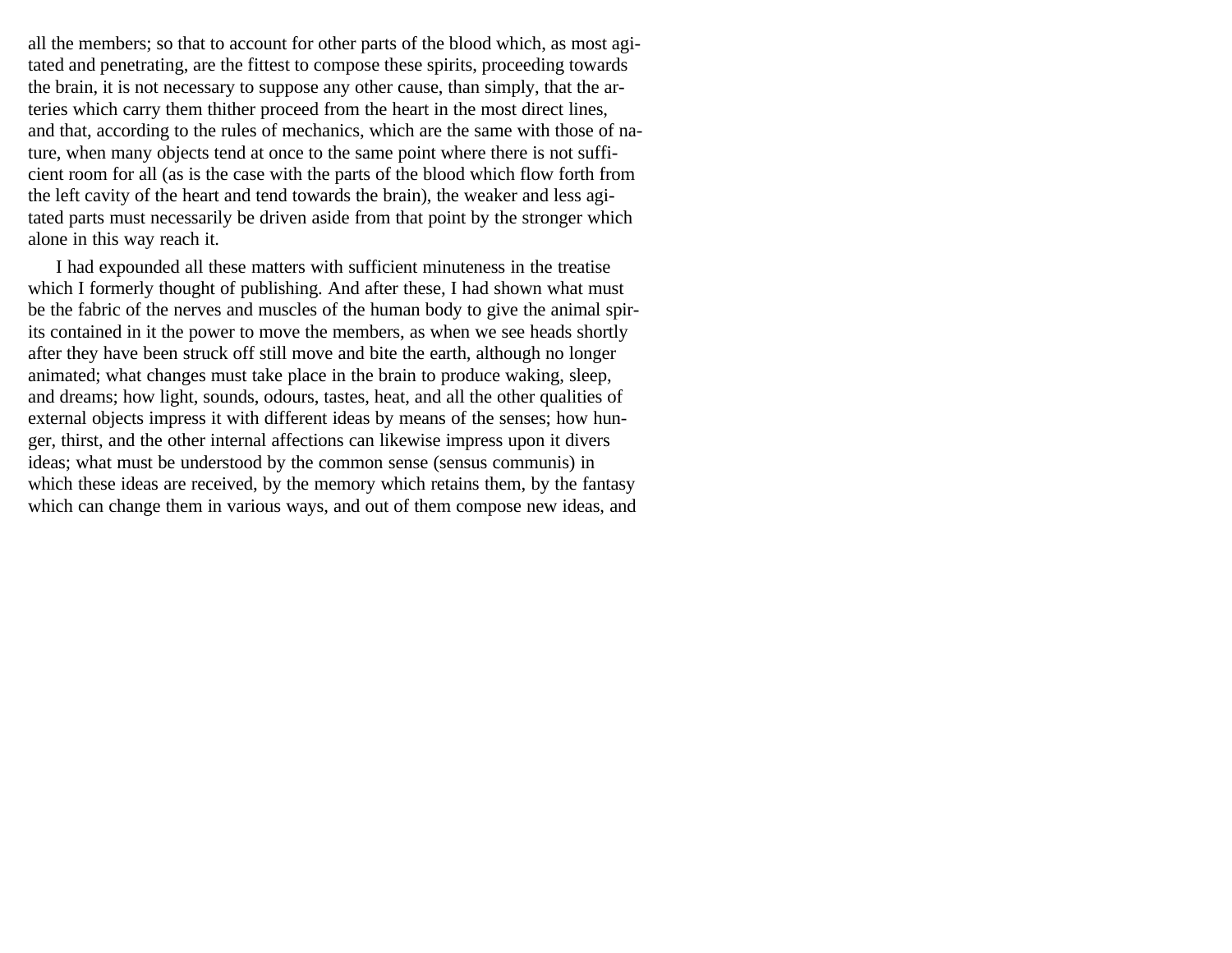which, by the same means, distributing the animal spirits through the muscles, can cause the members of such a body to move in as many different ways, and in a manner as suited, whether to the objects that are presented to its senses or to its internal affections, as can take place in our own case apart from the guidance of the will. Nor will this appear at all strange to those who are acquainted with the variety of movements performed by the different automata, or moving machines fabricated by human industry, and that with help of but few pieces compared with the great multitude of bones, muscles, nerves, arteries, veins, and other parts that are found in the body of each animal. Such persons will look upon this body as a machine made by the hands of God, which is incomparably better arranged, and adequate to movements more admirable than is any machine of human invention. And here I specially stayed to show that, were there such machines exactly resembling in organs and outward form an ape or any other irrational animal, we could have no means of knowing that they were in any respect of a different nature from these animals; but if there were machines bearing the image of our bodies, and capable of imitating our actions as far as it is morally possible, there would still remain two most certain tests whereby to know that they were not therefore really men. Of these the first is that they could never use words or other signs arranged in such a manner as is competent to us in order to declare our thoughts to others: for we may easily conceive a machine to be so constructed that it emits vocables, and even that it emits some correspondent to the action upon it of external objects which cause a change in its organs; for example, if touched in a particular place it may demand what we wish to say to it; if in another it may cry out that it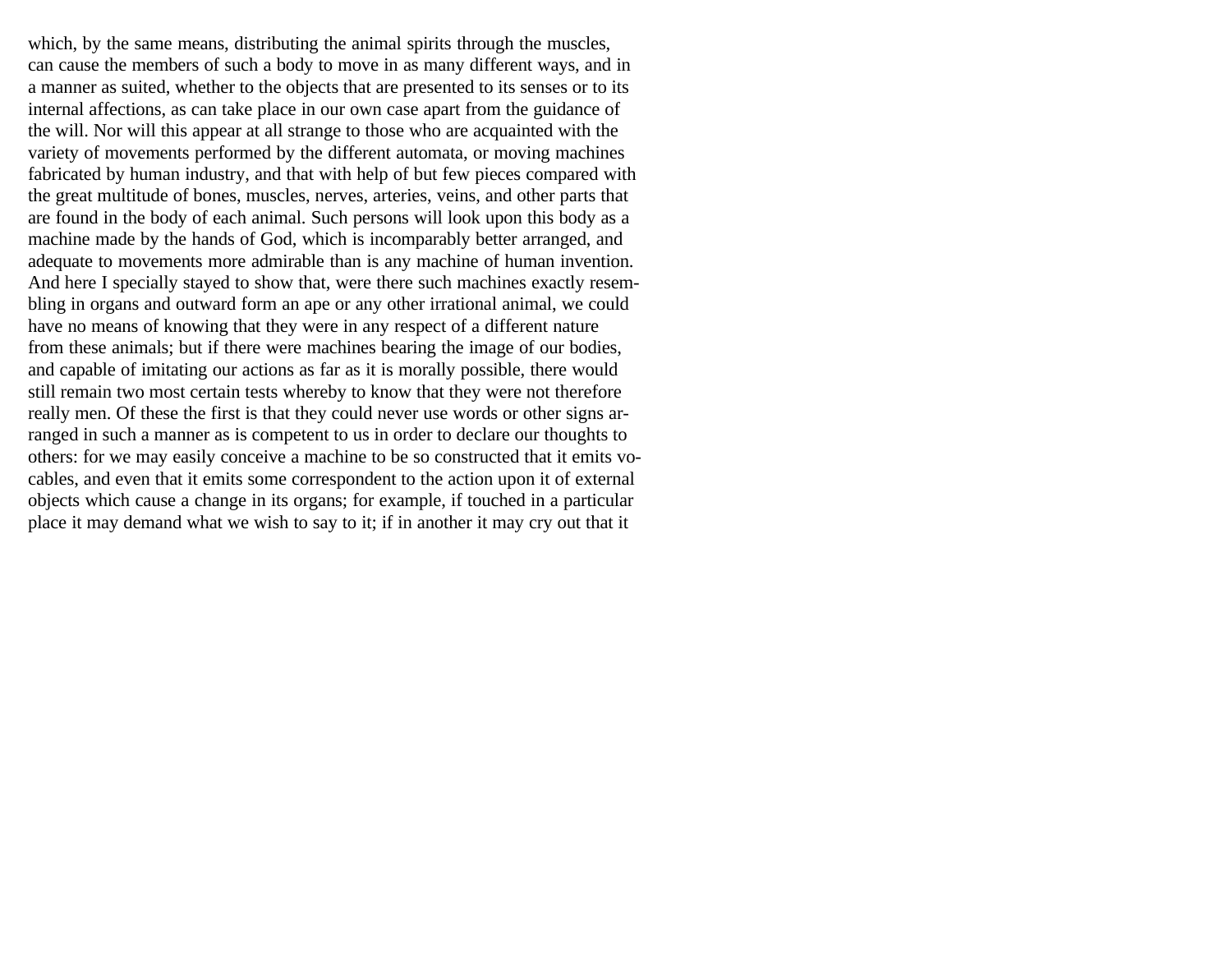is hurt, and such like; but not that it should arrange them variously so as appositely to reply to what is said in its presence, as men of the lowest grade of intellect can do. The second test is, that although such machines might execute many things with equal or perhaps greater perfection than any of us, they would, without doubt, fail in certain others from which it could be discovered that they did not act from knowledge, but solely from the disposition of their organs: for while reason is an universal instrument that is alike available on every occasion, these organs, on the contrary, need a particular arrangement for each particular action; whence it must be morally impossible that there should exist in any machine a diversity of organs sufficient to enable it to act in all the occurrences of life, in the way in which our reason enables us to act. Again, by means of these two tests we may likewise know the difference between men and brutes. For it is highly deserving of remark, that there are no men so dull and stupid, not even idiots, as to be incapable of joining together different words, and thereby constructing a declaration by which to make their thoughts understood; and that on the other hand, there is no other animal, however perfect or happily circumstanced, which can do the like. Nor does this inability arise from want of organs: for we observe that magpies and parrots can utter words like ourselves, and are yet unable to speak as we do, that is, so as to show that they understand what they say; in place of which men born deaf and dumb, and thus not less, but rather more than the brutes, destitute of the organs which others use in speaking, are in the habit of spontaneously inventing certain signs by which they discover their thoughts to those who, being usually in their company, have leisure to learn their language. And this proves not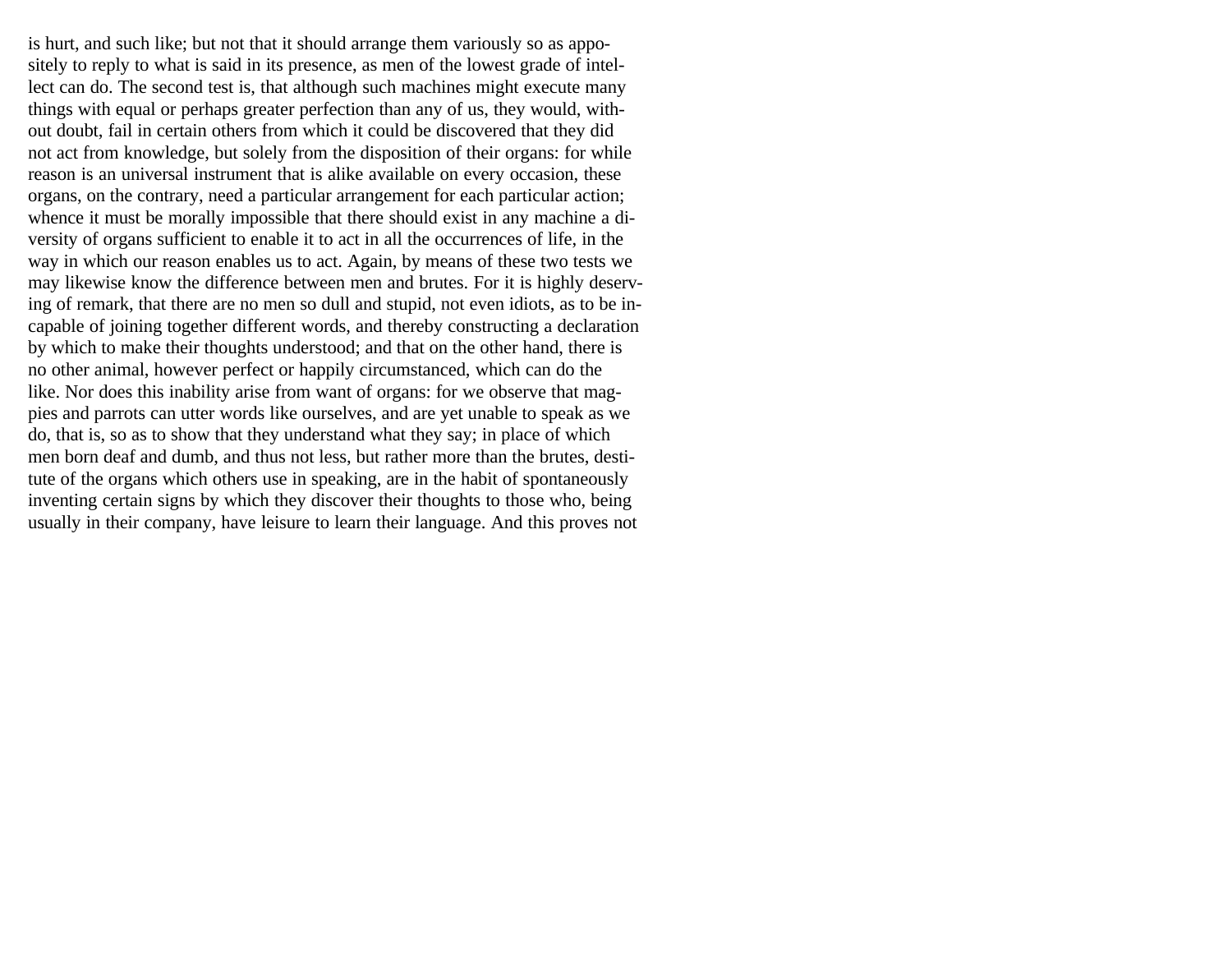only that the brutes have less reason than man, but that they have none at all: for we see that very little is required to enable a person to speak; and since a certain inequality of capacity is observable among animals of the same species, as well as among men, and since some are more capable of being instructed than others, it is incredible that the most perfect ape or parrot of its species, should not in this be equal to the most stupid infant of its kind, or at least to one that was crackbrained, unless the soul of brutes were of a nature wholly different from ours. And we ought not to confound speech with the natural movements which indicate the passions, and can be imitated by machines as well as manifested by animals; nor must it be thought with certain of the ancients, that the brutes speak, although we do not understand their language. For if such were the case, since they are endowed with many organs analogous to ours, they could as easily communicate their thoughts to us as to their fellows. It is also very worthy of remark, that, though there are many animals which manifest more industry than we in certain of their actions, the same animals are yet observed to show none at all in many others: so that the circumstance that they do better than we does not prove that they are endowed with mind, for it would thence follow that they possessed greater reason than any of us, and could surpass us in all things; on the contrary, it rather proves that they are destitute of reason, and that it is nature which acts in them according to the disposition of their organs: thus it is seen, that a clock composed only of wheels and weights can number the hours and measure time more exactly than we with all our skill.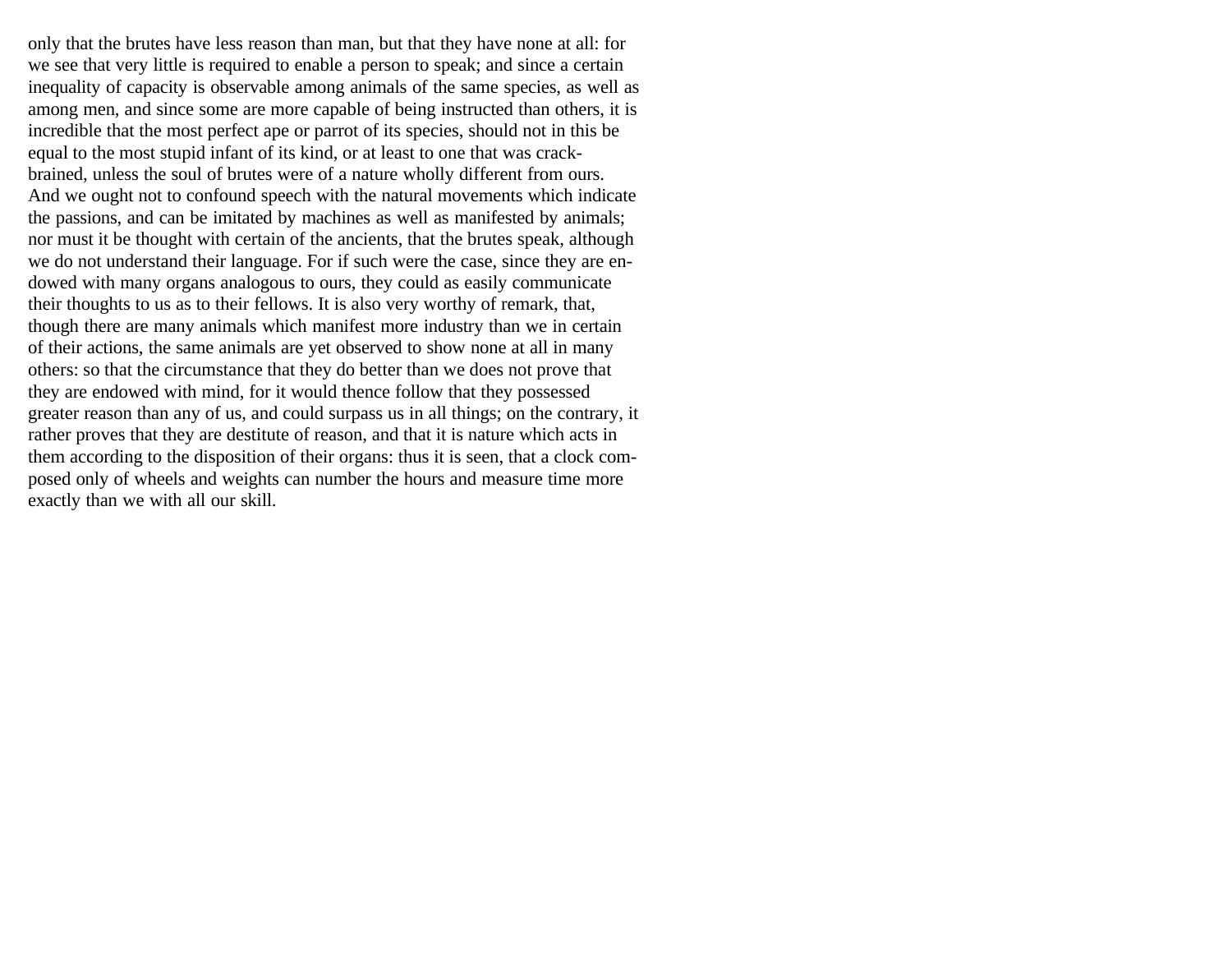I had after this described the reasonable soul, and shown that it could by no means be educed from the power of matter, as the other things of which I had spoken, but that it must be expressly created; and that it is not sufficient that it be lodged in the human body exactly like a pilot in a ship, unless perhaps to move its members, but that it is necessary for it to be joined and united more closely to the body, in order to have sensations and appetites similar to ours, and thus constitute a real man. I here entered, in conclusion, upon the subject of the soul at considerable length, because it is of the greatest moment: for after the error of those who deny the existence of God, an error which I think I have already sufficiently refuted, there is none that is more powerful in leading feeble minds astray from the straight path of virtue than the supposition that the soul of the brutes is of the same nature with our own; and consequently that after this life we have nothing to hope for or fear, more than flies and ants; in place of which, when we know how far they differ we much better comprehend the reasons which establish that the soul is of a nature wholly independent of the body, and that consequently it is not liable to die with the latter; and, finally, because no other causes are observed capable of destroying it, we are naturally led thence to judge that it is immortal.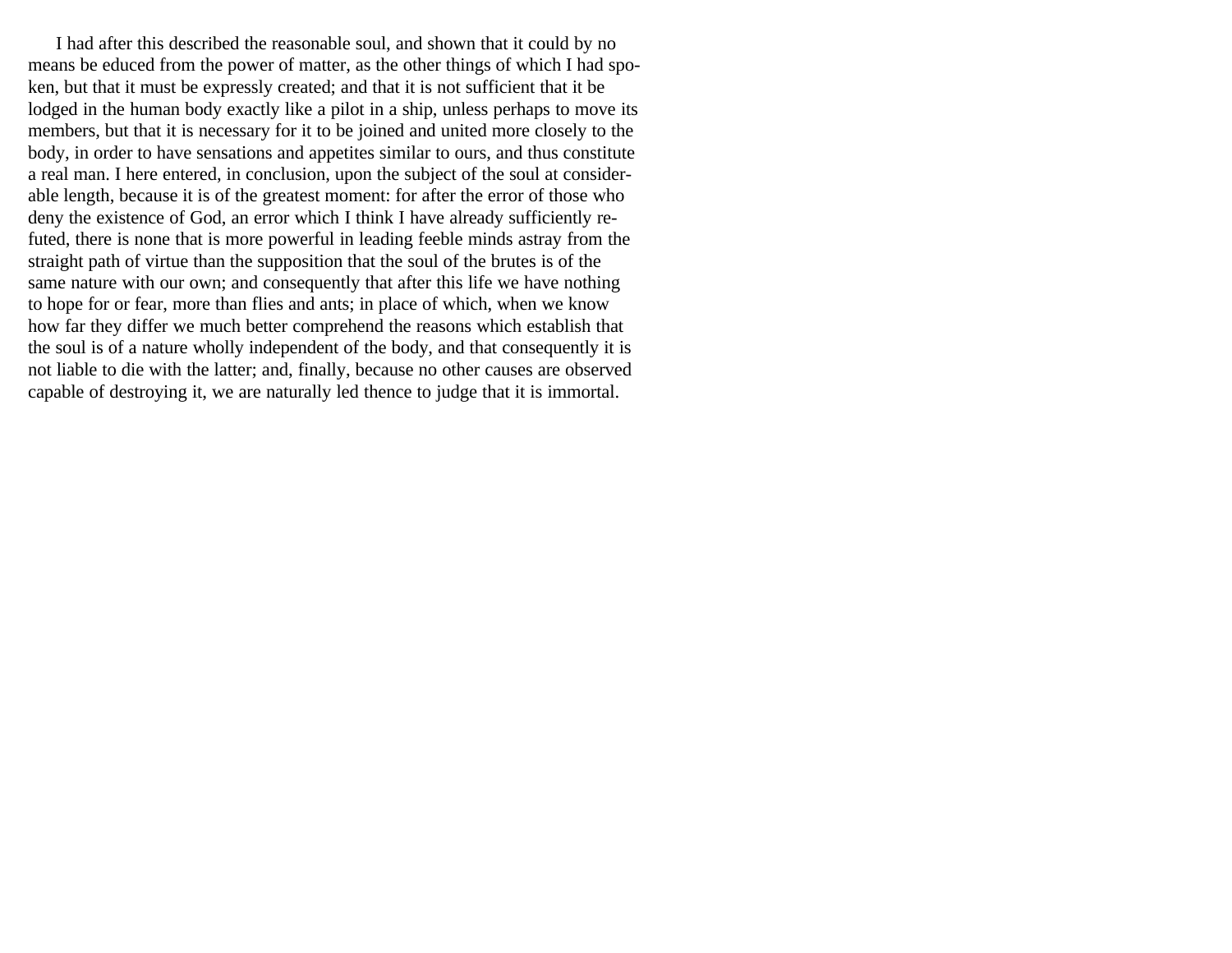## **CHAPTER VI**

THREE years have now elapsed since I finished the treatise containing all these matters; and I was beginning to revise it, with the view to put it into the hands of a printer, when I learned that persons to whom I greatly defer, and whose authority over my actions is hardly less influential than is my own reason over my thoughts, had condemned a certain doctrine in physics, published a short time previously by another individual, 5 to which I will not say that I adhered, but only that, previously to their censure, I had observed in it nothing which I could imagine to be prejudicial either to religion or to the state, and nothing therefore which would have prevented me from giving expression to it in writing, if reason had persuaded me of its truth; and this led me to fear lest among my own doctrines likewise some one might be found in which I had departed from the truth, notwithstanding the great care I have always taken not to accord belief to new opinions of which I had not the most certain demonstrations, and not to give expression to aught that might tend to the hurt of any one. This has been sufficient to make me alter my purpose of publishing them; for although the reasons by which I had been induced to take this resolution were very strong, yet my inclination, which has always been hostile to writing books, enabled me immediately to discover other considerations sufficient to excuse me for not undertaking the

> 5 Galileo.- Tr.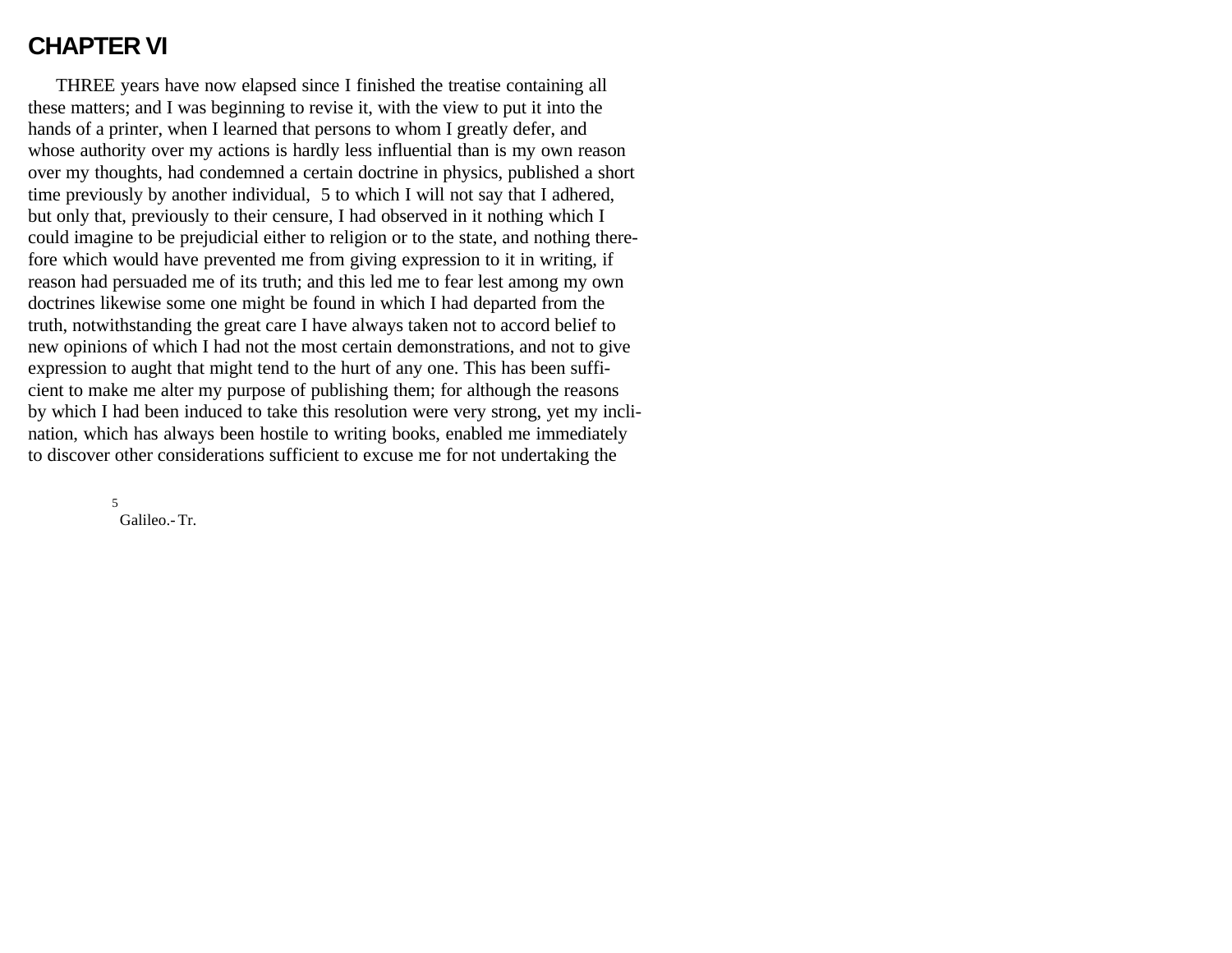task. And these reasons, on one side and the other, are such, that not only is it in some measure my interest here to state them, but that of the public, perhaps, to know them.

I have never made much account of what has proceeded from my own mind; and so long as I gathered no other advantage from the method I employ beyond satisfying myself on some difficulties belonging to the speculative sciences, or endeavouring to regulate my actions according to the principles it taught me, I never thought myself bound to publish anything respecting it. For in what regards manners, every one is so full of his own wisdom, that there might be found as many reformers as heads, if any were allowed to take upon themselves the task of mending them, except those whom God has constituted the supreme rulers of his people, or to whom he has given sufficient grace and zeal to be prophets; and although my speculations greatly pleased myself, I believed that others had theirs, which perhaps pleased them still more. But as soon as I had acquired some general notions respecting physics, and beginning to make trial of them in various particular difficulties, had observed how far they can carry us, and how much they differ from the principles that have been employed up to the present time, I believed that I could not keep them concealed without sinning grievously against the law by which we are bound to promote, as far as in us lies, the general good of mankind. For by them I perceived it to be possible to arrive at knowledge highly useful in life; and in room of the speculative philosophy usually taught in the schools, to discover a practical, by means of which, knowing the force and ac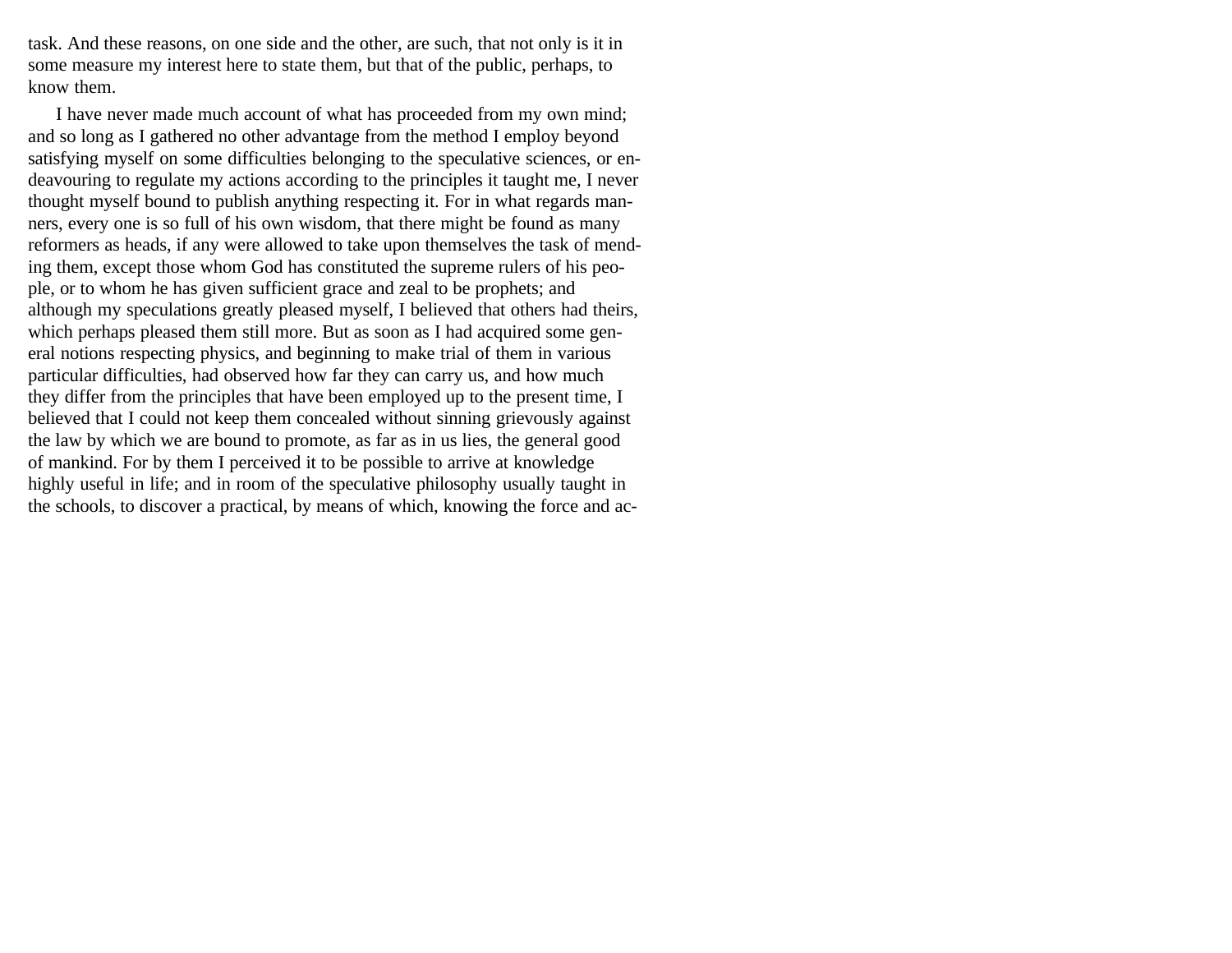tion of fire, water, air, the stars, the heavens, and all the other bodies that surround us, as distinctly as we know the various crafts of our artisans, we might also apply them in the same way to all the uses to which they are adapted, and thus render ourselves the lords and possessors of nature. And this is a result to be desired, not only in order to the invention of an infinity of arts, by which we might be enabled to enjoy without any trouble the fruits of the earth, and all its comforts, but also and especially for the preservation of health, which is without doubt, of all the blessings of this life, the first and fundamental one; for the mind is so intimately dependent upon the condition and relation of the organs of the body, that if any means can ever be found to render men wiser and more ingenious than hitherto, I believe that it is in medicine they must be sought for. It is true that the science of medicine, as it now exists, contains few things whose utility is very remarkable: but without any wish to depreciate it, I am confident that there is no one, even among those whose profession it is, who does not admit that all at present known in it is almost nothing in comparison of what remains to be discovered; and that we could free ourselves from an infinity of maladies of body as well as of mind, and perhaps also even from the debility of age, if we had sufficiently ample knowledge of their causes, and of all the remedies provided for us by nature. But since I designed to employ my whole life in the search after so necessary a science, and since I had fallen in with a path which seems to me such, that if any one follow it he must inevitably reach the end desired, unless he be hindered either by the shortness of life or the want of experiments, I judged that there could be no more effectual provision against these two impediments than if I were faithfully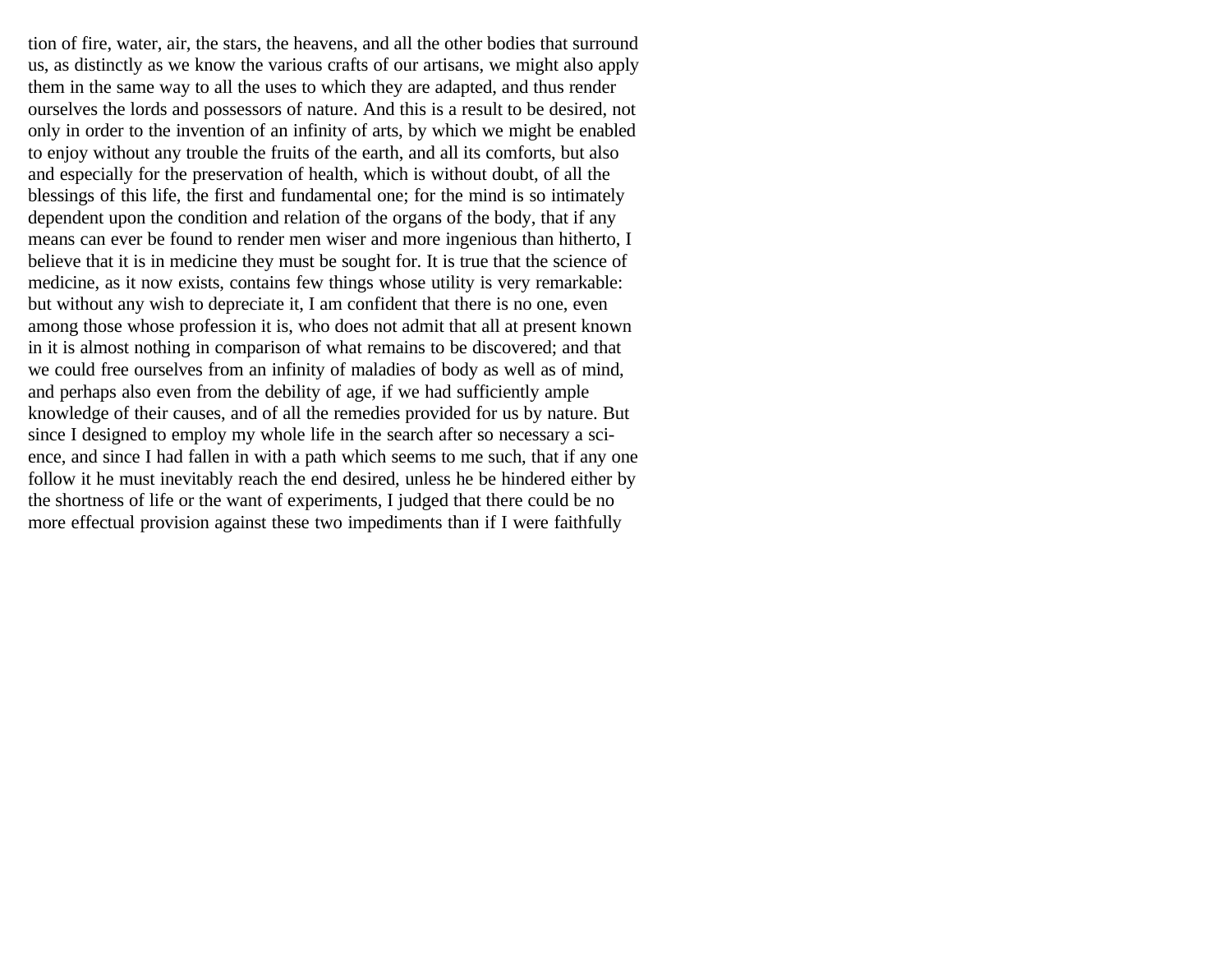to communicate to the public all the little I might myself have found, and incite men of superior genius to strive to proceed farther, by contributing, each according to his inclination and ability, to the experiments which it would be necessary to make, and also by informing the public of all they might discover, so that, by the last beginning where those before them had left off, and thus connecting the lives and labours of many, we might collectively proceed much farther than each by himself could do.

I remarked, moreover, with respect to experiments, that they become always more necessary the more one is advanced in knowledge; for, at the commencement, it is better to make use only of what is spontaneously presented to our senses, and of which we cannot remain ignorant, provided we bestow on it any reflection, however slight, than to concern ourselves about more uncommon and recondite phenomena: the reason of which is, that the more uncommon often only mislead us so long as the causes of the more ordinary are still unknown; and the circumstances upon which they depend are almost always so special and minute as to be highly difficult to detect. But in this I have adopted the following order: first, I have essayed to find in general the principles, or first causes of all that is or can be in the world, without taking into consideration for this end anything but God himself who has created it, and without educing them from any other source than from certain germs of truths naturally existing in our minds. In the second place, I examined what were the first and most ordinary effects that could be deduced from these causes; and it appears to me that, in this way, I have found heav-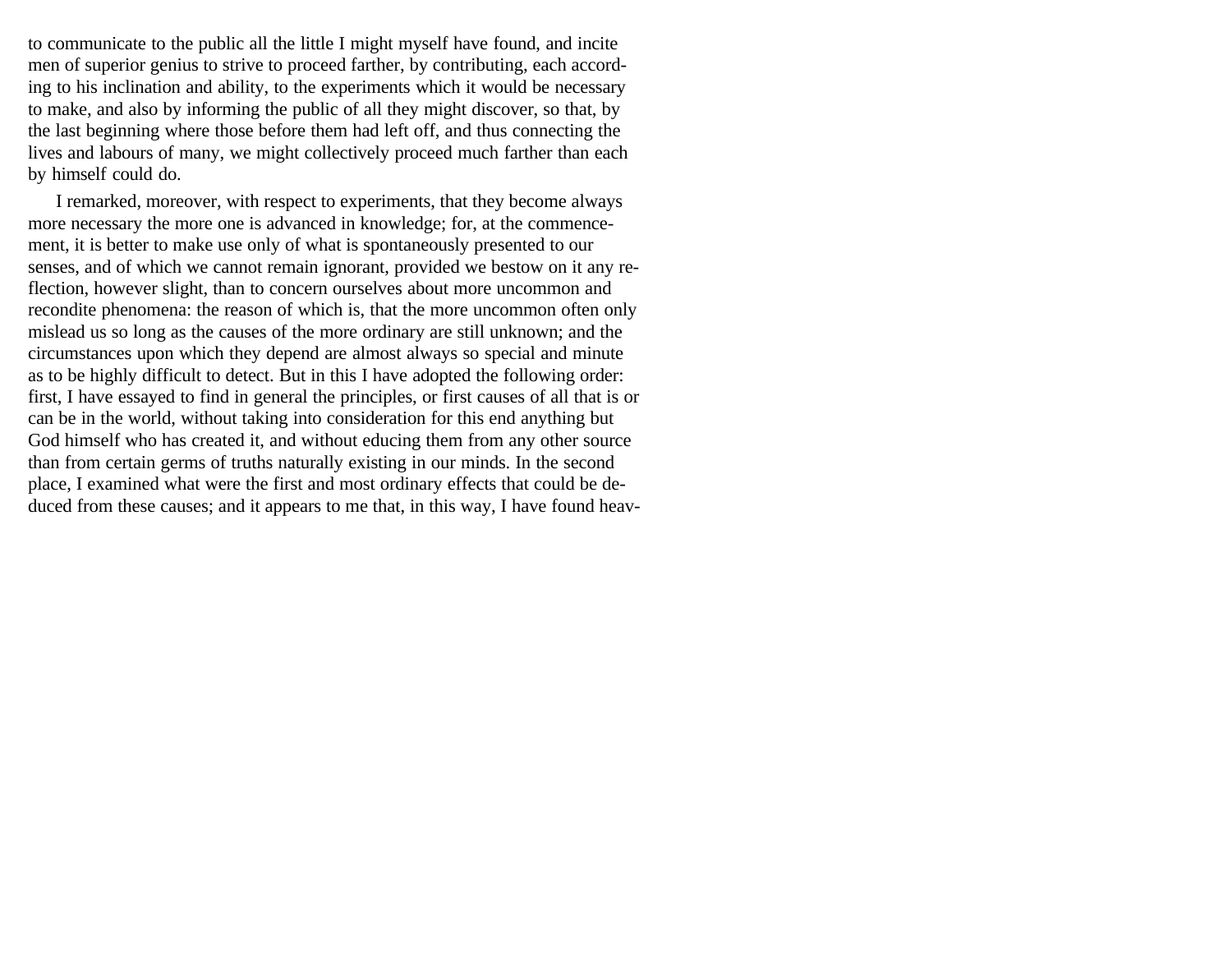ens, stars, an earth, and even on the earth, water, air, fire, minerals, and some other things of this kind, and, which of all others are the most common and simple, and hence the easiest to know. Afterwards, when I wished to descend to the more particular, so many diverse objects presented themselves to me, that I believed it to be impossible for the human mind to distinguish the forms or species of bodies that are upon the earth, from an infinity of others which might have been, if it had pleased God to place them there, or consequently to apply them to our use, unless we rise to causes through their effects, and avail ourselves of many particular experiments. Thereupon, turning over in my mind all the objects that had ever been presented to my senses, I freely venture to state that I have never observed any which I could not satisfactorily explain by the principles I had discovered. But it is necessary also to confess that the power of nature is so ample and vast, and these principles so simple and general, that I have hardly observed a single particular effect which I cannot at once recognise as capable of being deduced in many different modes from the principles, and that my greatest difficulty usually is to discover in which of these modes the effect is dependent upon them; for out of this difficulty I cannot otherwise extricate myself than by again seeking certain experiments, which may be such that their result is not the same, if it is in the one of these modes that we must explain it, as it would be if it were to be explained in the other. As to what remains, I am now in a position to discern, as I think, with sufficient clearness what course must be taken to make the majority of those experiments which may conduce to this end: but I perceive likewise that they are such and so numerous, that neither my hands nor my income, though it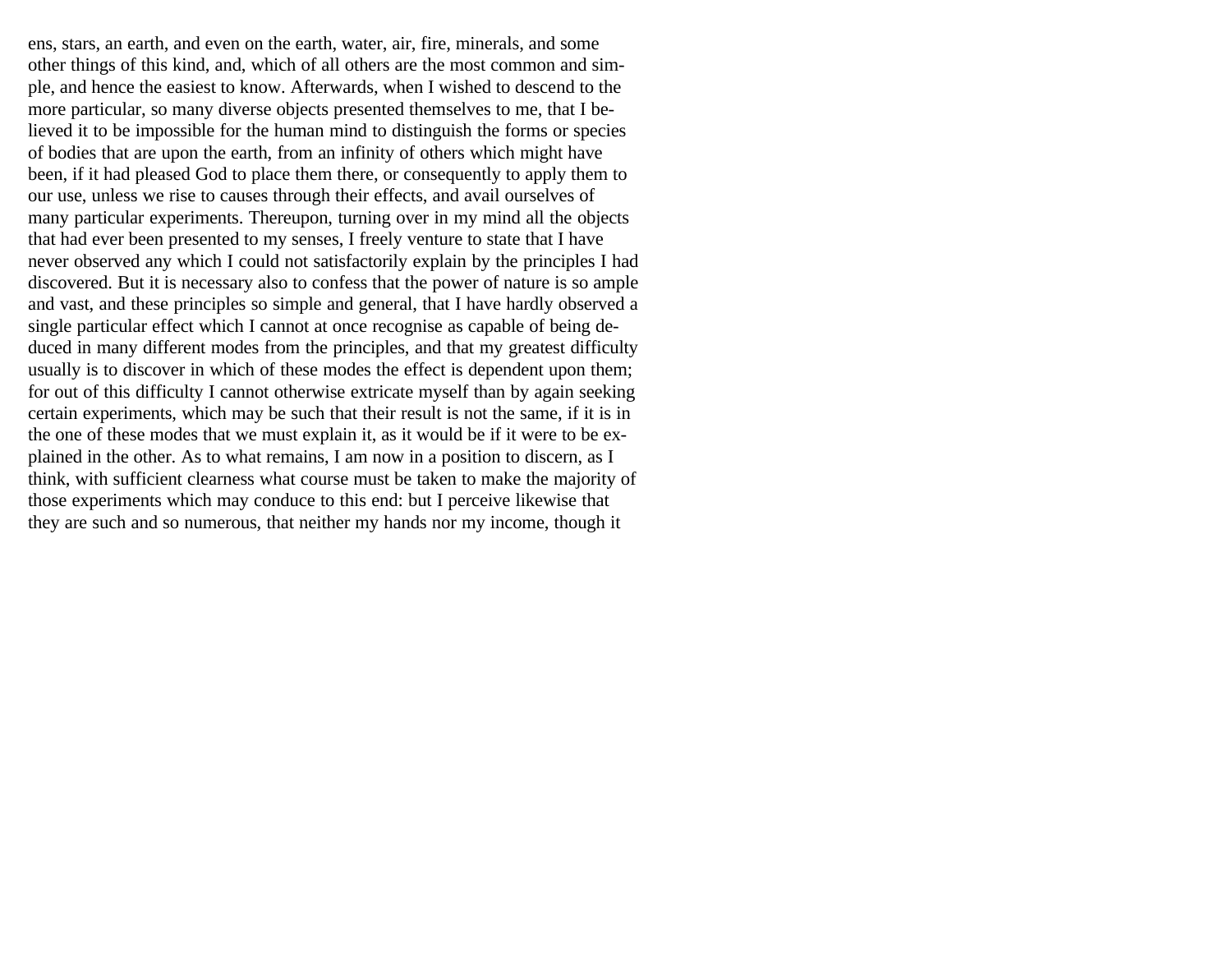were a thousand times larger than it is, would be sufficient for them all; so that, according as henceforward I shall have the means of making more or fewer experiments, I shall in the same proportion make greater or less progress in the knowledge of nature. This was what I had hoped to make known by the treatise I had written, and so clearly to exhibit the advantage that would thence accrue to the public, as to induce all who have the common good of man at heart, that is, all who are virtuous in truth, and not merely in appearance, or according to opinion, as well to communicate to me the experiments they had already made, as to assist me in those that remain to be made.

But since that time other reasons have occurred to me, by which I have been led to change my opinion, and to think that I ought indeed to go on committing to writing all the results which I deemed of any moment, as soon as I should have tested their truth, and to bestow the same care upon them as I would have done had it been my design to publish them. This course commended itself to me, as well because I thus afforded myself more ample inducement to examine them thoroughly, for doubtless that is always more narrowly scrutinised which we believe will be read by many, than that which is written merely for our private use (and frequently what has seemed to me true when I first conceived it, has appeared false when I have set about committing it to writing), as because I thus lost no opportunity of advancing the interests of the public, as far as in me lay, and since thus likewise, if my writings possess any value, those into whose hands they may fall after my death may be able to put them to what use they deem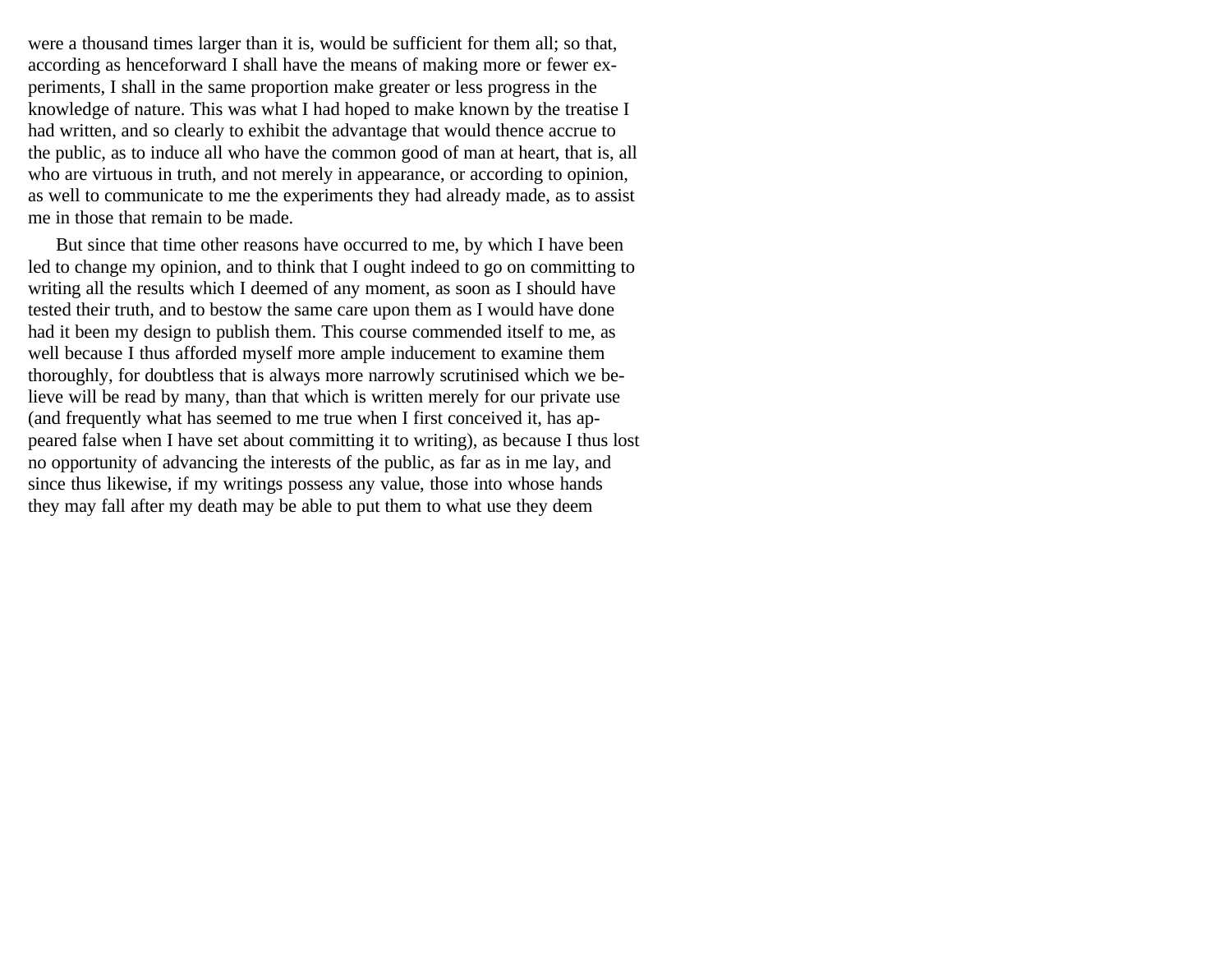proper. But I resolved by no means to consent to their publication during my lifetime, lest either the oppositions or the controversies to which they might give rise, or even the reputation, such as it might be, which they would acquire for me, should be any occasion of my losing the time that I had set apart for my own improvement. For though it be true that every one is bound to promote to the extent of his ability the good of others, and that to be useful to no one is really to be worthless, yet it is likewise true that our cares ought to extend beyond the present; and it is good to omit doing what might perhaps bring some profit to the living, when we have in view the accomplishment of other ends that will be of much greater advantage to posterity. And in truth, I am quite willing it should be known that the little I have hitherto learned is almost nothing in comparison with that of which I am ignorant, and to the knowledge of which I do not despair of being able to attain; for it is much the same with those who gradually discover truth in the sciences, as with those who when growing rich find less difficulty in making great acquisitions, than they formerly experienced when poor in making acquisitions of much smaller amount. Or they may be compared to the commanders of armies, whose forces usually increase in proportion to their victories, and who need greater prudence to keep together the residue of their troops after a defeat than after a victory to take towns and provinces. For he truly engages in battle who endeavours to surmount all the difficulties and errors which prevent him from reaching the knowledge of truth, and he is overcome in fight who admits a false opinion touching a matter of any generality and importance, and he requires thereafter much more skill to recover his former position than to make great ad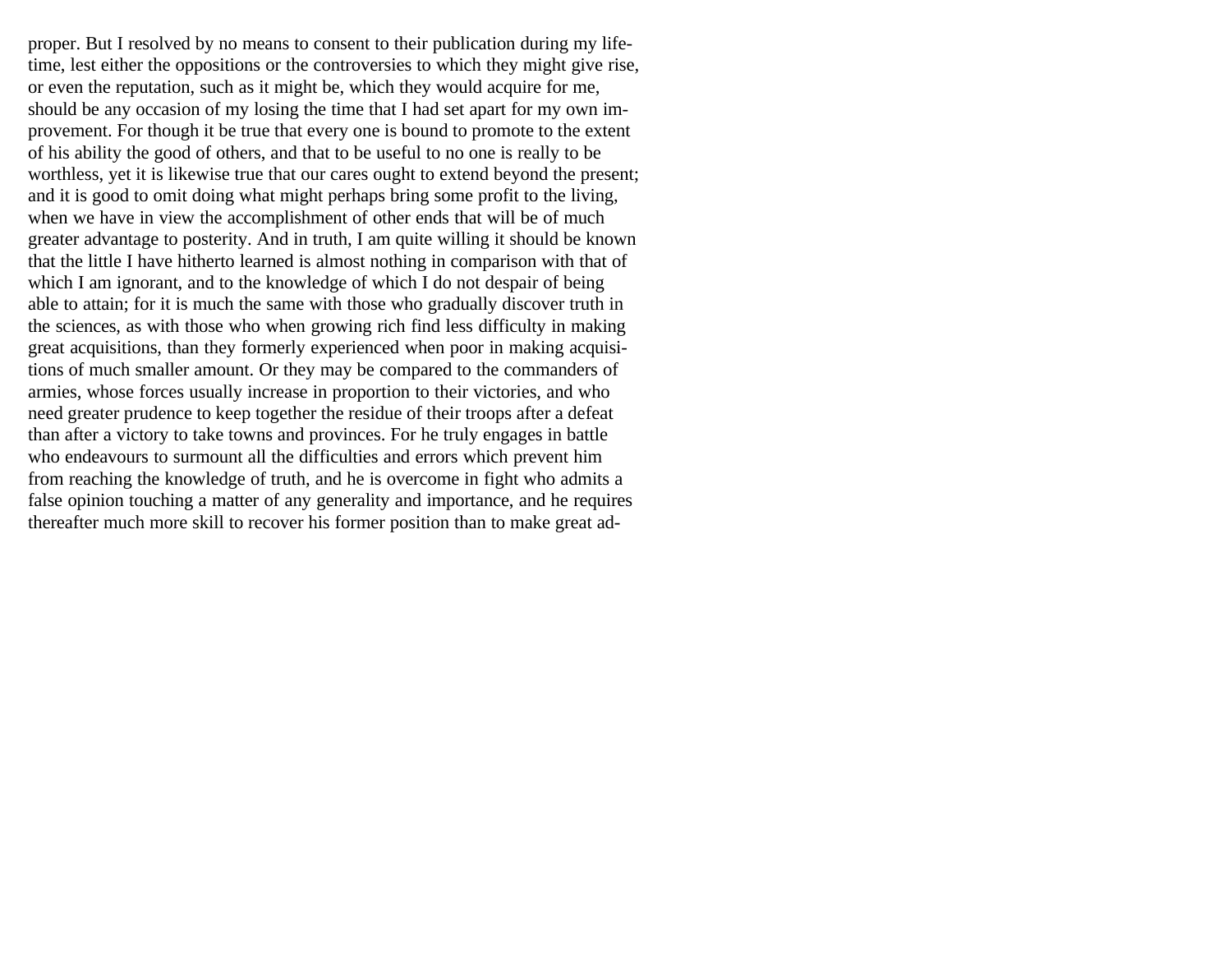vances when once in possession of thoroughly ascertained principles. As for myself, if I have succeeded in discovering any truths in the sciences (and I trust that what is contained in this volume 6 will show that I have found some), I can declare that they are but the consequences and results of five or six principal difficulties which I have surmounted, and my encounters with which I reckoned as battles in which victory declared for me. I will not hesitate even to avow my belief that nothing further is wanting to enable me fully to realise my designs than to gain two or three similar victories; and that I am not so far advanced in years but that, according to the ordinary course of nature, I may still have sufficient leisure for this end. But I conceive myself the more bound to husband the time that remains the greater my expectation of being able to employ it aright, and I should doubtless have much to rob me of it, were I to publish the principles of my physics: for although they are almost all so evident that to assent to them no more is needed than simply to understand them, and although there is not one of them of which I do not expect to be able to give demonstration, yet, as it is impossible that they can be in accordance with all the diverse opinions of others, I foresee that I should frequently be turned aside from my grand design, on occasion of the opposition which they would be sure to awaken.

It may be said, that these oppositions would be useful both in making me aware of my errors, and, if my speculations contain anything of value, in bringing

> 6 See Part III.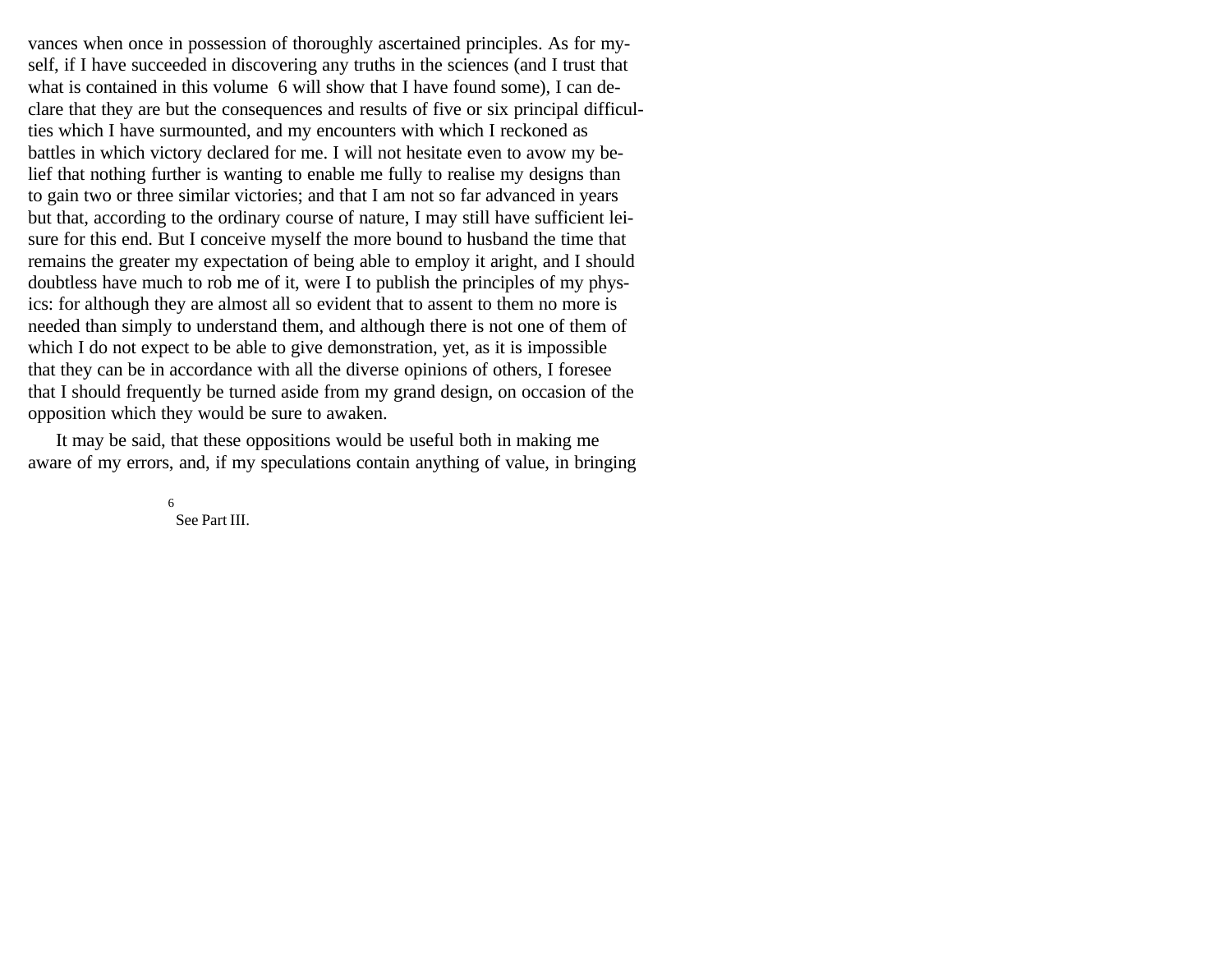others to a fuller understanding of it; and still farther, as many can see better than one, in leading others who are now beginning to avail themselves of my principles, to assist me in turn with their discoveries. But though I recognise my extreme liability to error, and scarce ever trust to the first thoughts which occur to me, yet the experience I have had of possible objections to my views prevents me from anticipating any profit from them. For I have already had frequent proof of the judgments, as well of those I esteemed friends, as of some others to whom I thought I was an object of indifference, and even of some whose malignity and envy would, I knew, determine them to endeavour to discover what partiality concealed from the eyes of my friends. But it has rarely happened that anything has been objected to me which I had myself altogether overlooked, unless it were something far removed from the subject: so that I have never met with a single critic of my opinions who did not appear to me either less rigorous or less equitable than myself. And further, I have never observed that any truth before unknown has been brought to light by the disputations that are practised in the schools; for while each strives for the victory, each is much more occupied in making the best of mere verisimilitude, than in weighing the reasons on both sides of the question; and those who have been long good advocates are not afterwards on that account the better judges.

As for the advantage that others would derive from the communication of my thoughts, it could not be very great; because I have not yet so far prosecuted them as that much does not remain to be added before they can be applied to practice.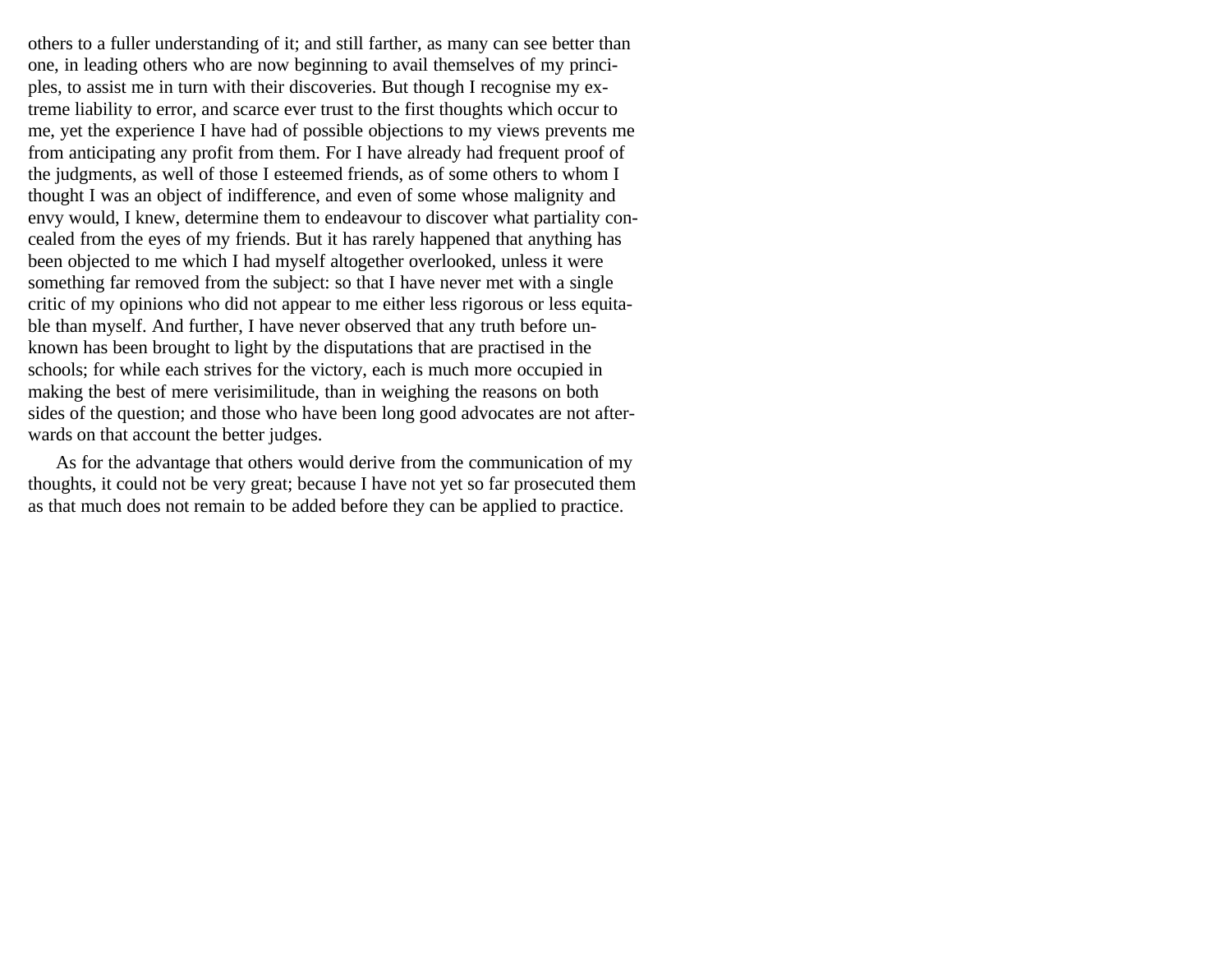And I think I may say without vanity, that if there is any one who can carry them out that length, it must be myself rather than another: not that there may not be in the world many minds incomparably superior to mine, but because one cannot so well seize a thing and make it one's own, when it has been learned from another, as when one has himself discovered it. And so true is this of the present subject that, though I have often explained some of my opinions to persons of much acuteness, who, whilst I was speaking, appeared to understand them very distinctly, yet, when they repeated them, I have observed that they almost always changed them to such an extent that I could no longer acknowledge them as mine. I am glad, by the way, to take this opportunity of requesting posterity never to believe on hearsay that anything has proceeded from me which has not been published by myself; and I am not at all astonished at the extravagances attributed to those ancient philosophers whose own writings we do not possess; whose thoughts, however, I do not on that account suppose to have been really absurd, seeing they were among the ablest men of their times, but only that these have been falsely represented to us. It is observable, accordingly, that scarcely in a single instance has any one of their disciples surpassed them; and I am quite sure that the most devoted of the present followers of Aristotle would think themselves happy if they had as much knowledge of nature as he possessed, were it even under the condition that they should never afterwards attain to higher. In this respect they are like the ivy which never strives to rise above the tree that sustains it, and which frequently even returns downwards when it has reached the top; for it seems to me that they also sink, in other words, render themselves less wise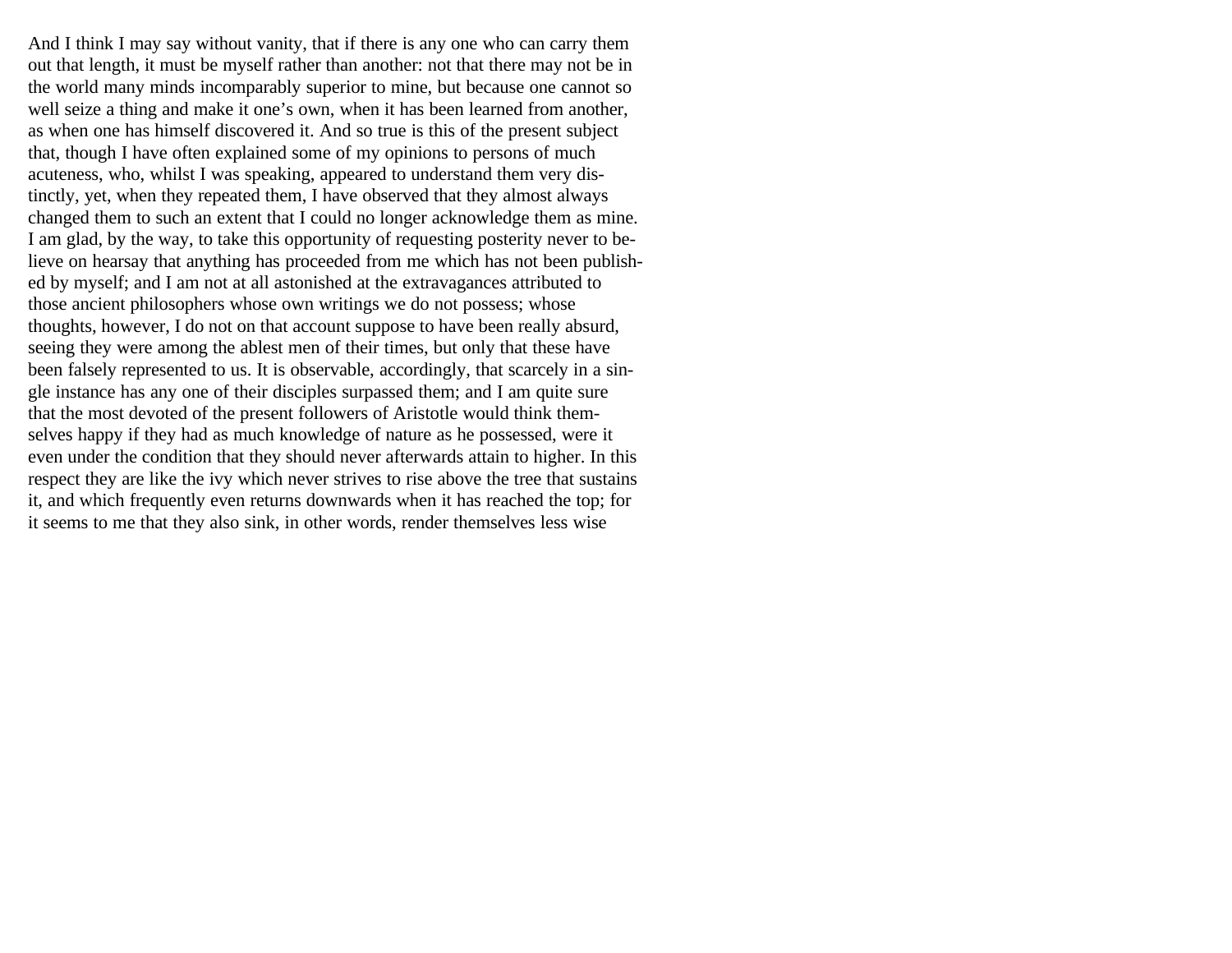than they would be if they gave up study, who, not contented with knowing all that is intelligibly explained in their author, desire in addition to find in him the solution of many difficulties of which he says not a word, and never perhaps so much as thought. Their fashion of philosophising, however, is well suited to persons whose abilities fall below mediocrity; for the obscurity of the distinctions and principles of which they make use enables them to speak of all things with as much confidence as if they really knew them, and to defend all that they say on any subject against the most subtle and skilful, without its being possible for any one to convict them of error. In this they seem to me to be like a blind man, who, in order to fight on equal terms with a person that sees, should have made him descend to the bottom of an intensely dark cave: and I may say that such persons have an interest in my refraining from publishing the principles of the philosophy of which I make use; for, since these are of a kind the simplest and most evident, I should, by publishing them, do much the same as if I were to throw open the windows, and allow the light of day to enter the cave into which the combatants had descended. But even superior men have no reason for any great anxiety to know these principles, for if what they desire is to be able to speak of all things, and to acquire a reputation for learning, they will gain their end more easily by remaining satisfied with the appearance of truth, which can be found without much difficulty in all sorts of matters, than by seeking the truth itself which unfolds itself but slowly and that only in some departments, while it obliges us, when we have to speak of others, freely to confess our ignorance. If, however, they prefer the knowledge of some few truths to the vanity of appearing ignorant of none, as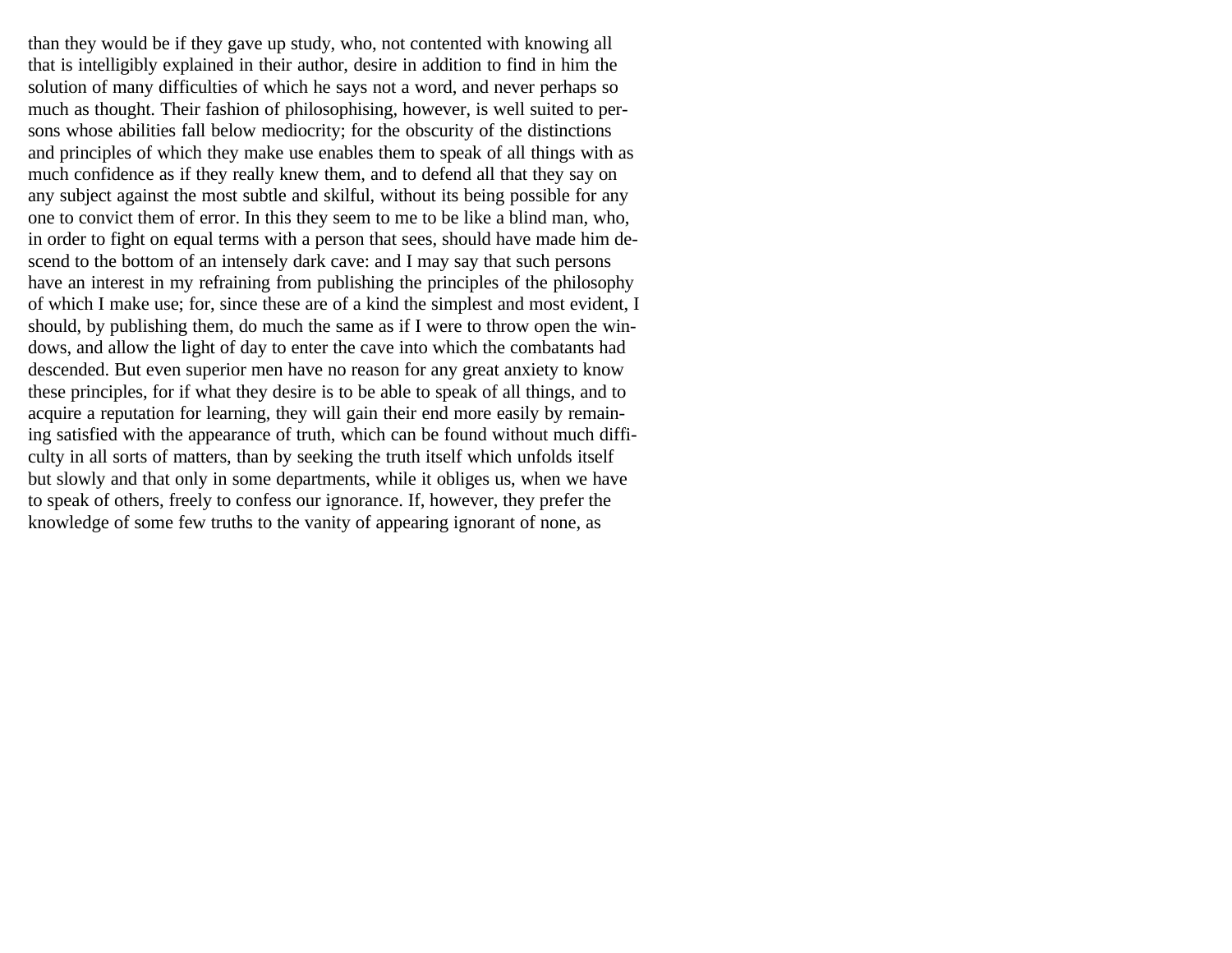such knowledge is undoubtedly much to be preferred, and, if they choose to follow a course similar to mine, they do not require for this that I should say anything more than I have already said in this discourse. For if they are capable of making greater advancement than I have made, they will much more be able of themselves to discover all that I believe myself to have found; since as I have never examined aught except in order, it is certain that what yet remains to be discovered is in itself more difficult and recondite, than that which I have already been enabled to find, and the gratification would be much less in learning it from me than in discovering it for themselves. Besides this, the habit which they will acquire, by seeking first what is easy, and then passing onward slowly and step by step to the more difficult, will benefit them more than all my instructions. Thus, in my own case, I am persuaded that if I had been taught from my youth all the truths of which I have since sought out demonstrations, and had thus learned them without labour, I should never, perhaps, have known any beyond these; at least, I should never have acquired the habit and the facility which I think I possess in always discovering new truths in proportion as I give myself to the search. And, in a single word, if there is any work in the world which cannot be so well finished by another as by him who has commenced it, it is that at which I labour.

It is true, indeed, as regards the experiments which may conduce to this end, that one man is not equal to the task of making them all; but yet he can advantageously avail himself, in this work, of no hands besides his own, unless those of artisans, or parties of the same kind, whom he could pay, and whom the hope of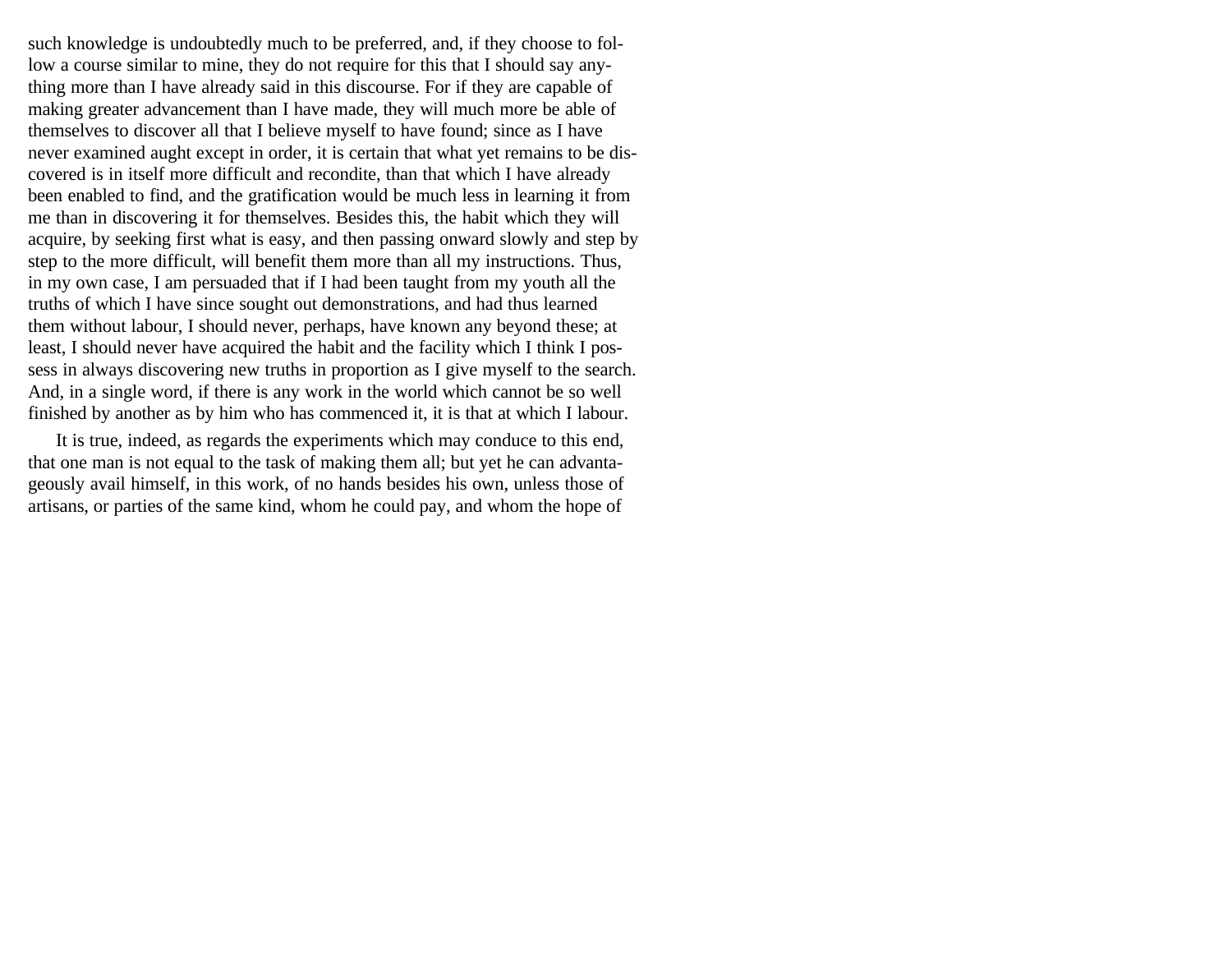gain (a means of great efficacy) might stimulate to accuracy in the performance of what was prescribed to them. For as to those who, through curiosity or a desire of learning, of their own accord, perhaps, offer him their services, besides that in general their promises exceed their performance, and that they sketch out fine designs of which not one is ever realised, they will, without doubt, expect to be compensated for their trouble by the explication of some difficulties, or, at least, by compliments and useless speeches, in which he cannot spend any portion of his time without loss to himself. And as for the experiments that others have already made, even although these parties should be willing of themselves to communicate them to him (which is what those who esteem them secrets will never do), the experiments are, for the most part, accompanied with so many circumstances and superfluous elements, as to make it exceedingly difficult to disentangle the truth from its adjuncts; besides, he will find almost all of them so ill described, or even so false (because those who made them have wished to see in them only such facts as they deemed conformable to their principles), that, if in the entire number there should be some of a nature suited to his purpose, still their value could not compensate for the time what would be necessary to make the selection. So that if there existed any one whom we assuredly knew to be capable of making discoveries of the highest kind, and of the greatest possible utility to the public; and if all other men were therefore eager by all means to assist him in successfully prosecuting his designs, I do not see that they could do aught else for him beyond contributing to defray the expenses of the experiments that might be necessary; and for the rest, prevent his being deprived of his leisure by the unsea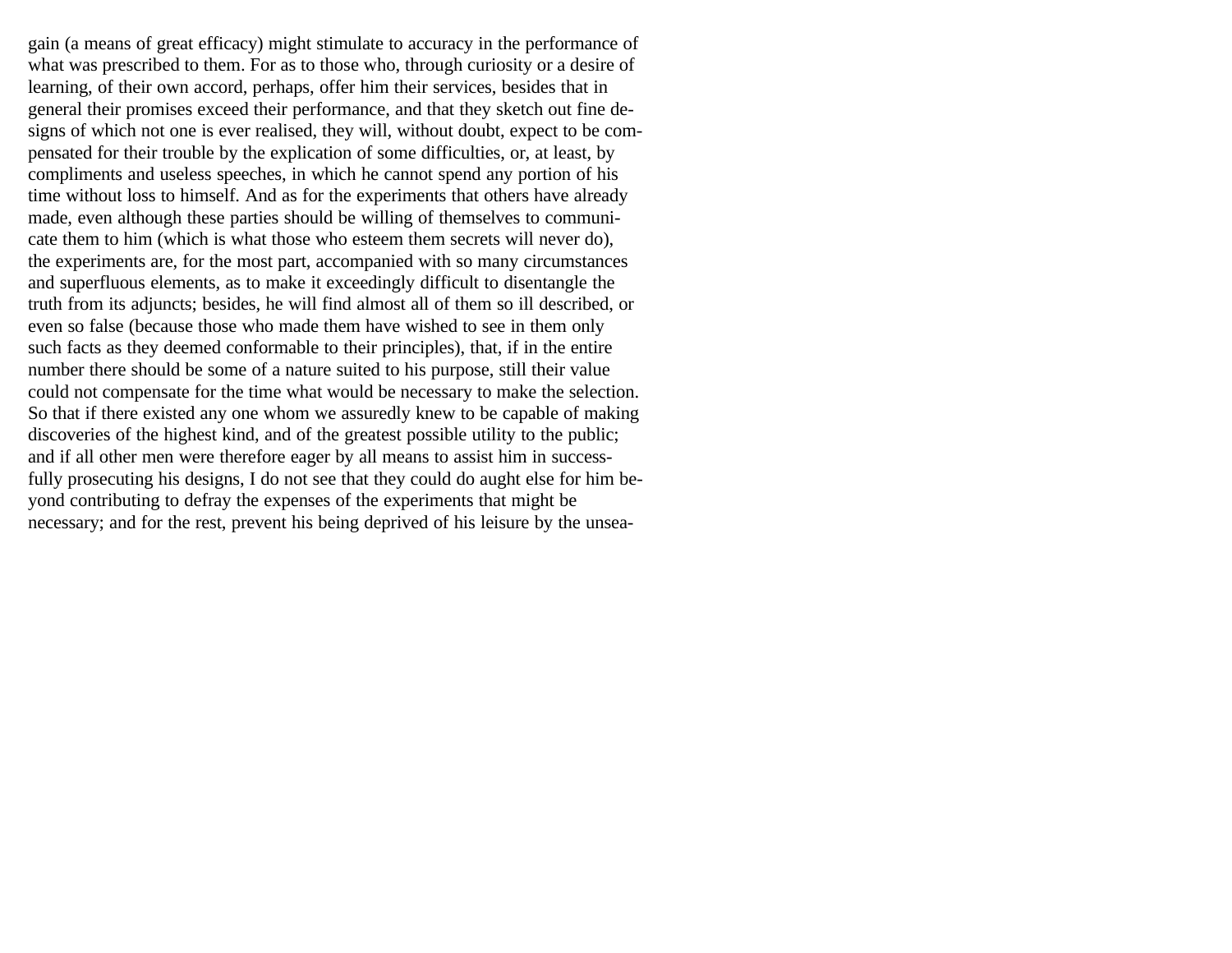sonable interruptions of any one. But besides that I neither have so high an opinion of myself as to be willing to make promise of anything extraordinary, nor feed on imaginations so vain as to fancy that the public must be much interested in my designs; I do not, on the other hand, own a soul so mean as to be capable of accepting from any one a favour of which it could be supposed that I was unworthy.

These considerations taken together were the reason why, for the last three years, I have been unwilling to publish the treatise I had on hand, and why I even resolved to give publicity during my life to no other that was so general, or by which the principles of my physics might be understood. But since then, two other reasons have come into operation that have determined me here to subjoin some particular specimens, and give the public some account of my doings and designs. Of these considerations, the first is, that if I failed to do so, many who were cognisant of my previous intention to publish some writings, might have imagined that the reasons which induced me to refrain from so doing, were less to my credit than they really are; for although I am not immoderately desirous of glory, or even, if I may venture so to say, although I am averse from it in so far as I deem it hostile to repose which I hold in greater account than aught else, yet, at the same time, I have never sought to conceal my actions as if they were crimes, nor made use of many precautions that I might remain unknown; and this partly because I should have thought such a course of conduct a wrong against myself, and partly because it would have occasioned me some sort of uneasiness which would again have been contrary to the perfect mental tranquillity which I court.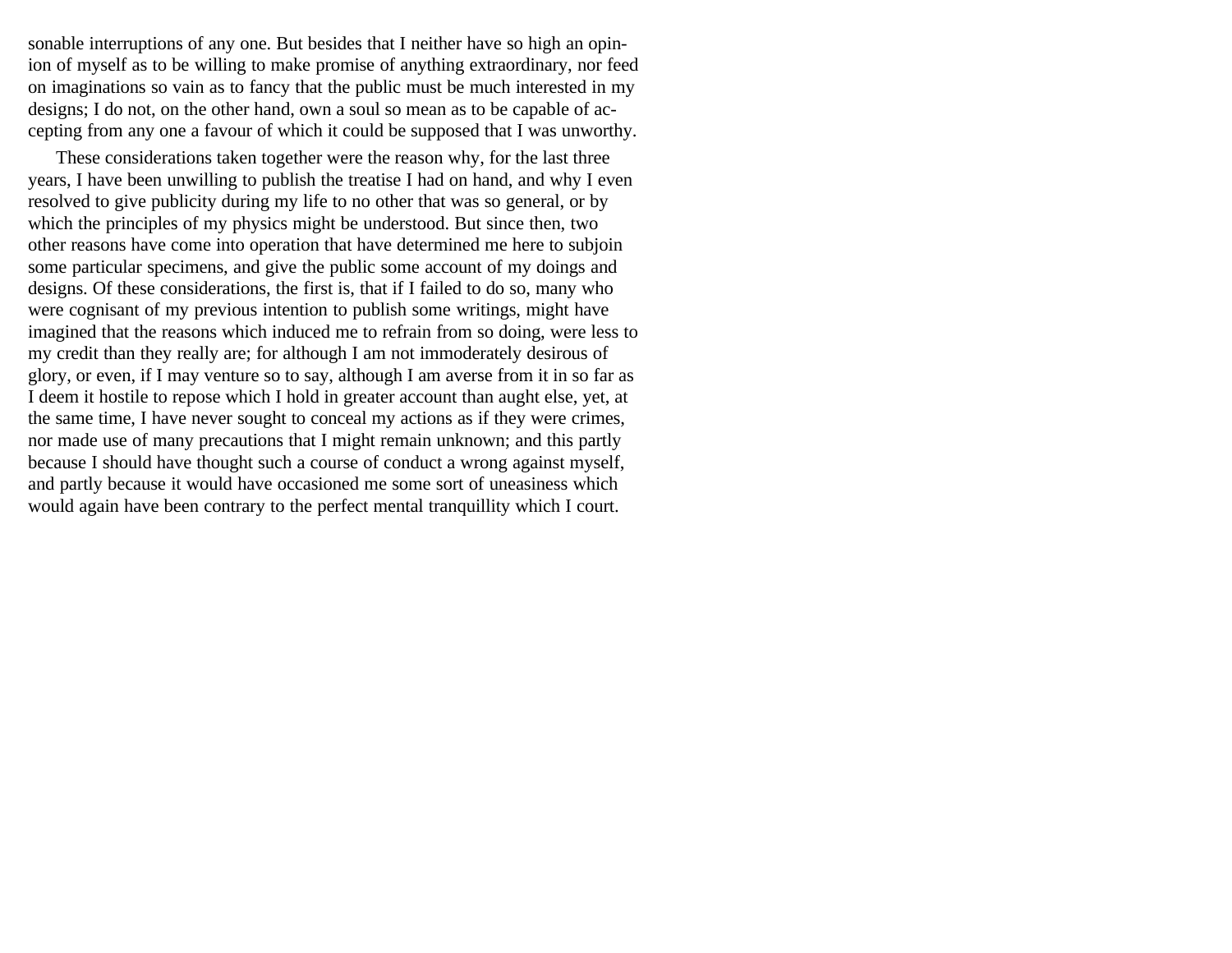And forasmuch as, while thus indifferent to the thought alike of fame or of forgetfulness, I have yet been unable to prevent myself from acquiring some sort of reputation, I have thought it incumbent on me to do my best to save myself at least from being ill-spoken of. The other reason that has determined me to commit to writing these specimens of philosophy is, that I am becoming daily more and more alive to the delay which my design of self-instruction suffers, for want of the infinity of experiments I require, and which it is impossible for me to make without the assistance of others: and, without flattering myself so much as to expect the public to take a large share in my interests, I am yet unwilling to be found so far wanting in the duty I owe to myself, as to give occasion to those who shall survive me to make it matter of reproach against me some day, that I might have left them many things in a much more perfect state than I have done, had I not too much neglected to make them aware of the ways in which they could have promoted the accomplishment of my designs.

And I thought that it was easy for me to select some matters which should neither be obnoxious to much controversy, nor should compel me to expound more of my principles than I desired, and which should yet be sufficient clearly to exhibit what I can or cannot accomplish in the sciences. Whether or not I have succeeded in this it is not for me to say; and I do not wish to forestall the judgments of others by speaking myself of my writings; but it will gratify me if they be examined, and, to afford the greater inducement to this, I request all who may have any objections to make to them, to take the trouble of forwarding these to my pub-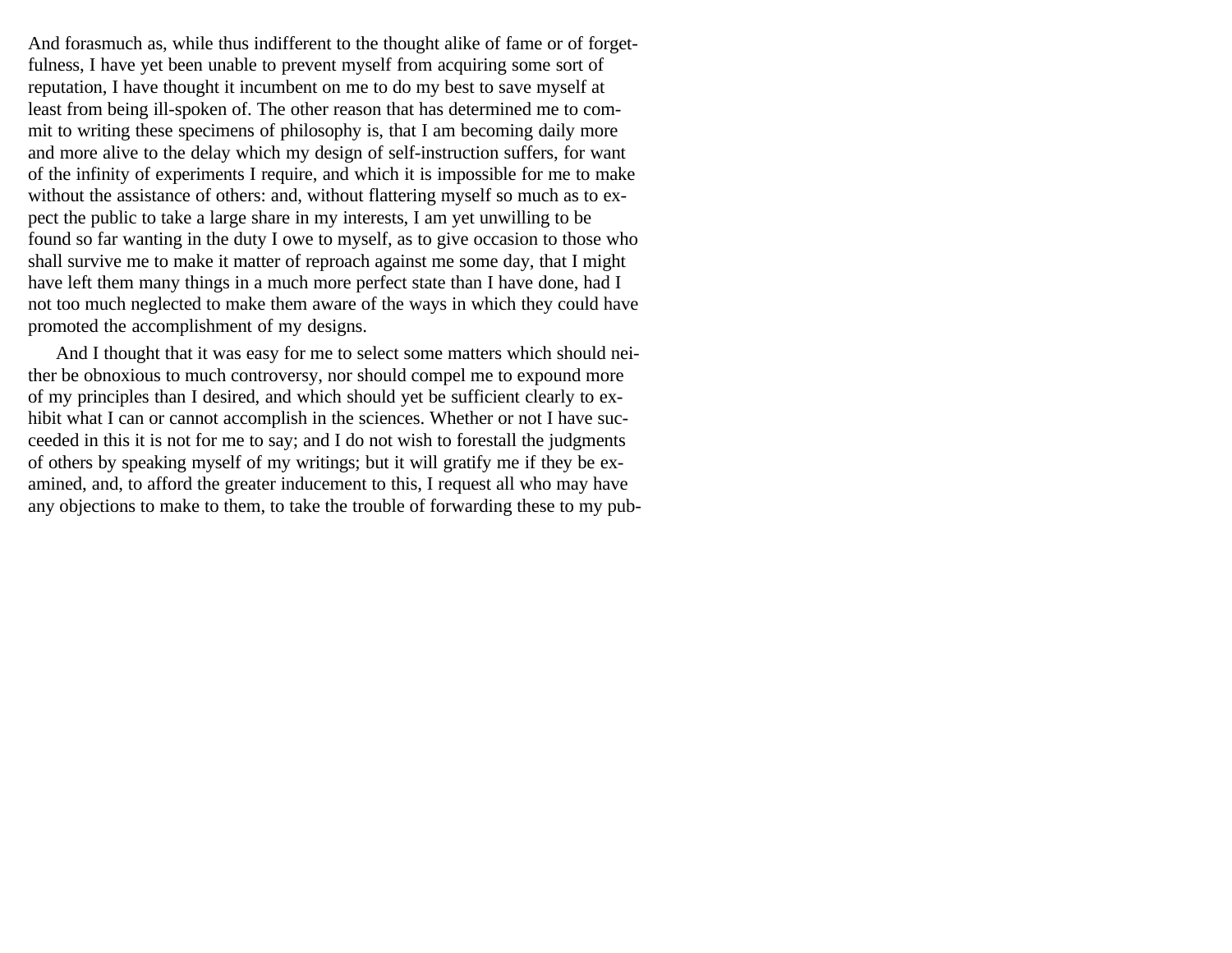lisher, who will give me notice of them, that I may endeavour to subjoin at the same time my reply; and in this way readers seeing both at once will more easily determine where the truth lies; for I do not engage in any case to make prolix replies, but only with perfect frankness to avow my errors if I am convinced of them, or if I cannot perceive them, simply to state what I think is required for defence of the matters I have written, adding thereto no explication of any new matter that it may not be necessary to pass without end from one thing to another.

If some of the matters of which I have spoken in the beginning of the "Dioptrics" and "Meteorics" should offend at first sight, because I call them hypotheses and seem indifferent about giving proof of them, I request a patient and attentive reading of the whole, from which I hope those hesitating will derive satisfaction; for it appears to me that the reasonings are so mutually connected in these treatises, that, as the last are demonstrated by the first which are their causes, the first are in their turn demonstrated by the last which are their effects. Nor must it be imagined that I here commit the fallacy which the logicians call a circle; for since experience renders the majority of these effects most certain, the causes from which I deduce them do not serve so much to establish their reality as to explain their existence; but on the contrary, the reality of the causes is established by the reality of the effects. Nor have I called them hypotheses with any other end in view except that it may be known that I think I am able to deduce them from those first truths which I have already expounded; and yet that I have expressly determined not to do so, to prevent a certain class of minds from thence taking oc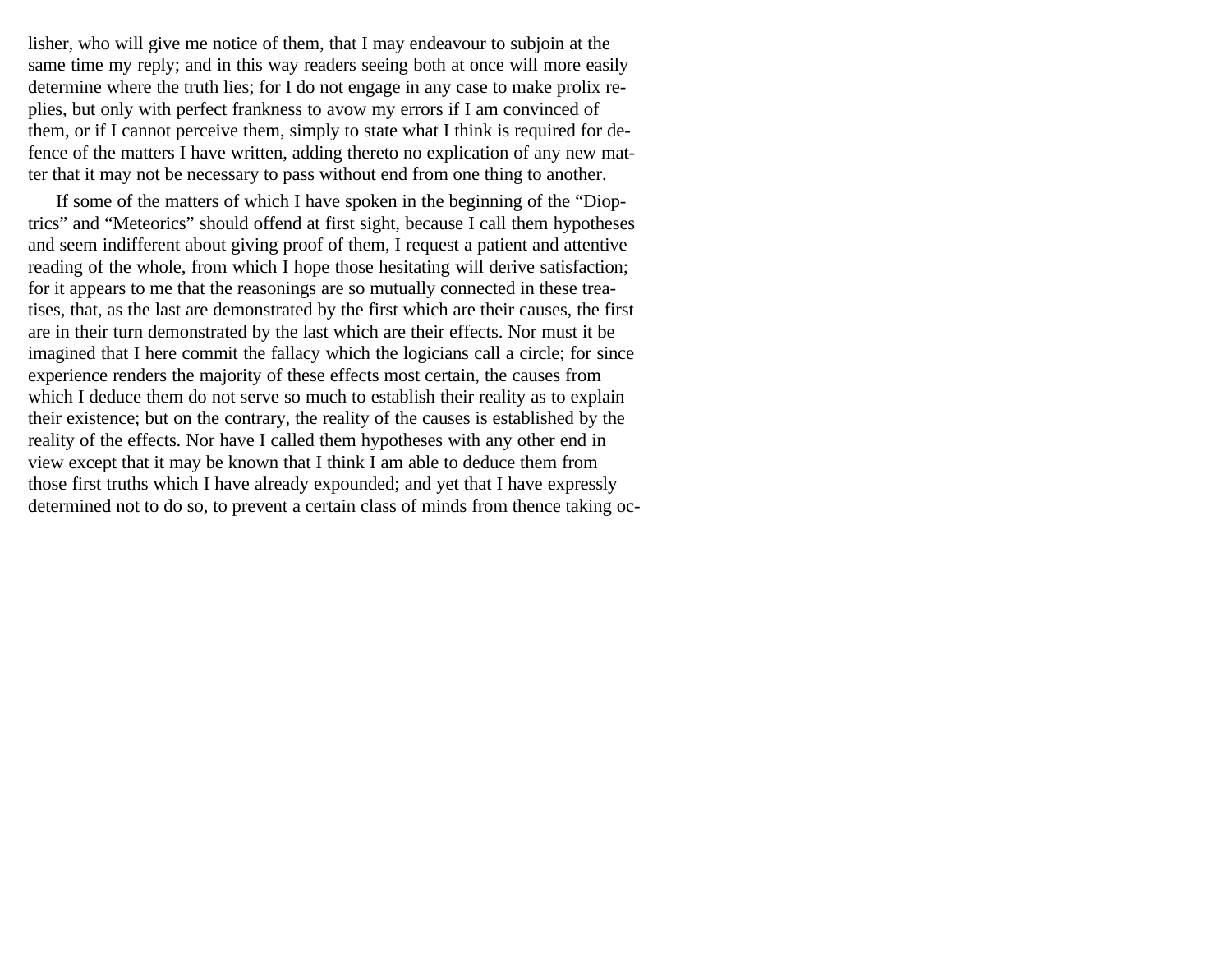casion to build some extravagant philosophy upon what they may take to be my principles, and my being blamed for it. I refer to those who imagine that they can master in a day all that another has taken twenty years to think out, as soon as he has spoken two or three words to them on the subject; or who are the more liable to error and the less capable of perceiving truth in very proportion as they are more subtle and lively. As to the opinions which are truly and wholly mine, I offer no apology for them as new,- persuaded as I am that if their reasons be well considered they will be found to be so simple and so conformed to common sense as to appear less extraordinary and less paradoxical than any others which can be held on the same subjects; nor do I even boast of being the earliest discoverer of any of them, but only of having adopted them, neither because they had nor because they had not been held by others, but solely because reason has convinced me of their truth.

Though artisans may not be able at once to execute the invention which is explained in the "Dioptrics," I do not think that any one on that account is entitled to condemn it; for since address and practice are required in order so to make and adjust the machines described by me as not to overlook the smallest particular, I should not be less astonished if they succeeded on the first attempt than if a person were in one day to become an accomplished performer on the guitar, by merely having excellent sheets of music set up before him. And if I write in French, which is the language of my country, in preference to Latin, which is that of my preceptors, it is because I expect that those who make use of their unpreju